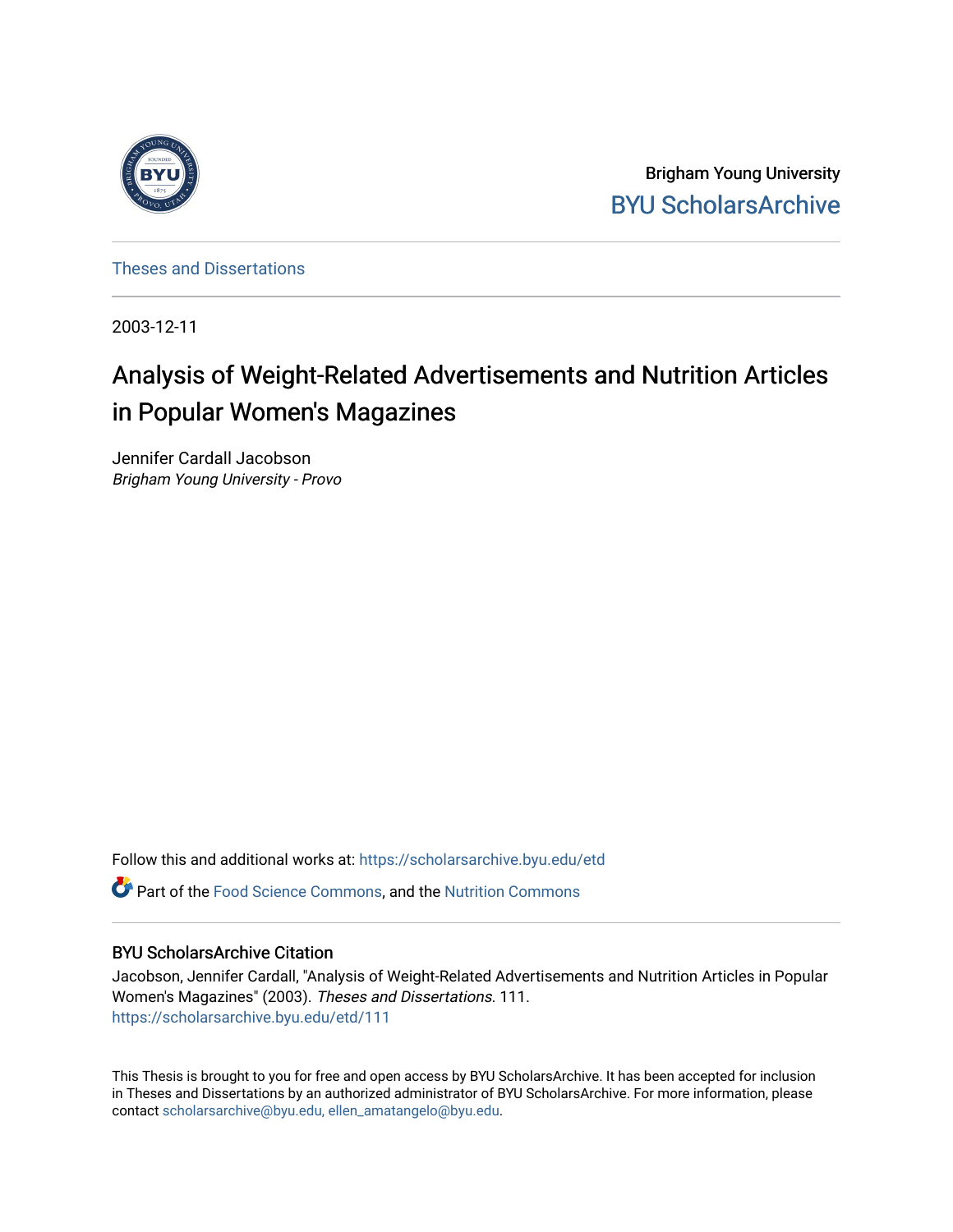# ANALYSIS OF WEIGHT-RELATED ADVERTISEMENTS AND NUTRITION ARTICLES IN POPULAR WOMEN'S MAGAZINES

by

Jennifer C. Jacobson

A thesis submitted to the faculty of

Brigham Young University

in partial fulfillment of the requirements for the degree of

Master of Science

Department of Nutrition, Dietetics, and Food Science

Brigham Young University

December 2003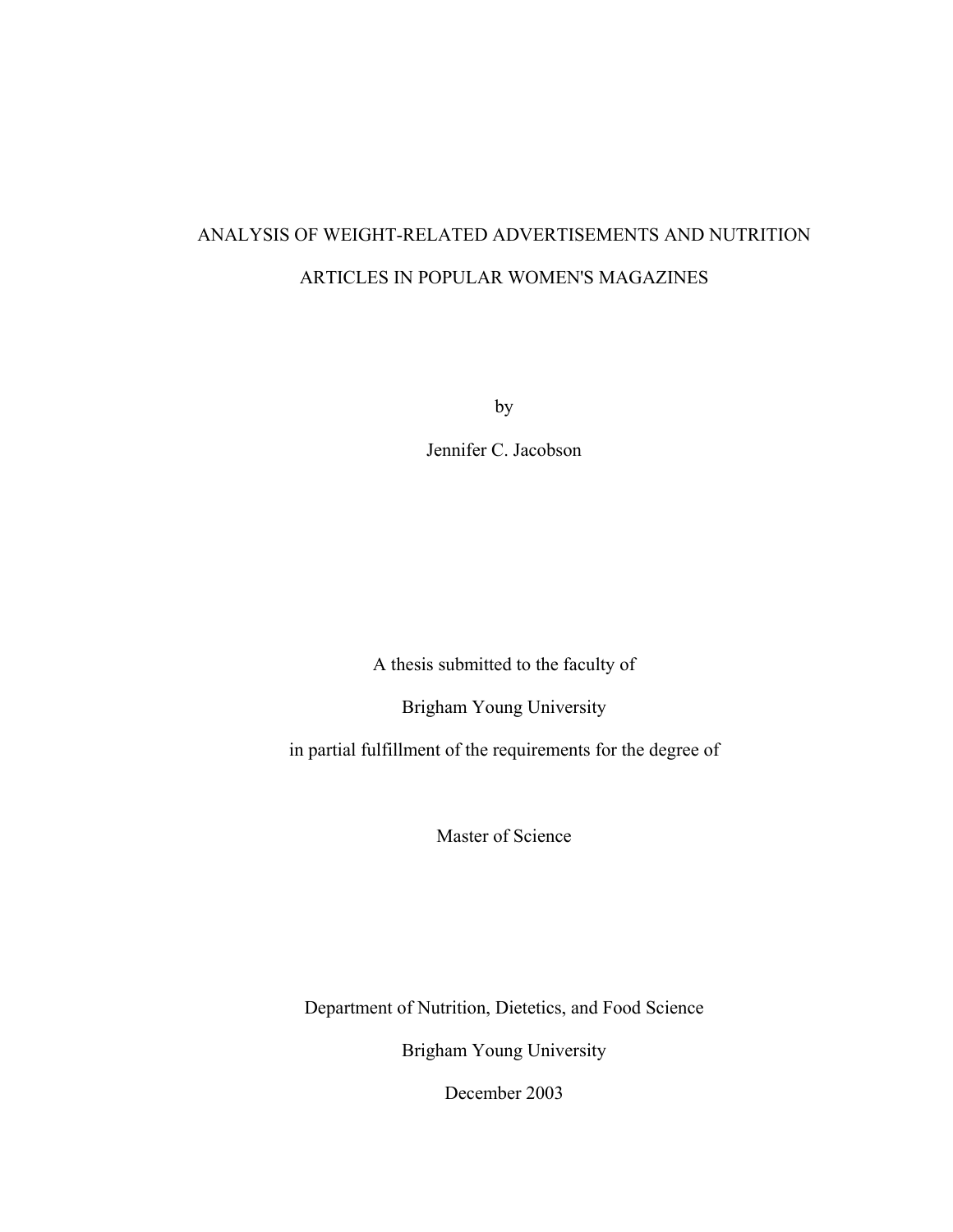### BRIGHAM YOUNG UNIVERSTIY

As chair of the candidate's graduate committee, I have read the thesis of Jennifer C. Jacobson in its final form and have found that (1) its format, citations, and bibliographical style are consistent and acceptable and fulfill university and department style requirements; (2) its illustrative materials including figures, tables, and charts are in place; and (3) the final manuscript is satisfactory to the graduate committee and is ready for submission to the university library.

 $\mathcal{L}_\text{max} = \mathcal{L}_\text{max} = \mathcal{L}_\text{max} = \mathcal{L}_\text{max} = \mathcal{L}_\text{max} = \mathcal{L}_\text{max} = \mathcal{L}_\text{max} = \mathcal{L}_\text{max} = \mathcal{L}_\text{max} = \mathcal{L}_\text{max} = \mathcal{L}_\text{max} = \mathcal{L}_\text{max} = \mathcal{L}_\text{max} = \mathcal{L}_\text{max} = \mathcal{L}_\text{max} = \mathcal{L}_\text{max} = \mathcal{L}_\text{max} = \mathcal{L}_\text{max} = \mathcal{$ 

 $\mathcal{L}_\text{max}$  and  $\mathcal{L}_\text{max}$  and  $\mathcal{L}_\text{max}$  and  $\mathcal{L}_\text{max}$  and  $\mathcal{L}_\text{max}$  and  $\mathcal{L}_\text{max}$ 

 $\mathcal{L}_\text{max}$  and  $\mathcal{L}_\text{max}$  and  $\mathcal{L}_\text{max}$  and  $\mathcal{L}_\text{max}$  and  $\mathcal{L}_\text{max}$  and  $\mathcal{L}_\text{max}$ 

Date Lora Beth Brown Chair, Graduate Committee

Accepted for the Department

 Merrill J. Christensen Graduate Coordinator

Accepted for the College

 R. Kent Crookston Dean, College of Biology and Agriculture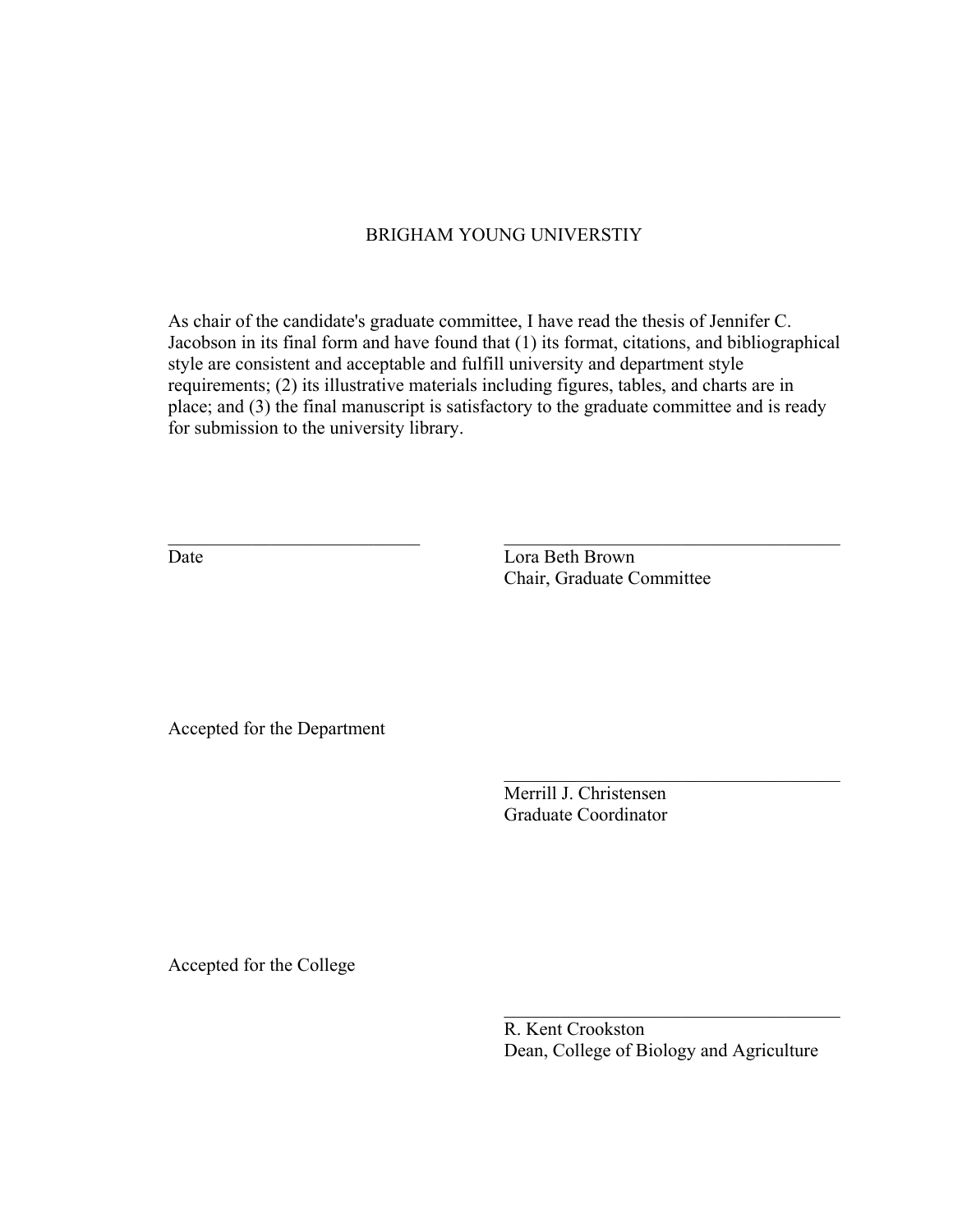#### ABSTRACT

# ANALYSIS OF WEIGHT-RELATED ADVERTISEMENTS AND NUTRITION ARTICLES IN POPULAR WOMEN'S MAGAZINES

Jennifer C. Jacobson Department of Nutrition, Dietetics, and Food Science Master of Science

**Objective:** The purpose of this study was to discover whether the weight-related messages and themes from food advertisements in women's magazines reinforce or contradict the messages communicated in nutrition-related articles focusing on weight control within the same magazines.

**Design:** Content analysis of 48 issues of weight-related content six popular women's magazines, 2001-2002. There were three magazines in each of two categories, "homemaking" and "health." All food and nutrition advertisements were analyzed (n=954), along with all nutrition articles (n=336). Advertisements and articles were identified as being either weight-related or non-weight-related. Type of food/product advertised, claims used to market the product, and weight-control themes present were documented for each advertisement. Type of content, major topics discussed, food/diet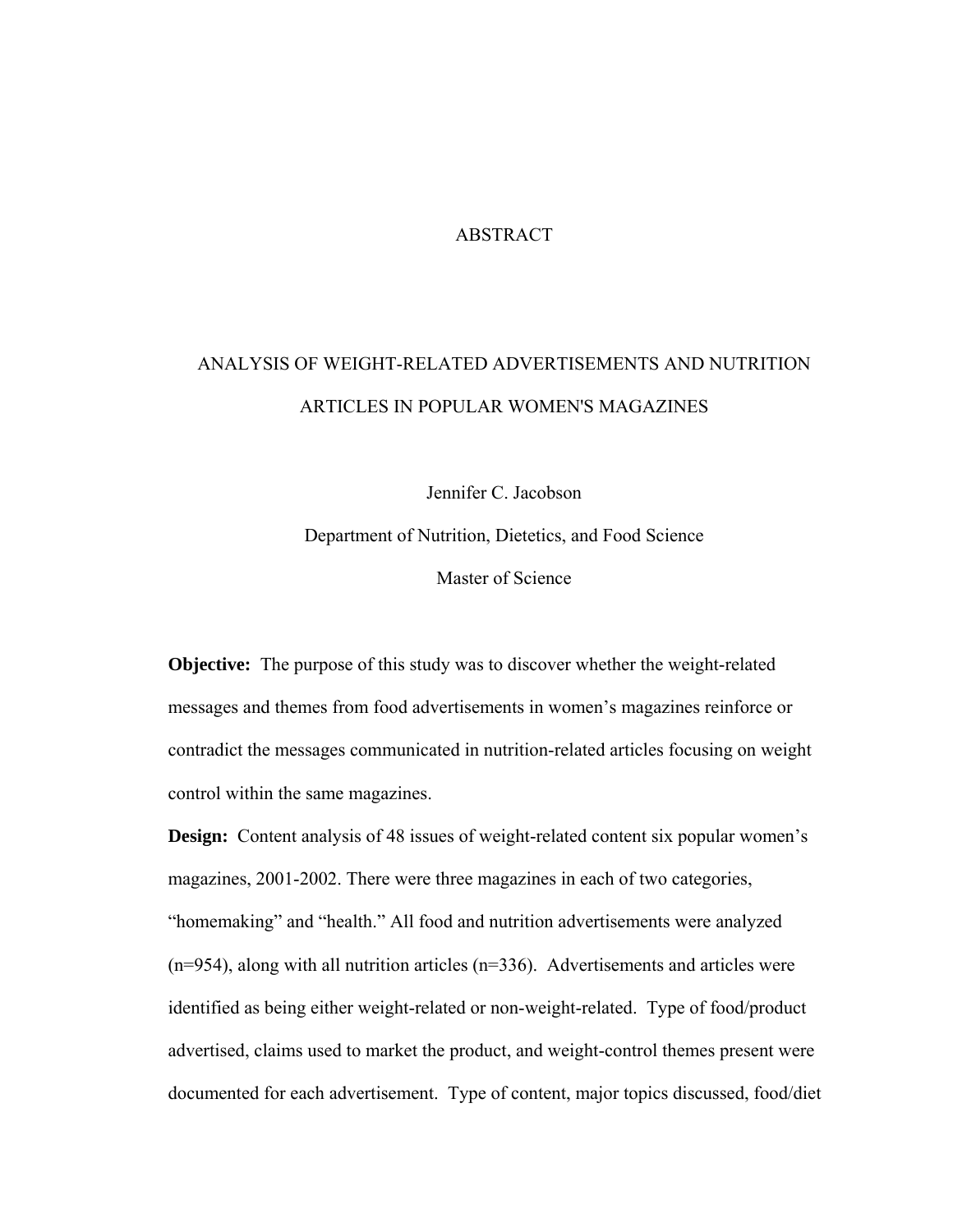recommendations, and weight-control themes were documented for all weight-related articles.

**Statistical analyses performed:** Chi-square  $(\chi^2)$  analyses were used to test for statistical differences between frequencies of coded categories between two magazine types. Logistic regression was used to analyze differences in the presence of the weight-related themes in both ads and articles and between magazines types.

**Results:** Articles were more likely to refer to body weight than advertisements (p<.0001) and health magazines were more likely to have weight-related content than homemaking magazines (p=.044). Fruits and vegetables were the most frequently promoted foods in weight-related articles, but there were no weight-related advertisements for fruits or vegetables. Recommendations to avoid or reduce certain foods in weight-related articles most frequently mentioned sweets, fats, and caloric beverages, yet fats and sweets were the most frequently advertised food category overall (18.5%). Health foods represented 49.6% of all weight-related advertisements. Advertisements were more likely than articles to suggest that weight control is important for appearance (p=.001) and does not require avoiding favorite foods  $(p=0.016)$ . Articles were likely to suggest weight control is important to health ( $p=0.002$ ) and is a chronic effort ( $p=0.002$ ).

**Conclusion:** There is a discrepancy in foods promoted for weight control and weightrelated messages among food advertisements and nutrition articles in popular women's magazines. Messages in diet articles tend to reflect professional guidelines while those contained in advertisements may promote undesirable weight control beliefs and practices.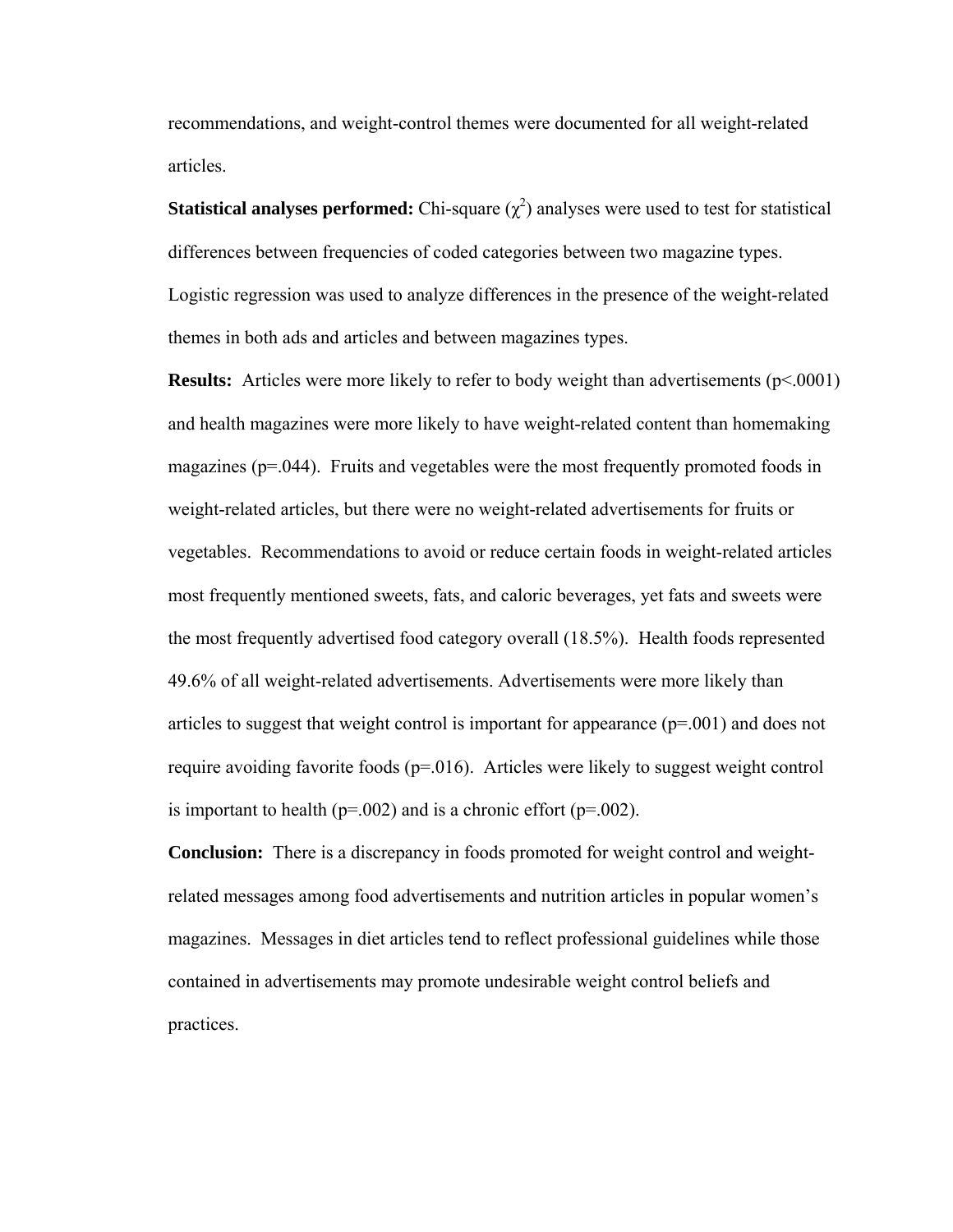#### ACKNOWLEDGEMENTS

 I would like to thank several people for assisting me with the many stages of this research. First, I would like to thank the Chair of my committee, Dr. Lora Beth Brown, for accommodating my research interests and providing ever-present guidance, patience, and support. I also want to thank Dr. Steven R. Thomsen for lending his expertise in the field of media research and for inspiring me toward further pursuits in nutrition communication. I am grateful to Dr. Nora K. Nyland for her suggestions and support throughout my research and graduate studies. I express my sincere thanks also to Dr. Dennis Eggett, for his many hours of consulting on statistical analysis. I am grateful to William and Elsie Bancroft, the American Dietetic Association, the Utah Dietetic Association, and the Department of Nutrition, Dietetics, and Food Science at BYU for awarding me scholarship money to support my studies. I would also like to thank my parents and other family members who have provided encouragement as well as editing expertise. Finally, I would like to thank my dear husband, Tim, for his constant love, support, and desire for my success in all aspects of life.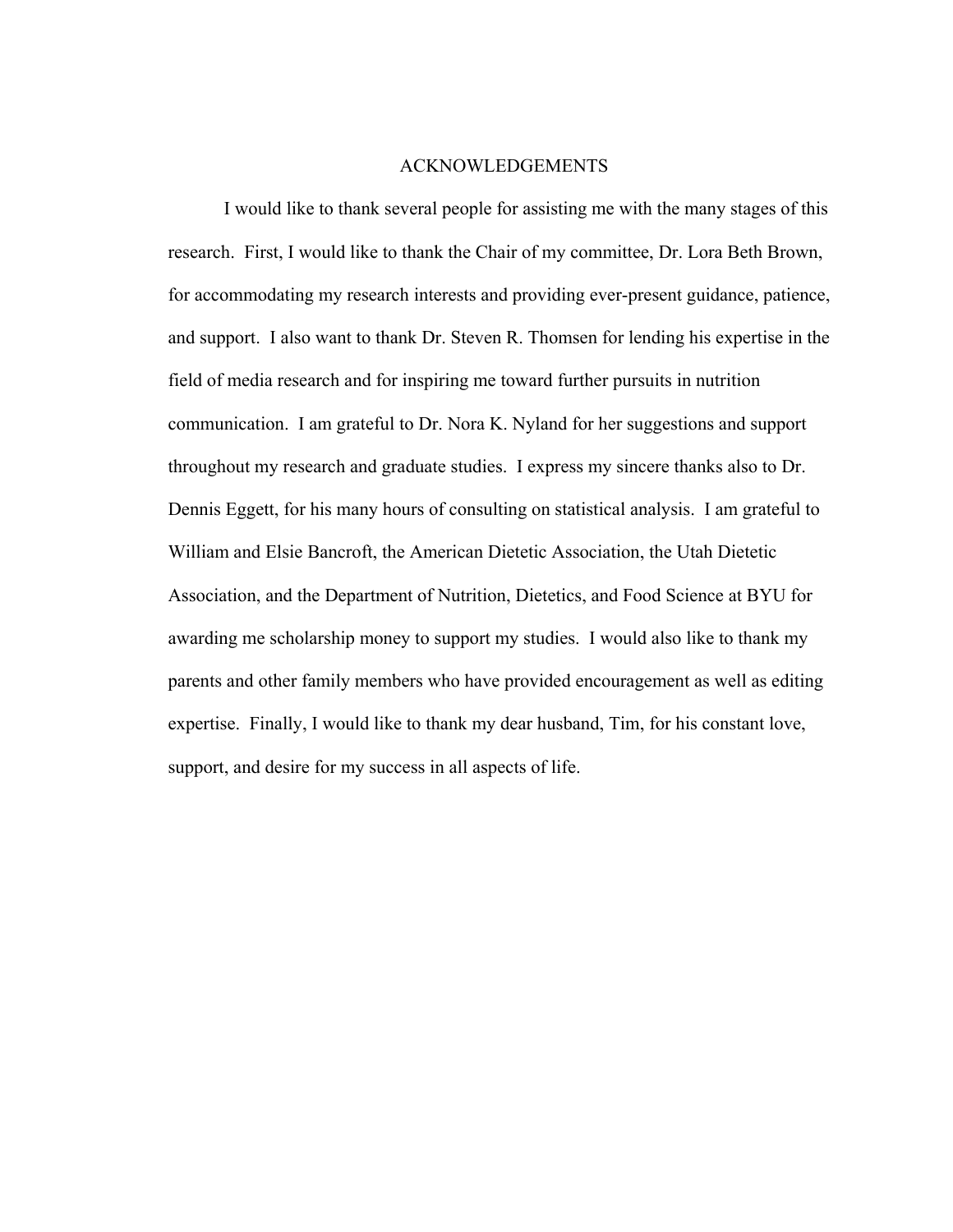## **TABLE OF CONTENTS**

| VI. |  |
|-----|--|
|     |  |
|     |  |
|     |  |
|     |  |
|     |  |
|     |  |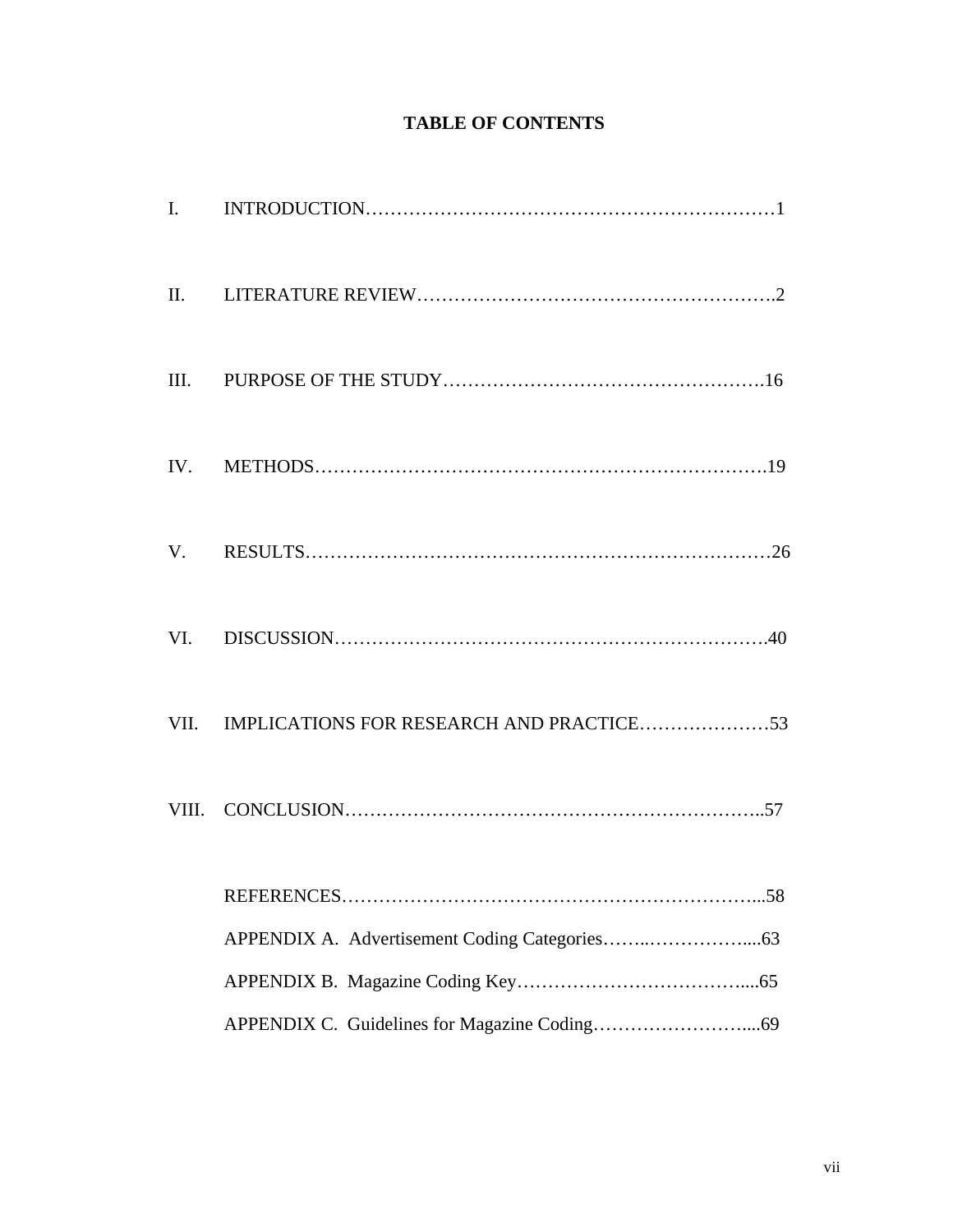## **LIST OF TABLES**

| Table 2. Percentage of Advertisements for Ten Food Categories by Magazine Type  |
|---------------------------------------------------------------------------------|
| Table 3. Percentage of Advertisements that Contained Marketing Claims by        |
| Table 4. Percentage of Advertisements that Contained Marketing Claims by        |
| Table 5. Percentage of Weight-related Articles that Contained Content in One or |
| Table 6. Percentage of Weight-related Articles that Promoted Specific Foods37   |
| Table 7. Percentage of Weight-related Articles that Advised Readers to Avoid or |
| Table 8. Logistic Regressions for Weight-control Themes by Magazine Type        |
|                                                                                 |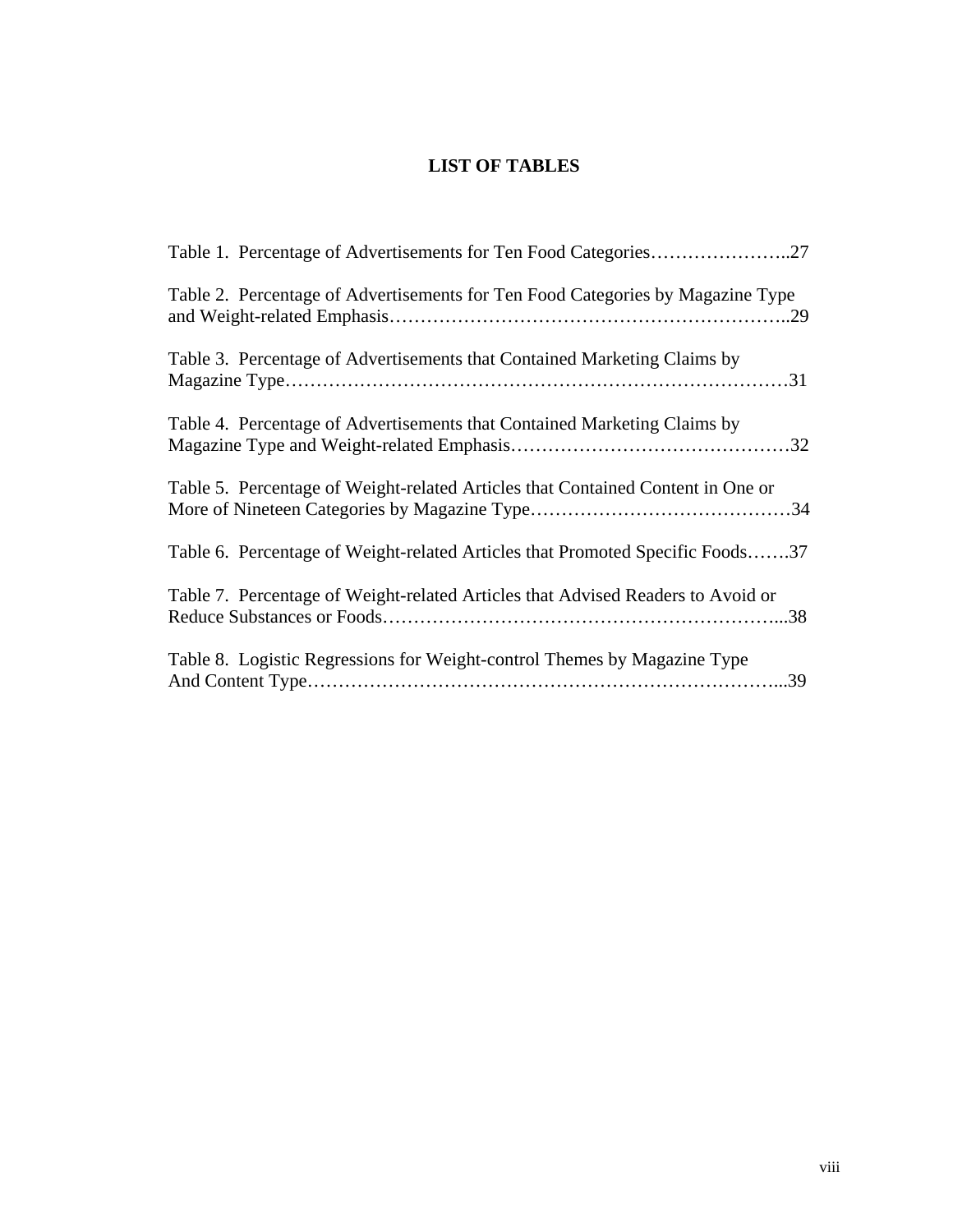#### **INTRODUCTION**

American women today appear to face the almost impossible task of achieving both a healthy weight and body satisfaction. Unfortunately, the ultra-slim female ideal portrayed pervasively in the media is often unrealistic for most women (1). To achieve a figure resembling those in the media, many women resort to drastic dieting behaviors (2), which are difficult to maintain in an environment flooded with accessible calories.

Magazines are a common and valued source of nutrition information among women (3) as well as a medium that establishes and promotes cultural norms and values (4). Increased use of ultra-thin models; articles and ads promoting health, diet and weight loss strategies; and advertisements for low-nutrient, high-calorie foods in women's magazines have been previously documented (5-9). These trends would appear to send conflicting messages regarding nutrition and weight control to women, although more recently, accuracy in nutrition reporting has improved in popular women's magazines with a wider variety of nutrition topics addressed than just weight-loss and dieting (10). The purpose of this study, therefore, is to discover whether the weight control messages and themes from food advertisements in women's magazines reinforce or contradict the messages communicated in nutrition-related articles focusing on weight control within the same magazines. Information gained can then be used to encourage healthy and sustainable approaches toward weight control in women's magazines.

1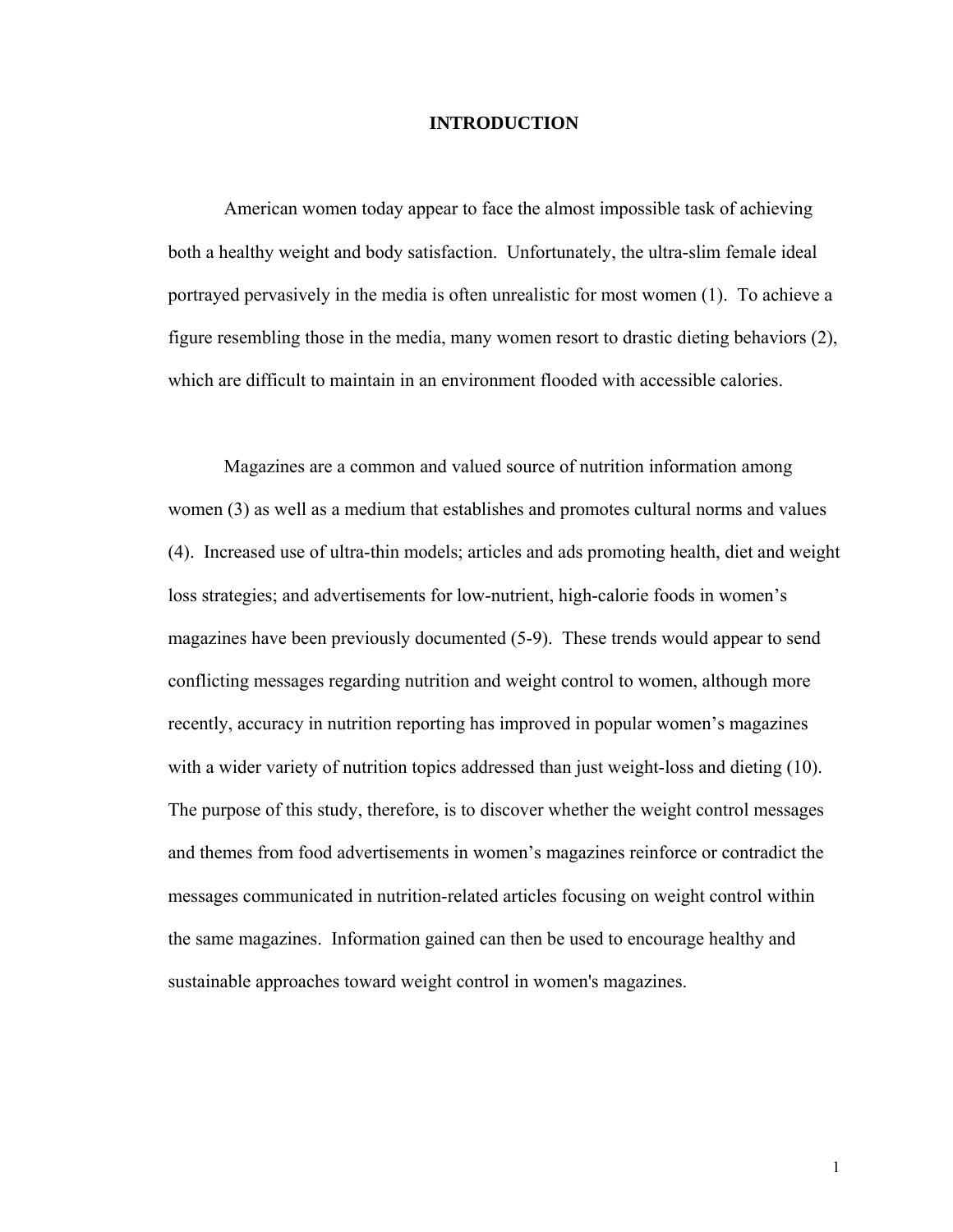#### **LITERATURE REVIEW**

#### **Nutrition Information**

Interest in food and nutrition has been a growing trend among Americans (11). Concern about nutrition and weight control is one factor that affects food choice; others are food preferences, availability, cost, cultural preferences, physiology, and lifestyle. Environmental cues are also influential in the ultimate decision of what to eat and are often packaged in mass media messages (12). The American Dietetic Association's (ADA's) recent trend survey identifies the media as the primary source of health and nutrition information for consumers. Magazines are a primary media source for many Americans. Forty-seven percent of respondents in a national survey reported receiving health and nutrition information from magazines, second only to television. Of these, 87% consider magazines a reliable source for nutrition information (3).

Those most interested in nutrition information are women. According to one survey, women were found to be more knowledgeable about nutrition than men (11). As a result, nutrition professionals and scholars consider the nutrition messages contained in women's magazines to be a significant factor in food choice and dieting behavior among women (7-8,10,13-20).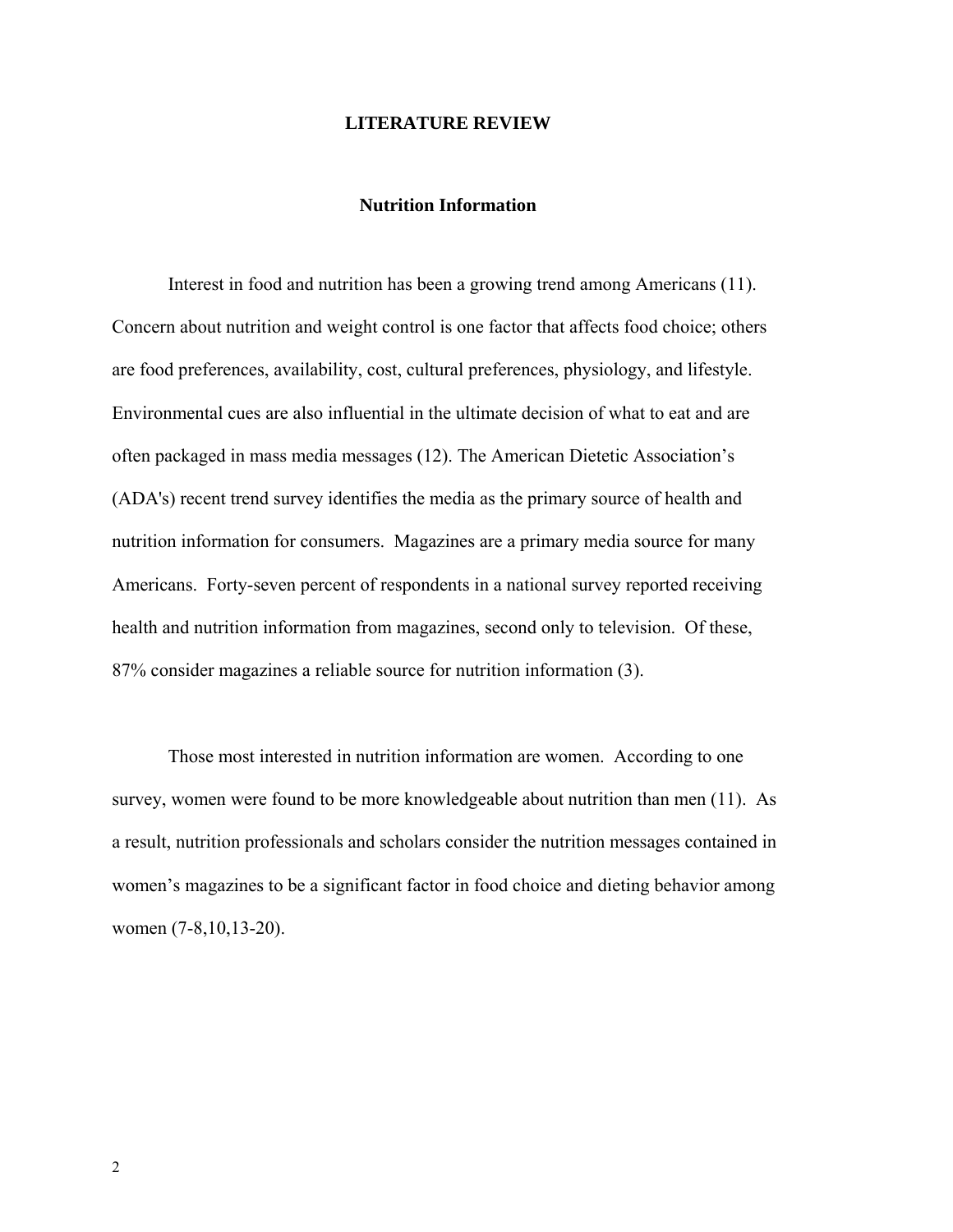#### **The Weight Obsession**

Every year, Americans spend over \$30 billion on the weight loss industry, including pills, programs, foods, and books, etc. (21). Between 1973 and 1991, advertisements for diet foods and diet aids increased dramatically (22). Despite these trends, obesity is rising in the United States and is one of the nation's most critical health concerns (23). According to the National Health and Examination Survey 1999-2000, 64% of American adults are overweight or obese (24). Data indicate that women are more concerned about their weight than men. In a national survey of American adults in 1990, 52% of women considered themselves overweight, compared with 36.7% of men. The same survey revealed that nearly twice as many women as men were currently trying to lose weight (25). Data from the 2000 Behavioral Risk Factor Surveillance System (23) showed 44.8% of men to be overweight while 29.8% women are overweight, yet when participants in the survey were asked the question "are you now trying to lose weight?" more women reported trying to lose weight than men: 44.9% vs. 30.6%, respectively (26).

These statistics raise the question: why are more women trying to lose weight than men when fewer women are overweight? Research indicates women's desire for weight-loss is more likely appearance-oriented rather than health-oriented (14). Brownell and Rodin (27) describe the relationship between weight and attractiveness in the context of social learning theory or the assumption that physical beauty leads to social and psychological rewards. Because thinness among women is considered beautiful in

3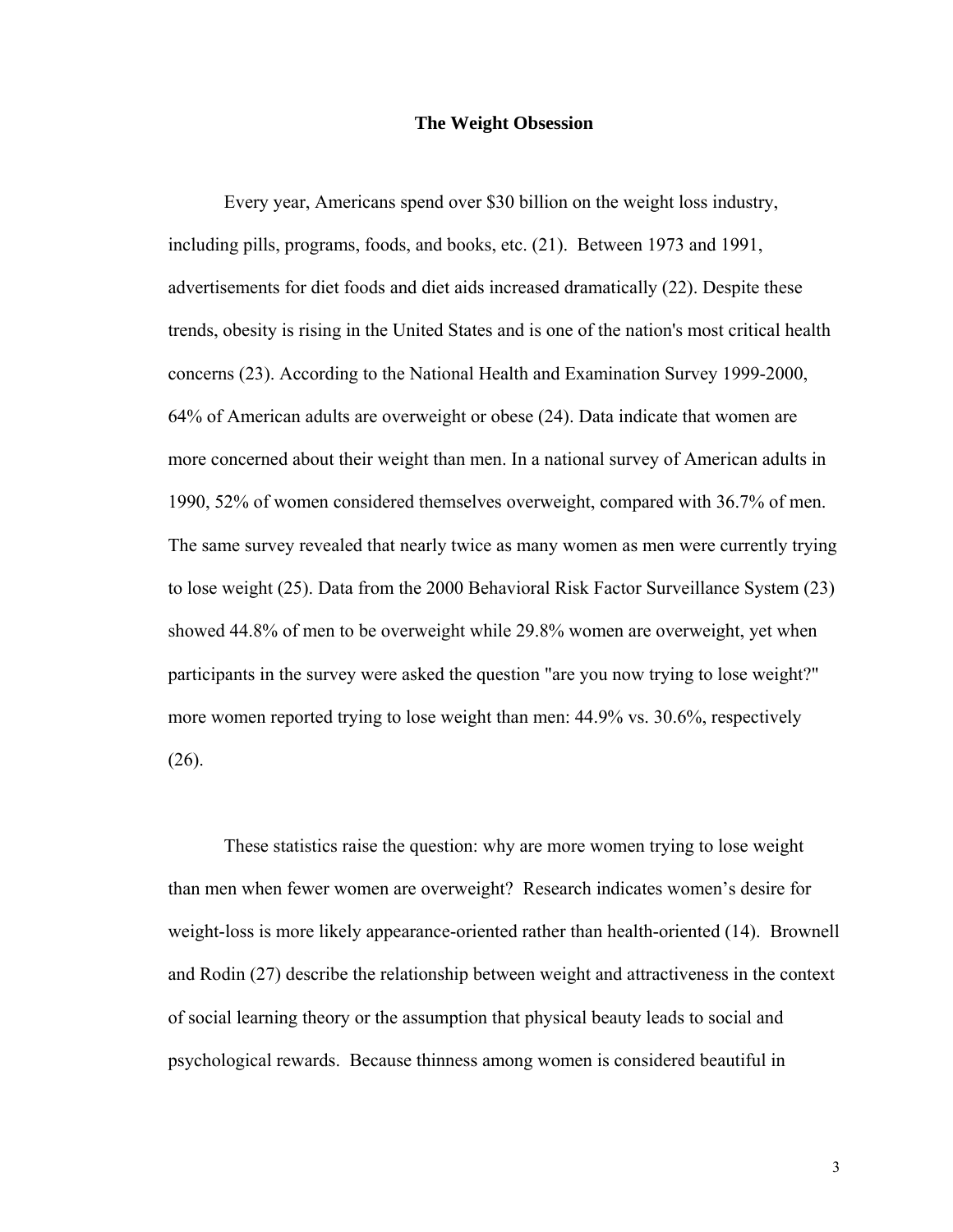Western society, women may consider the same social and psychological rewards they associate with beauty to be associated with a slim figure.

Where does one look to find the standard of feminine beauty? As a broad socializing agent, the mass media has proven to be one of the most influential vehicles for defining and communicating this ideal body image (2, 28-29). Many blame mass media outlets for this weight obsession among women as the media promotes ultra-thin fashion models, with TV personalities and movie actresses as the standards of beauty (5-6, 29- 30). Content analysis of popular women's magazines (such as *Vogue*, *Ladies' Home Journal*, and *Good Housekeeping*) reveals an ever-shrinking ideal body. Garner et al (5) examined the measurements of *Playboy* centerfold models and Miss America contestants, considered the standards of feminine beauty, between 1959 and 1979. They found a significant decrease in weight for height and weight for age among the models and a similar decrease in weight among pageant contestants, especially the winners.

In a follow-up to this study, Wiseman et al (6) found similar results in studying the measurements of the same figures during the period of 1979-1988. Sixty-nine percent of Playboy models and 60% of Miss America winners were 15% below ideal body weight, which, the authors point out, is one of the criteria for diagnosing the eating disorder anorexia nervosa (31). In the most recent update (1), measurements of the same figures and also high-fashion models from the 1920s through the 1990s were examined and compared with those of young women in general (ages 18-29). The trend of slimming media females was confirmed, with the majority of Playboy centerfolds, Miss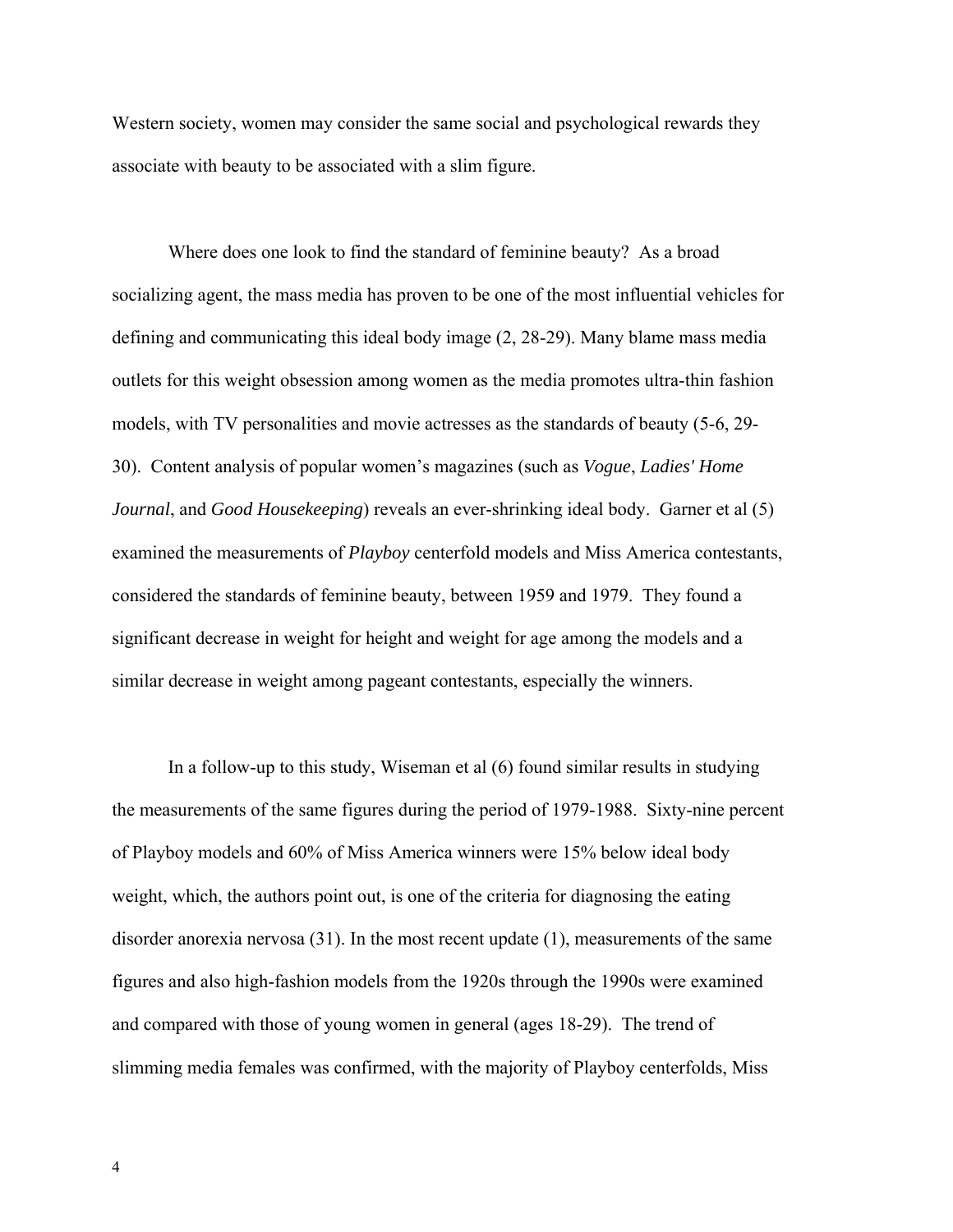America Pageant winners, and fashion models in the 1970s and 1980s meeting the World Health Organization and National Institute of Health criterion for underweight. These numbers declined in the 1990s for the centerfolds and pageant winners, but more than half of fashion models were still considered underweight in the 1990s. Meanwhile average weights of young women in general steadily increased throughout the decades with average heights remaining basically unchanged. Results of this study document a widening gap between the "real" and "ideal" female body (1).

Silverstein et al (30) also found evidence for a thin standard of feminine beauty. In their analysis of female celebrities, the authors found that female television actresses are thinner for height than male actors, and that there was a trend of decreasing bust-towaist ratios of female movie actresses between the 1940s through the 1970s. They also showed a similar trend in the figures of female fashion models after the 1940s.

Several others have researched the relationship between media consumption, disturbed body image, and pathogenic dieting behavior among women with substantial evidence of a positive association (16-17, 29, 32-35).

#### **The Role of Women's Magazines**

Women turn to magazines as a source of food and nutrition information (3, 11, 15), and they value magazines as a reliable source for such information (3). Therefore analyzing what nutrition messages are contained in these magazines with reference to diet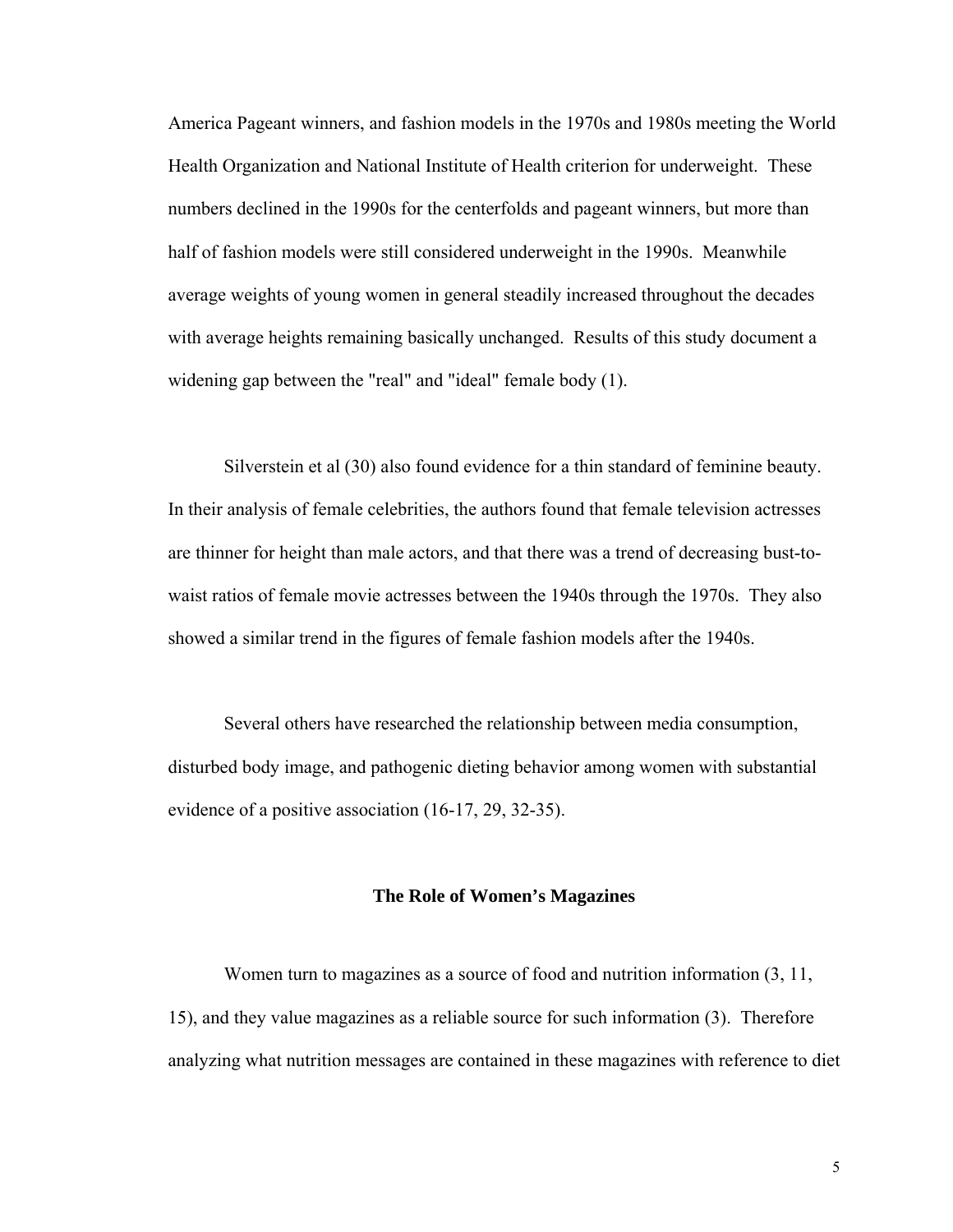and weight loss methods is relevant to nutrition educators and health professionals in determining common diet beliefs and practices among women.

According to cultivation theory, increased exposure to media messages cultivates certain attitudes, beliefs, and values reflected in these messages among media consumers (36). Therefore, the evident trend in women's magazine articles promoting weight loss and thinness likely contributes to the extreme weight expectations and preoccupations among American women. Such mental perspectives are of concern in light of their association with eating disorders and the increase in the incidence of these disorders in recent years (37). Also alarming is the way weight loss is portrayed. If diet articles and advertisements in women's magazines convince readers weight loss is achievable and maintainable through short-term diet plans as opposed to lifestyle modifications, they could be setting women up for failure.

The literature contains several studies documenting an increasing trend of articles in women's magazines dealing with food, diet, and weight-loss methods. Silverstein et al (30) found stark contrasts when they compared the diet articles and food advertisements in women's (e.g. *Cosmopolitan, Women's Day, and Glamour)* and men's magazines (e.g. *Sports Illustrated, Gentlemen's Quarterly, and Rolling Stone*). They found 63 ads for diet foods in women's magazines compared to only one in men's (n=48 issues each of women's and men's magazines). They also found significantly more articles and advertisements dealing with body size and weight in women's magazines than men's magazines. Interestingly, there were over 100 more food advertisements in the sample of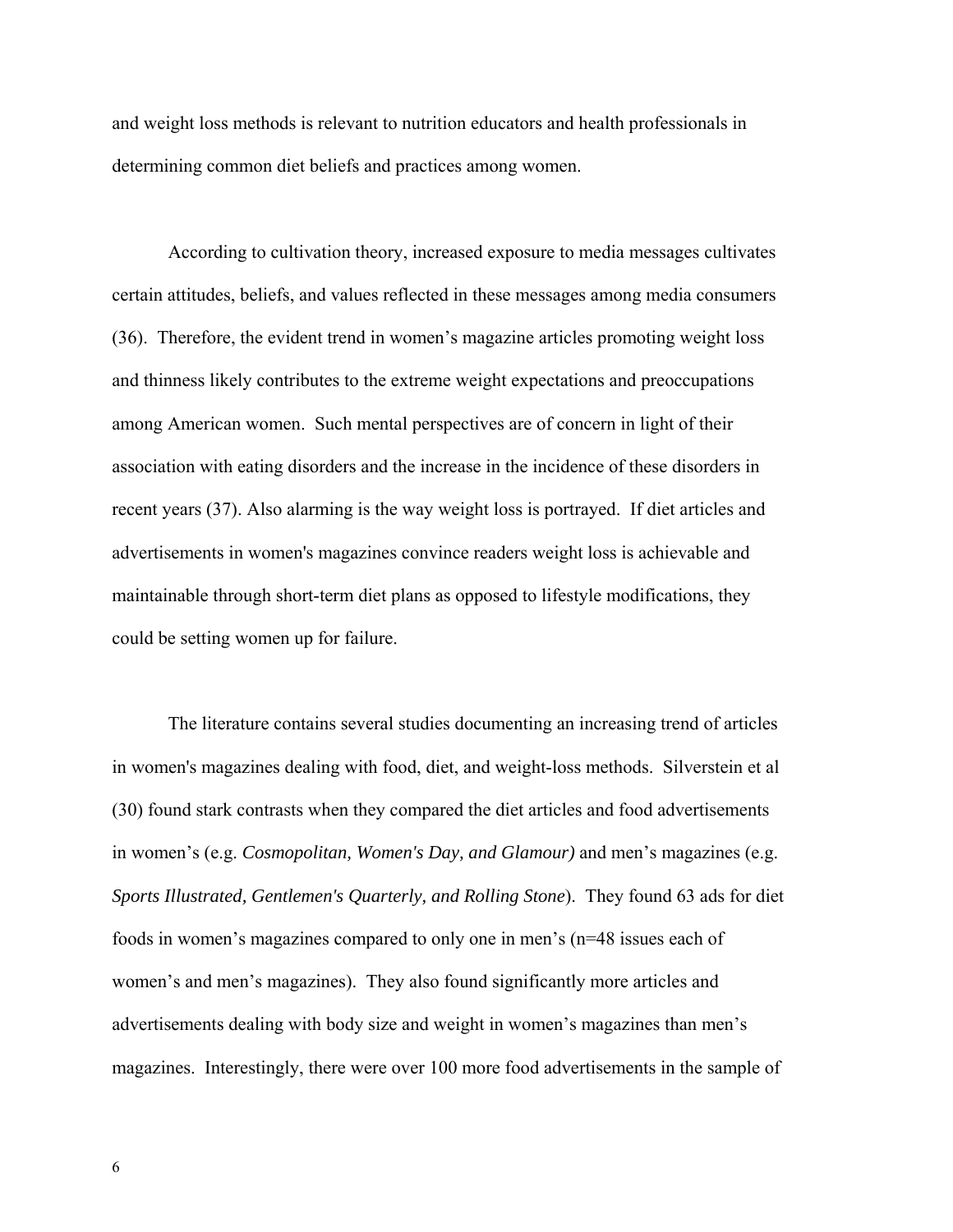women's magazines and 23 times more articles about food. The authors concluded that the message sent to women is to be slim, but at the same time to focus on food and cooking.

In their study of female models, Garner et al (5) also analyzed the articles in six popular women's magazines and found a significant increase in the number of diet articles during the years 1959-1978. Wiseman et al (6) found a similar increase in diet articles in the same magazines in their update of the study from 1959-1988. They also found a significant increase in fitness articles in more recent years, which suggests the growing role of exercise in weight control.

Another study described the difference in number of articles dealing with health, fitness, beauty, and weight loss among three categories of men's and women's magazines from 1980 to 1991. The three magazine categories were identified as traditional, fashion, and modern. There were significantly more articles with content focused on health, fitness, beauty, and weight loss in women's magazines than men's magazines (13).

While the emphasis on weight control is evidently present in women's magazines, how weight control is portrayed is also relevant to the discussion. Parham et al (14) asked a panel of judges, including those with a background in food and nutrition as well as lay people, to score randomly selected articles dealing with body size or weight control from 22 popular magazines. The authors did not specify whether magazines were targeted at women, men, or mixed audience. They found the magazines to consistently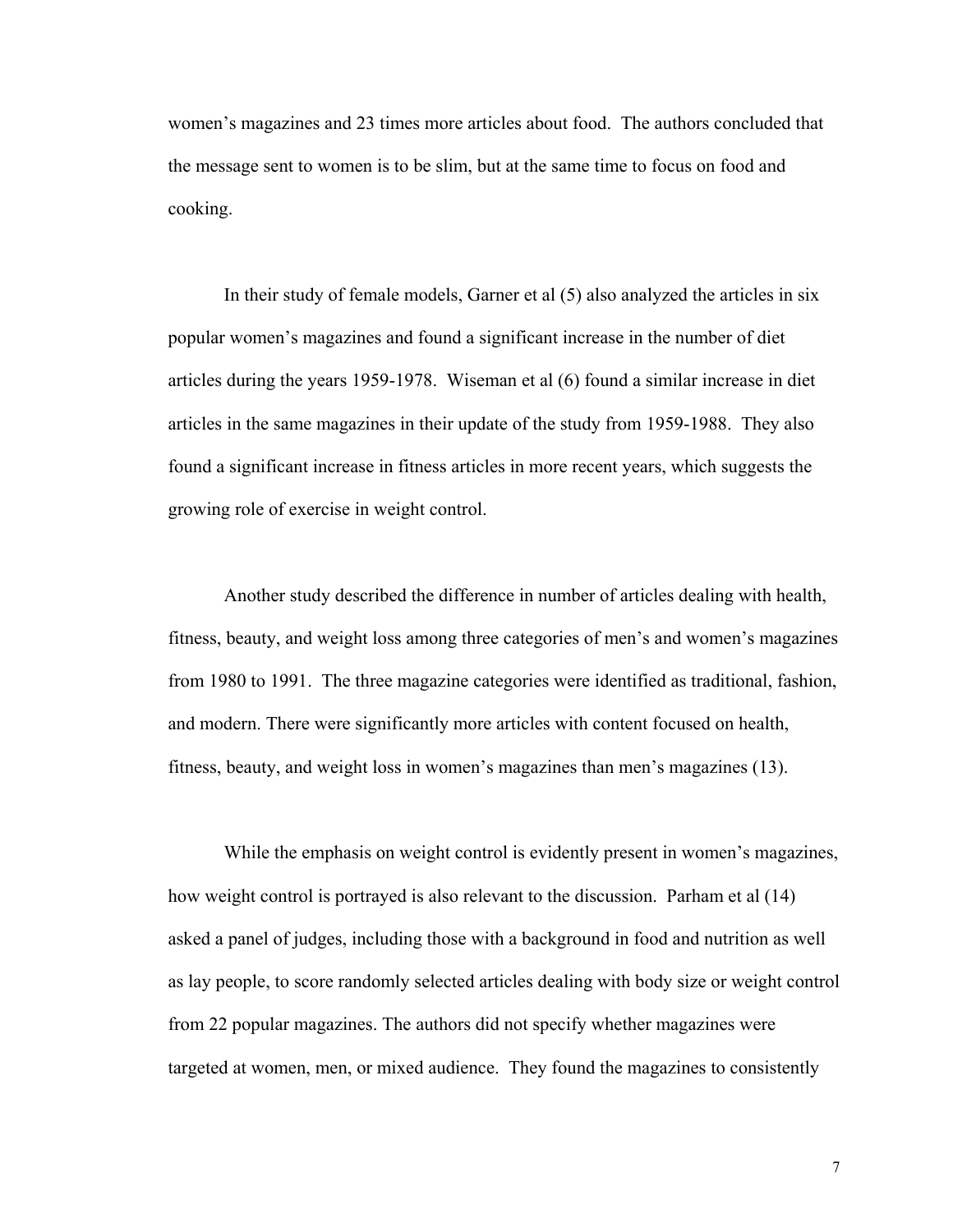convey the message that weight control is a person's own responsibility, that it requires chronic effort and has a high likelihood of a permanent solution. The articles also stressed the importance of will power, diet, exercise, behavior modification, and selfunderstanding as important to successful weight loss. Articles implied that achieving a normal weight is important to attractiveness, health, and happiness. The authors also found significant differences among magazine genres. Fashion magazines presented a more optimistic view of achieving normal weight and stressed its importance to attractiveness more than the others. Home service magazines emphasized the role of diet to weight control and the importance of ideal weight to happiness.

The literature indicates that magazines either reinforce or create the mindset of many women that they must lose weight to be beautiful, and that beauty is essential to happiness. They also emphasize the woman's personal responsibility for achieving and maintaining a slim figure. The optimistic portrayal of weight loss could be somewhat misleading because although many diets result in weight loss initially, few dieters are able to maintain their reduced body weights (38). Considering the pro-active and optimistic tone of these weight loss articles, when women diet and fail to keep the weight off, they are more likely to believe they are personally at fault for lacking the will power to stay on the diet. This is a harsh sentence, especially when the restrictive nature of many advertised diets is geared toward a "quick fix" rather than changing one's lifestyle to result in gradual, maintainable weight loss.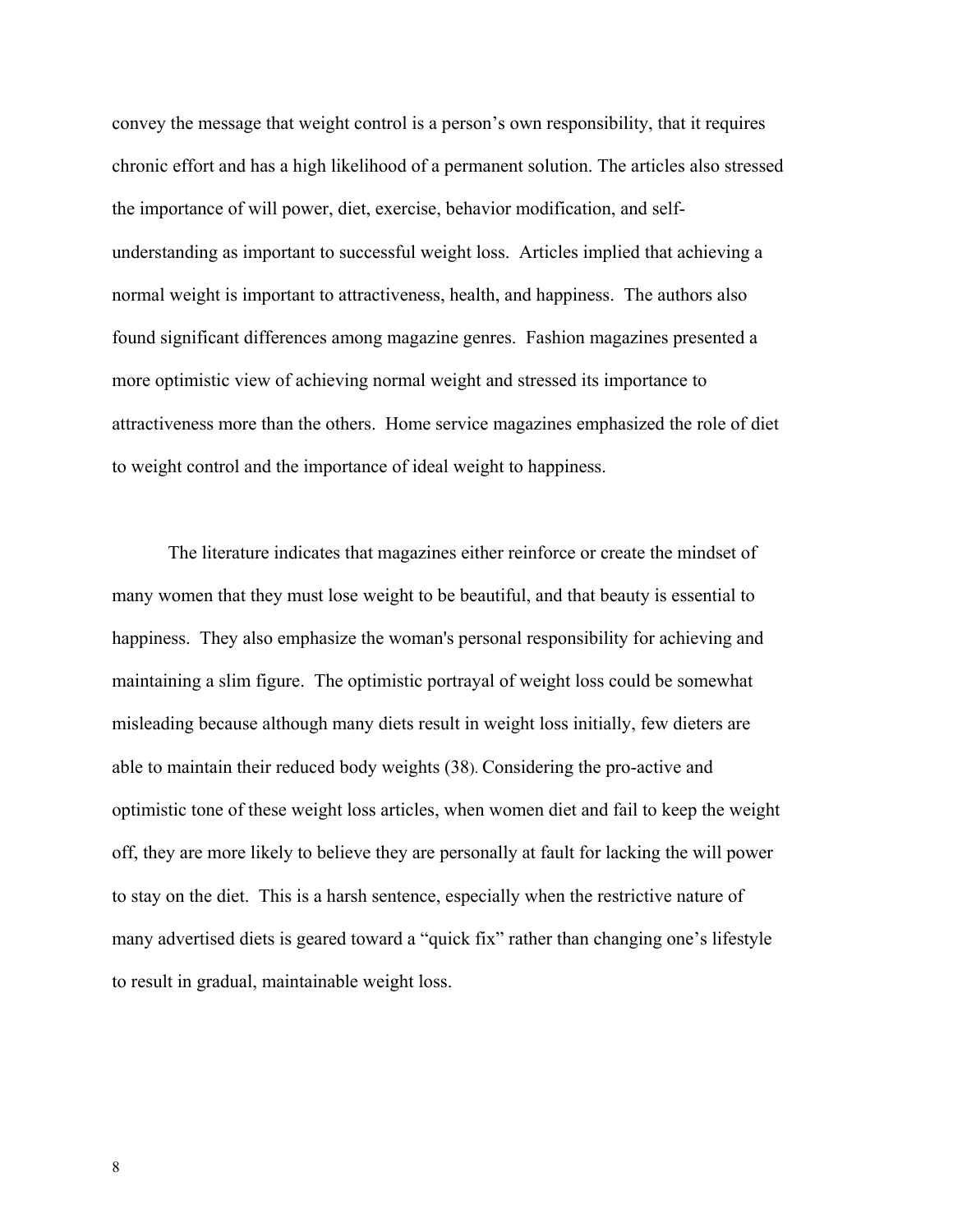#### **The Obesity Epidemic and the Role of Advertising**

 Despite the prevalence of slimming messages, however, American women in general are gaining rather than losing weight (5). Obesity is the nation's greatest current health concern with 64.5% of Americans being overweight, and of those, 30.5% who are obese—a significant increase from a decade ago (24).

The increasing prevalence and availability of food combined with a sedentary lifestyle creates a difficult environment in which to maintain the dieting behaviors many women have internalized to be essential in maintaining an ideal body. The sheer amount of food available to Americans today contributes to the obesity epidemic. The U.S. food industry supplies enough food to provide every American with 3,800 calories a day, about 30% more energy than men need and two times more than women need to maintain their weight (39). Super-sized portions make excess calories not only accessible, but efficient and economical as well.

Food advertising also invites consumers to indulge in greater calorie consumption. In 1997, the food industry spent \$11 billion on food advertisements in magazines, newspapers, television, and radio (12). Others estimate \$33 billion a year is spent on ads and promotions for food (39). The advertising strategies used to promote their product underscore the qualities marketers perceive as most important to consumers. There is evidence that advertised attributes of a product increase the salience of those attributes to consumers (15). This phenomenon could have potentially positive or negative nutrition implications. For example, if nutrition claims are used to promote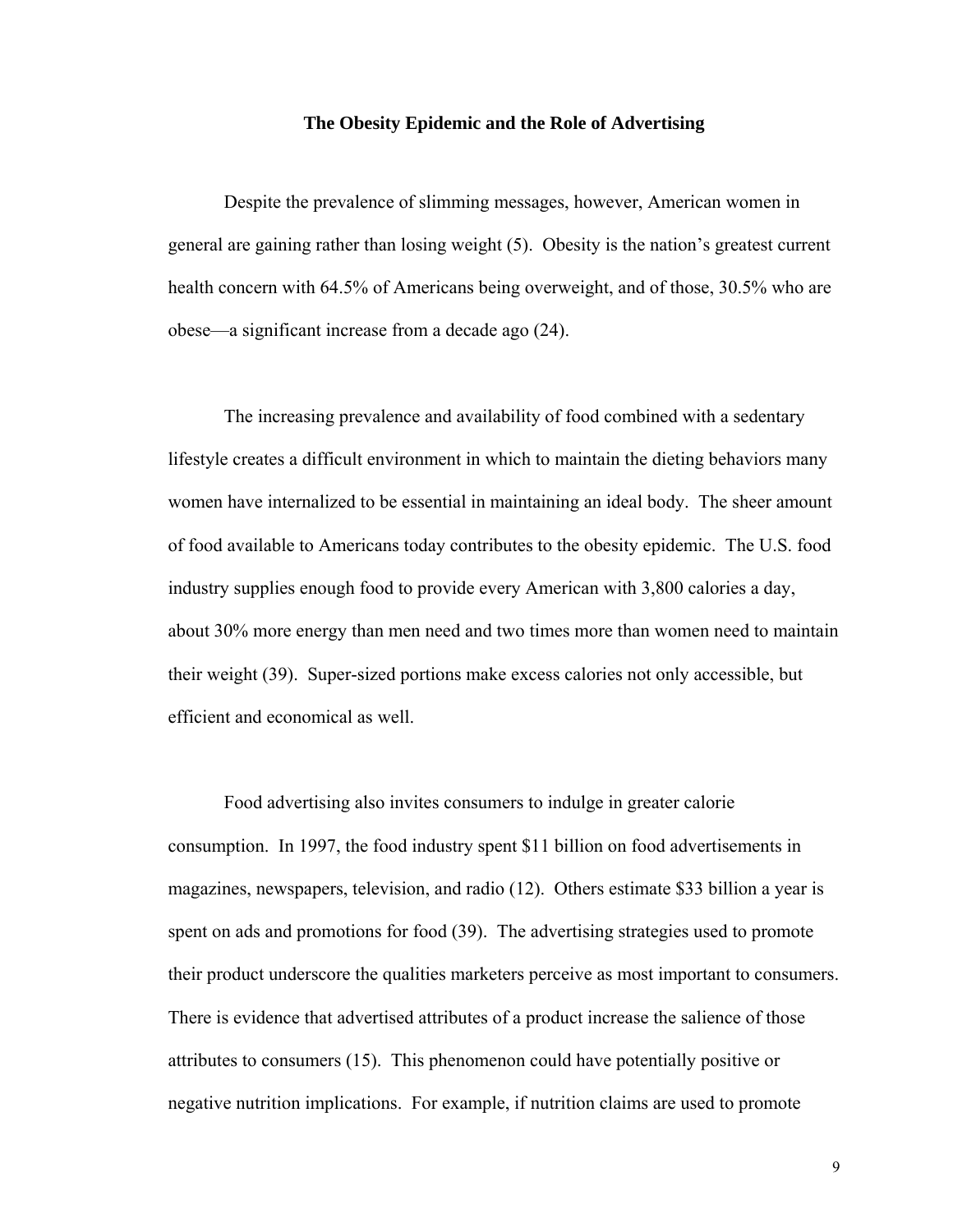vitamins and minerals contained in a certain product, consumers are more likely to value the nutritional components of the food and therefore consume that food based on the perceived health benefits associated with the food. Use of nutrition claims in advertising can be a powerful marketing strategy. When Kellogg's added health claims about cancer prevention and the fiber content in their cereals, sales increased 47% within the first 6 months (40). However claims emphasizing taste and other non-nutrition-related aspects of food dominate food advertising. Unfortunately, these claims are usually seen in ads for fats and sweets—promoting foods with little nutritional value (7, 9, 41-42).

In light of the recent increase in childhood obesity, the limited research on food advertising is focused primarily on television commercials for foods directed at children. Relevant to the present study, however, there are a handful of studies that examined food advertisements in women's magazines. While these studies relied on content analysis, a research method limited in cause and effect interpretations (43), they still provide information on the messages consumers receive from food advertisements. Taken together, the research indicates an advertising emphasis on low nutrient-density foods, claims promoting taste above all other aspects of food, and an emphasis on substances foods do not contain rather than on the health benefits they may provide.

The literature reveals an abundance of advertisements for low nutrient-density foods and beverages. Barr (7) performed a content analysis of a popular Canadian woman's magazine the years 1928-1986. Her purpose was to describe the trends in advertising over several decades. She found increasing trends in advertising for fats,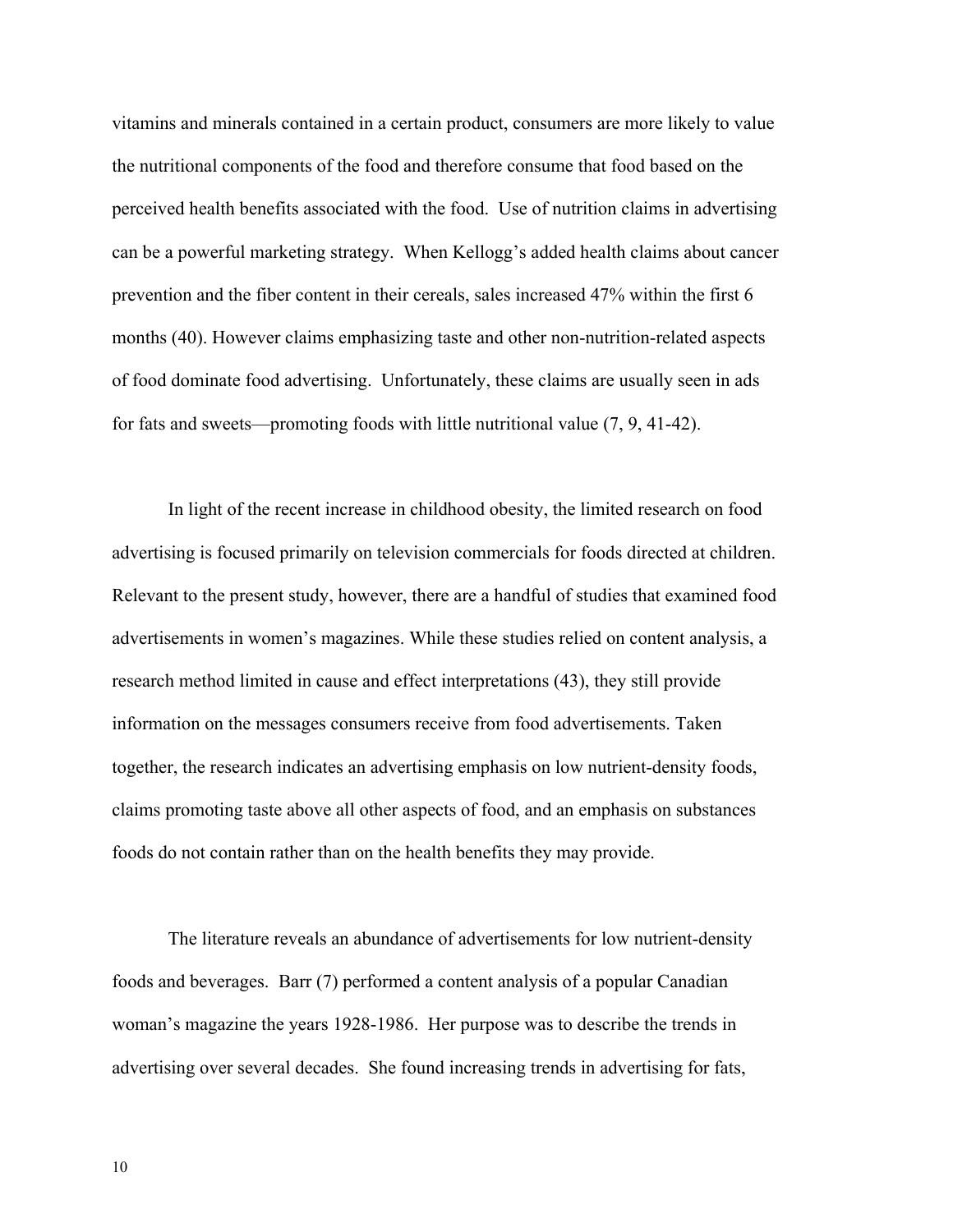sugars, desserts and beverages (mainly alcohol, tea, and coffee). Pratt and Pratt (8) also found a dominance of non-nutritive food and beverage advertisements in a content analysis of women's magazines targeted for African-American (*Ebony* and *Essence*), as opposed to non-African-American readers (*Ladies' Home Journal*). In *Ebony* and *Essence*, 47% of food and beverage advertisements were for alcoholic beverages. In *Ladies' Home Journal*, there were a greater variety of foods advertised, although the most frequently advertised category was for fats and sweets. Lohmann and Kant (9) also performed a content analysis on food advertisements using six different women's magazines, two in each of three categories: food, women's, and health. Fats, oils, sweets, and beverages accounted for nearly a third of all food advertisements in the study, suggesting these are highly advertised products in such magazines.

Content analysis studies have also described the types of claims used to market particular foods. Results from Barr's (7) study revealed an increasing trend in nutrition claims in recent years, yet these claims tend to utilize statements indicating that substances had been reduced or eliminated from the product, such as fat, sodium, or calories. The author concluded this type of marketing suggests consumers are more concerned about substances foods do not contain rather than the nutritional benefits they do contain. Hickman et al (18) found a similar increase in "minimizing" nutrition claims, as well as ads with at least one claim relating to body weight and/or calories. The authors suggested, therefore, that the food industry is capitalizing on women's concerns with body weight. Other content analyses revealed similar trends (9, 19, 42).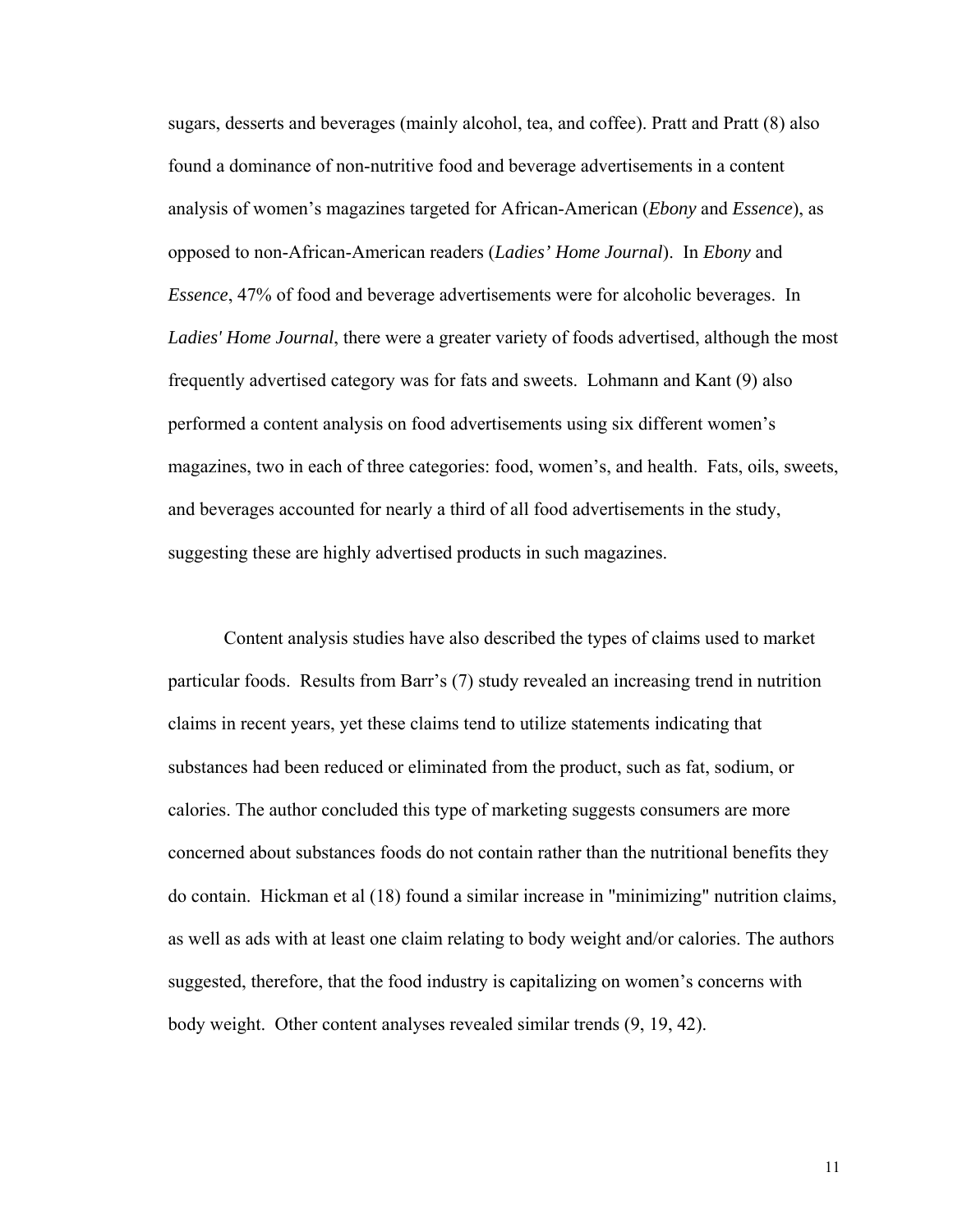Despite this increase in use of nutritional and weight loss claims, statements related to taste were by far the most common promotional statements used in the food ads overall, suggesting consumers value taste above nutrition, economic value, and convenience (7, 9, 18-19, 42). Not surprisingly, taste and pleasure were the most common promotional messages among foods dense in calories but low in nutrients, such as candy, desserts, and alcoholic beverages. These messages enhance the desirability of such foods, which may lead to greater consumption.

Noting that likeability and recall are the two most significant predictors of advertising success, Ewing et al (41) studied consumer's reactions to food advertisements in South African television commercials and magazine advertisements. Results showed that advertisements for fats, oils, sweets, condiments, and combination meals are significantly more liked than those for core foods such as produce, meats, grains, and dairy. They also found women both like and recall food ads better than men. The authors concluded that a marketing approach emphasizing the fun or emotional-related aspects of food is most effective; however these are least commonly used in ads for core foods.

The apparent messages documented among food advertisements seem to communicate different themes regarding foods. Foods that are healthy and conducive to weight-loss have those attributes because of unwanted substances reduced or taken out. Foods that taste good and are fun to eat tend to be those without significant nutritional value.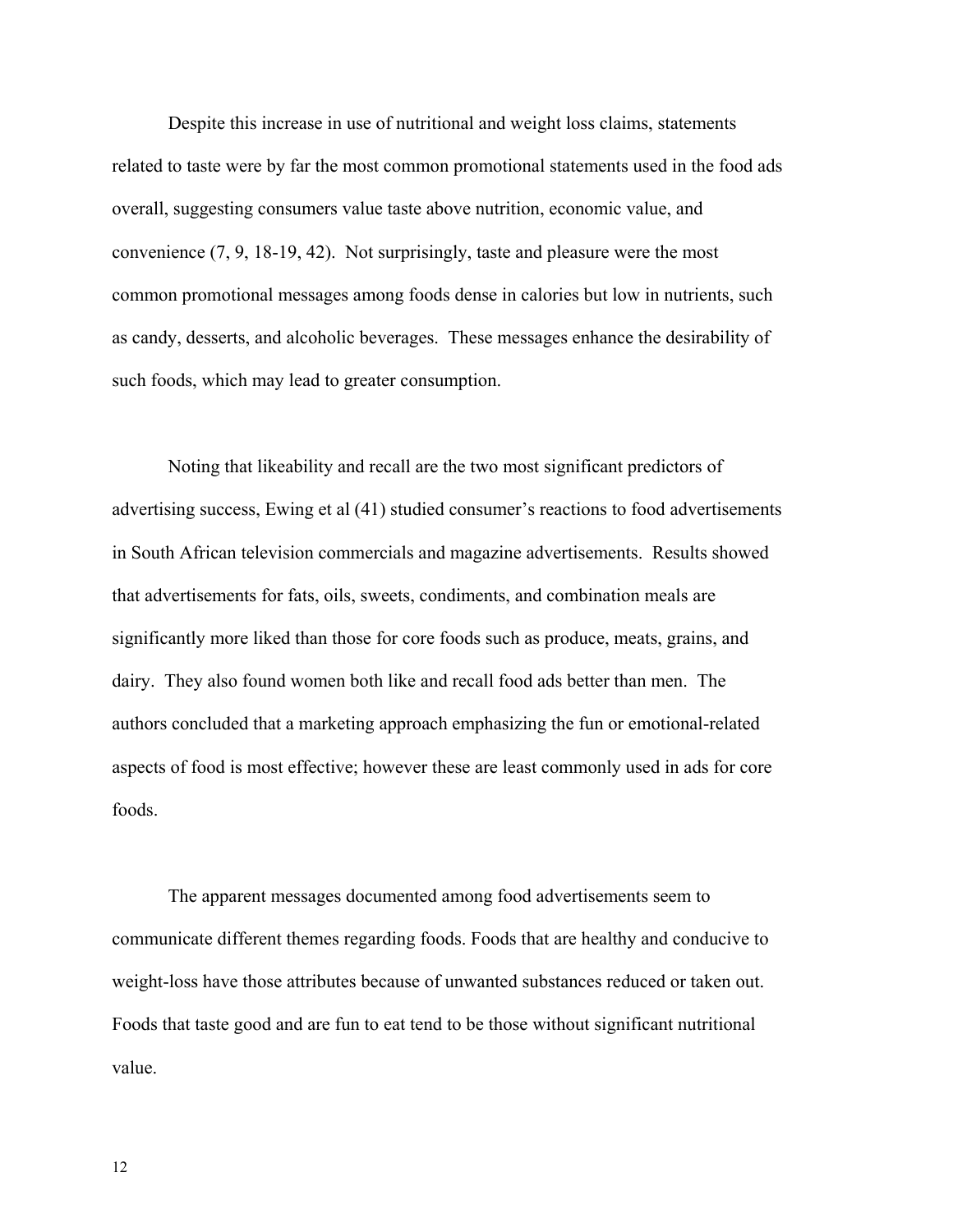#### **Conflicting Messages and Social Comparison Theory**

 Considering the literature regarding the emphasis on dieting to achieve a thin ideal, the increased incidence of obesity in the United States, and prevailing messages to be thin *and* indulge in food, there appears to be a contradiction of media messages conveyed to American women regarding weight control. Conflicting media messages may be contributing to the concurrent problems of eating disorders and obesity present today (1). While the message to lose weight is appropriate for some individuals, the message is likely counterproductive for young women who are already normal or underweight, as this population is more likely to turn to pathologic dieting behaviors. Alternatively, women who have dieted unsuccessfully may conclude they should indulge in "fattening" foods because they can't seem to lose weight when they restrict them.

In the context of women's magazines, the juxtaposition of articles promoting weight loss and advertisements for foods that promote weight gain is not to be overlooked. Review of the literature reveals a greater occurrence of dieting and weightconsciousness among females and a ubiquitous media representation of the thin standard of female beauty. It is reasonable to theorize that women have a cognitive connection between what they eat and how they look. In a content analysis of latent messages in advertisements in young women's magazines, Hertzler and Grun (44) found these ads typically imply that "women cannot be beautiful without being slim and using fashion and beauty products and supplements." According to Martin et al (45), women tend to view their bodies as objects, whose value is determined by physical beauty as judged by

13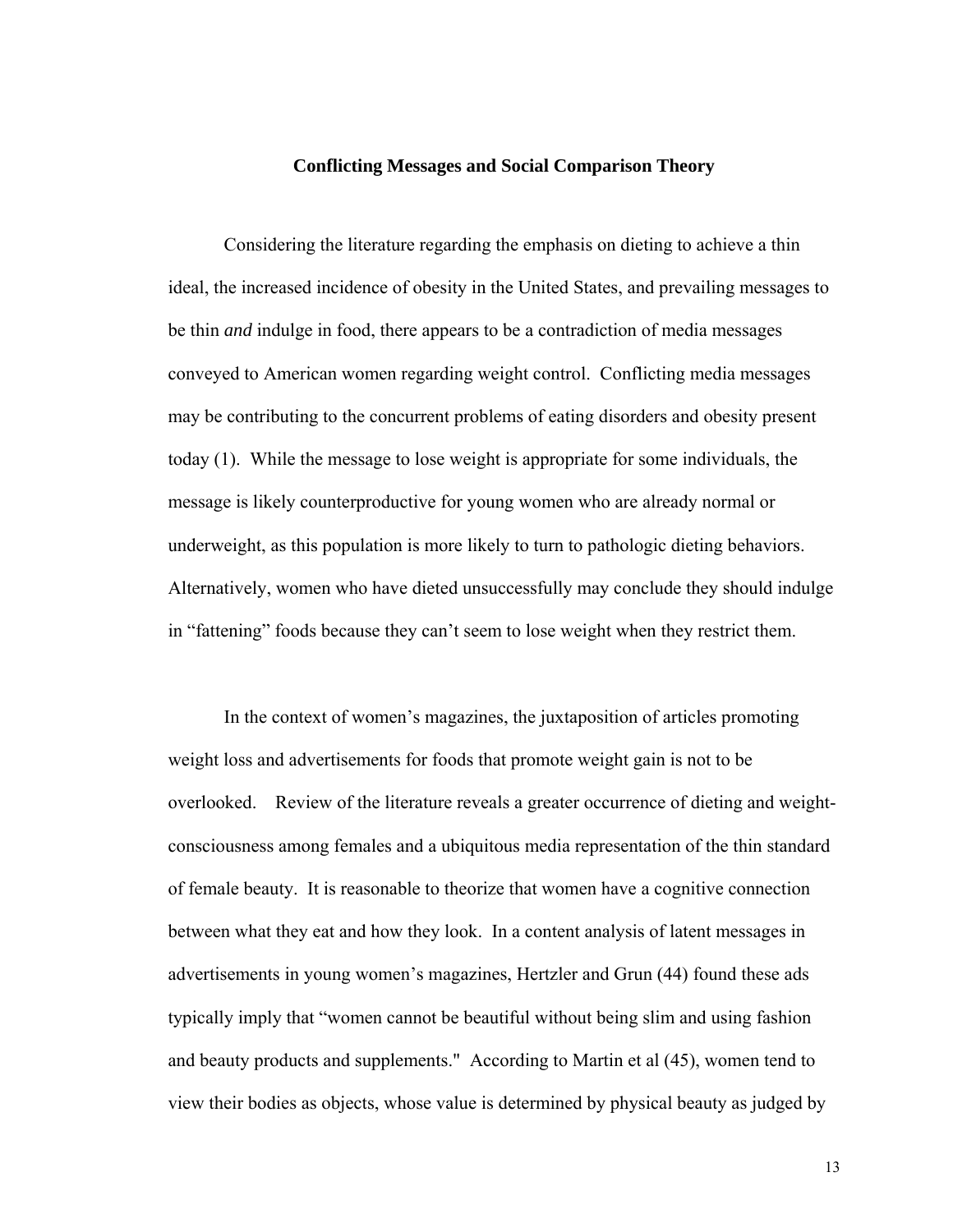self and others. In contrast, men tend to view their bodies as vehicles of power, judged by what they can accomplish. This "object" view of their bodies with the accompanying importance of beauty, combined with the thinness ideal prevalent in Western society, results in a female mindset seeking for information on how to obtain this perfect figure.

Festinger's (46) theory of social comparison can be used to describe how women use magazines to learn social norms and values. This theory assumes that it in human nature there exists a drive to evaluate one's opinions and abilities. In the absence of an objective, non-social standard to compare oneself to, individuals tend to draw comparisons between self and others to define their own level of aspiration, or the "ideal" they are striving toward. The comparison one draws with this "ideal" subsequently influences one's behavior. If the comparison drawn is a stark contrast—in other words, if the "real self" is quite inferior to the "ideal self"—dissonance is present. When such a discrepancy exists, it is natural to try to reduce it by either moving oneself closer to the ideal or changing the ideal to more closely resemble oneself. People want to see how they compare with this ideal in order to decide if actions should be taken to resolve the dissonance, or discrepancy between real and ideal. In the case of women's magazines, the compilation of images and messages contained provide a composite "ideal" woman readers may compare themselves to. Women seek out media containing this perceived ideal in order to make upward comparisons, thus raising their level of aspiration and selfexpectations. Given the popularity of women's magazines among female readers, and given the editors' knowledge of the readers' intentions to make upward comparisons, it is safe to assume that the magazines strategically contain messages and images that portray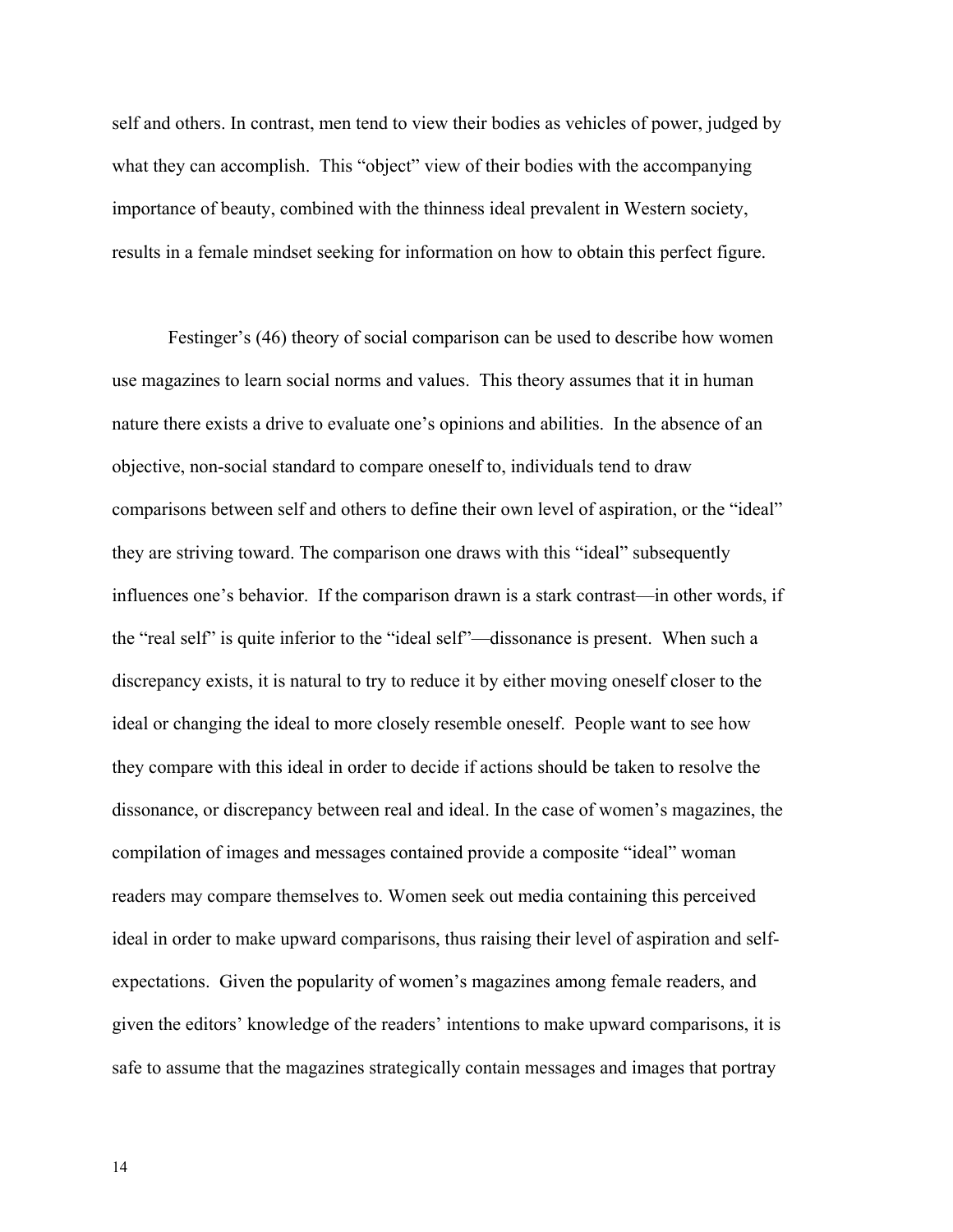not only the image of this ideal, but the processes, actions, and products that will produce the ideal. Content analyses of women's magazines support this statement, as they reveal a prominence of ads for appearance-related products, and a frequent theme in articles of beauty and weight loss (8-9, 14-15, 19-21).

 Therefore, these messages reinforce what is already internalized to be true in women's minds: that in order to be happy they must be beautiful, and in order to be beautiful they must be thin, and in order to be thin, they must take deliberate and sometimes drastic steps. These may include altering of or restricting food intake, exercising excessively, or using diet pills and products.

 Social comparison serves as a theoretical background for the present study. According to Festinger (46), in situations when people recognize that they are very different from those to whom they are comparing themselves to, typically they will choose to compare themselves instead to similar people in order to reduce dissonance. Festinger (46) also notes when the attraction to a certain group is so strong that one desires to continue to compare oneself to the group despite the inability to identify with them (in this case, the perceived ideal), the dissonance will be so great that the individual experiences deep feelings of failure and inadequacy. This may be true for women who continue to compare themselves with media figures.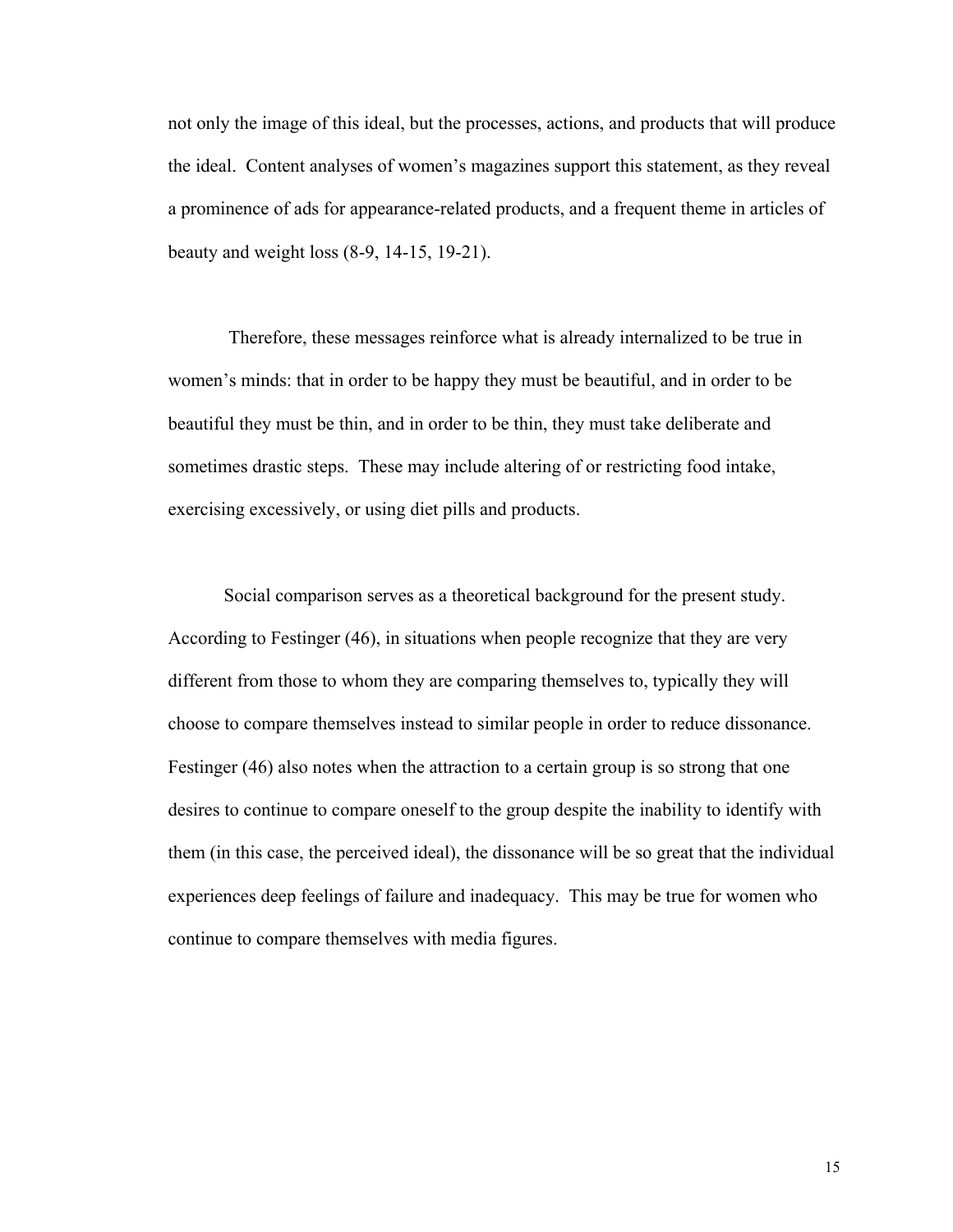#### **PURPOSE OF THE STUDY**

In performing a content analysis of both food advertisements and diet-related articles, I anticipate finding a discrepancy in messages regarding weight control. Articles communicating to readers that they must eat certain foods and avoid others in order to lose weight may cause women to internalize unrealistic expectations about their own diets and body weights. When a woman's aspirations for achieving an ideal body weight are too high, for example, she is likely to experience dissonance when she subsequently makes self-evaluations after following article recommendations. Taken to the extreme, she may attempt to resolve this dissonance in one of two ways: committing to an even more restrictive diet mentality in order to bring herself closer to her ideal, or ceasing to trust diets altogether and allowing herself the pleasure of "forbidden" foods. Conveniently placed food advertisements within these magazines marketing fats and sweets as highly desirable may promote the second type of reaction, especially if the reader has tried and failed at dieting previously. Consuming calorie-dense foods then may contribute to weight gain, or at least prevent weight-loss, perpetuating the dissonance and feelings of failure within the individual. Such undesirable feelings can lead to unfavorable outcomes including cycles of emotional eating and failure to achieve a healthy body weight—a weight that is likely much heavier than a woman's "ideal" may be.

 While consumers continue to use the media as a primary source for health and nutrition information, they are wary of scientific findings that contradict one another and offer conflicting recommendations regarding what to eat. Scientists and nutrition

16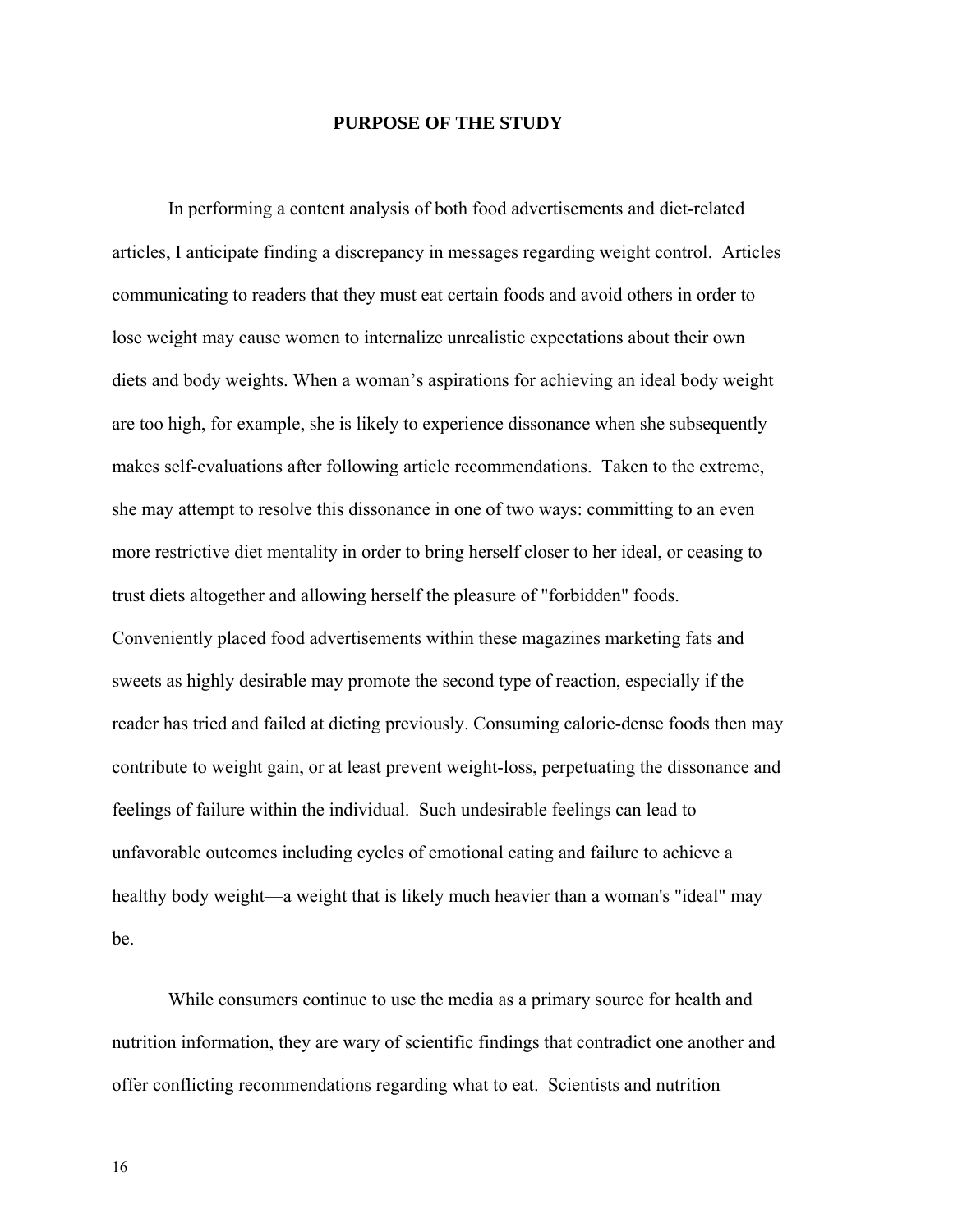professionals are concerned with the communication of "junk science" to the lay public regarding food and nutrition research (47).

 This concern inspired the American Council on Science and Health (ACSH) to evaluate the accuracy of nutrition reporting in popular magazines. Over the past 18 years of tracking, the ACSH has found that the quality of reporting has significantly improved. In the most recent survey of magazines (1997-1999), the majority of magazines surveyed were rated as "excellent" or "good" sources of nutrition information. Judges were surprised and pleased to find that in this round, magazines addressed a wide variety of topics in addition to weight loss (10).

 The purpose of this study, then, is to provide an updated content analysis of articles and advertisements in dealing with weight control in women's magazines and to identify any mixed messages present. Specifically, the questions to be answered are:

- 1. What percentage of nutrition-related articles and food/supplement advertisements include weight control messages?
- 2. What types of foods are currently advertised in women's magazines and what types of claims are used to market them?
- 3. What strategies and/or foods are promoted in the articles to help women with weight control?
- 4. Is there a significant difference between weight-loss messages contained in weight-related food advertisements and the messages contained in weightrelated articles?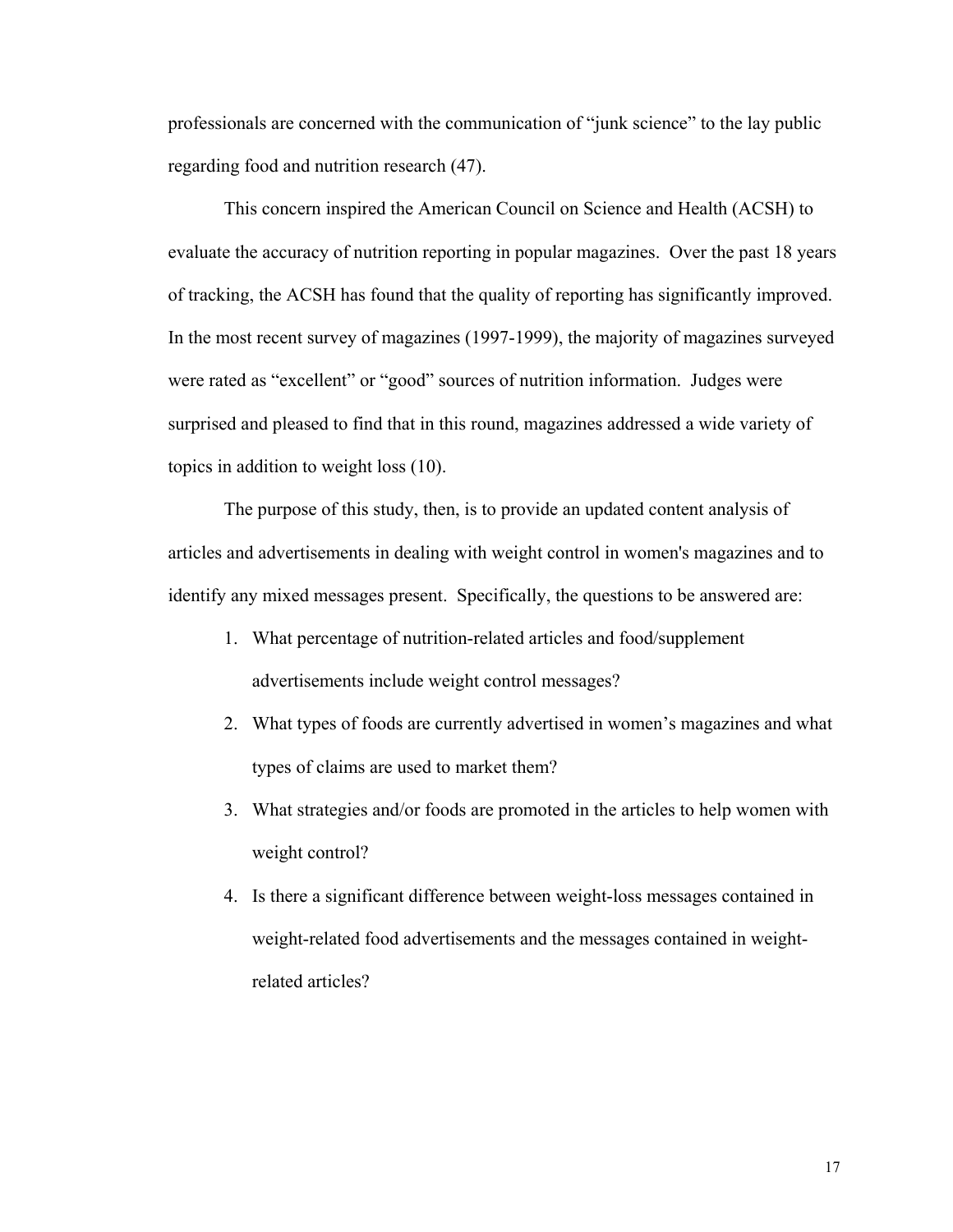5. Are there differences in the weight-related content in articles and foods advertised between different categories of women's magazines (homemaking vs. health-oriented)?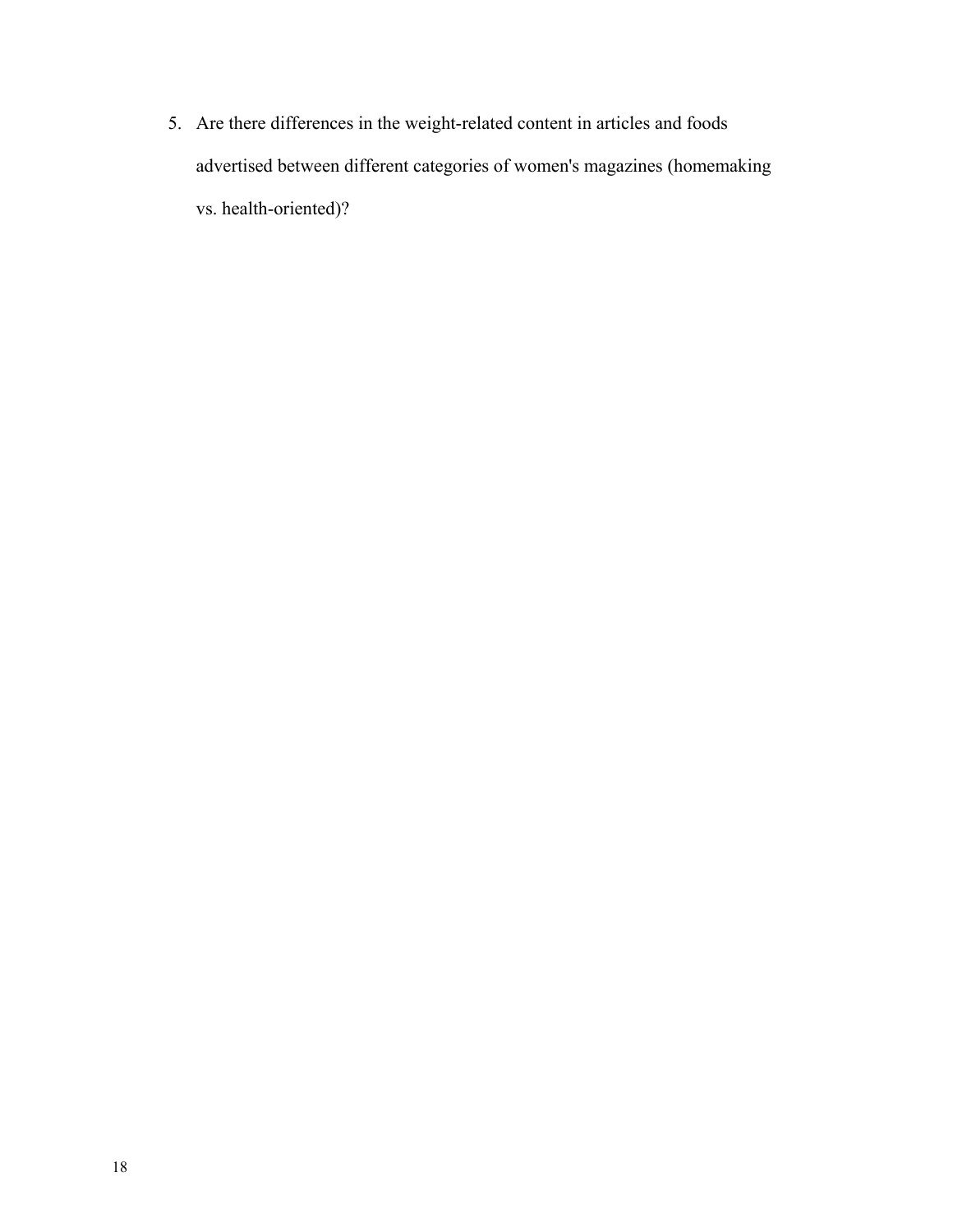#### **METHODS**

#### **Content Analysis**

 To answer the research questions proposed in the previous section, I performed a content analysis of a sample of popular women's magazines for this study. This method is considered valuable and relevant to nutrition education (43,48). Content analysis is used to code units within communication messages to describe the nature and frequency of manifest and latent themes, patterns, and trends (43, 48). Several of the studies previously cited in this paper have used content analysis methods (5-9, 13, 18-20, 22, 42, 44). While the method cannot establish causality of behavior, it can reveal relationships and provide other descriptive statistics that form a basis for behavioral studies (43). If coding is appropriately categorized with mutually exclusive categories, data can be highly reliable and valid (43).

#### **Sample and Units of Analysis**

 In content analysis, the text under examination is considered the population. For this study, the sample consisted of 48 total magazine issues: 8 issues from each of 6 different women's magazines. Inclusion criteria included a consistent presence of nutrition-related articles and advertisements, a circulation of more than 1 million, and availability of past issues. Because differences between categories of magazines are also of interest in this study, two different types of women's magazines were considered.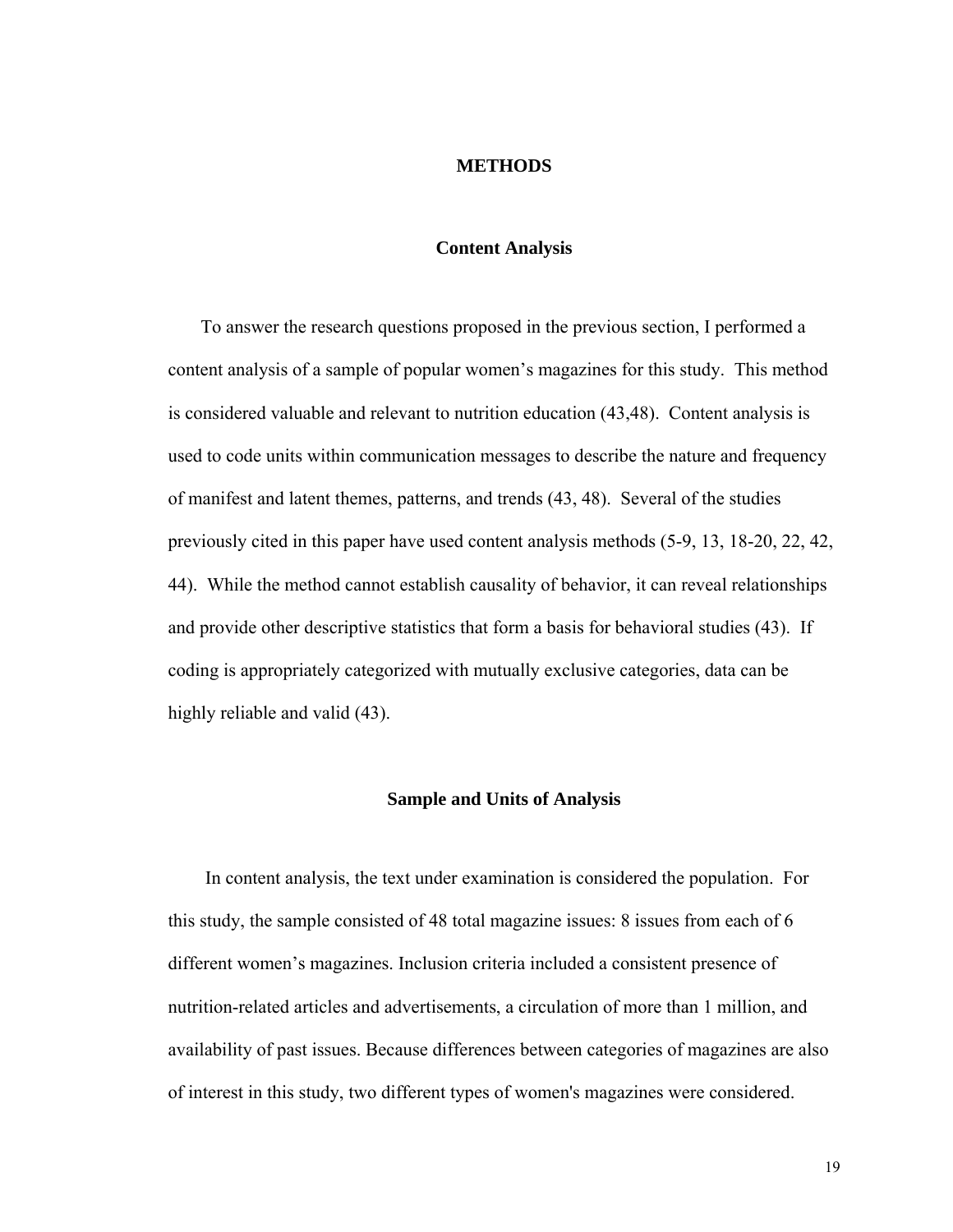Using these criteria as assessed using the Standard Rate and Data Service (SRDS) Consumer Magazine Advertising Source (49) and determining availability at local libraries, the magazines and categories selected are as follows:

- Homemaking: *Good Housekeeping, Woman's Day, Family Circle*
- Health/Fitness: *Health, Self, Prevention*

The units of analysis in this study were individual nutrition-related articles and advertisements. Nutrition is defined as anything related to food and nutrients, including dieting (attempts to reduce body size by limiting caloric intake), but excluding recipes. Thus, advertisements for food, beverages, supplements, and weight-loss programs and/or products were analyzed. Articles and advertisements approximately one quarter page or larger were included. Recipes were excluded for ease of coding, unless it was in connection with a nutrition or diet-focused article.

 Sampling techniques traditionally used in studies involving human populations also apply in content analysis for the purpose of quantitative data analysis. Similar studies have used sample sizes ranging from 48 to 432 magazine issues (7-8, 18-19, 42). A systematic method commonly used with magazines is to analyze every third issue, or four issues per year (January, April, July, and October) to account for any seasonal changes. According to this method, I analyzed four issues per magazine per year, from 2001-2002 for a total of forty-eight magazine issues. This time period was selected to give a current representation of magazine articles and advertisements. Articles and ads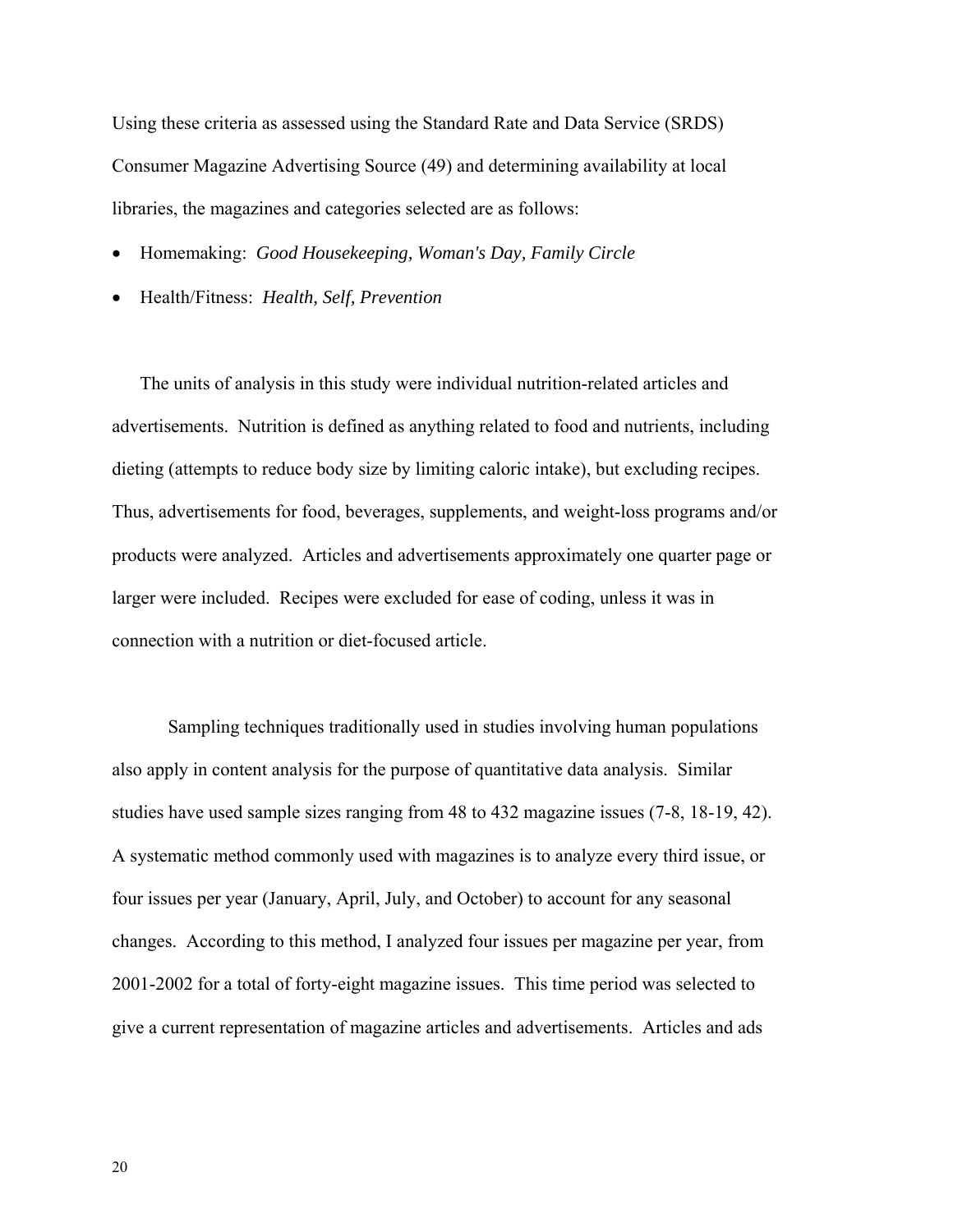were analyzed from magazine issues in random order to prevent a potential bias based on chronological order or magazine type.

#### **Coding**

Based on examination of current trends in nutrition-related articles and advertisements in women's magazines, as well as categories used in similar studies cited previously, I developed a coding sheet and key to categorize the units of analysis (See Appendices A and B). I also developed instructions describing each category and rules for consistency to promote reliability of coding (See Appendix C).

 Advertisements were coded for food type and promotional messages used. Barr (7) divided foods into eight categories: milk and dairy; protein foods; breads and cereals; fruits and vegetables; desserts and foods high in fat and/or refined sugar; condiments and food ingredients; beverages other than milk and sugared beverages; and miscellaneous. Within these groups, Barr further categorized foods individually (for example, yogurt, milk, and cottage cheese within the dairy group). I followed a very similar categorization scheme, except instead of miscellaneous, I included combination foods (such as soups and frozen dinners) and "health" foods (including meal replacements, sugar substitutes, energy bars, and supplements). I coded all foods individually within categories.

I also coded promotional messages in the manner used in Barr (7), Hill and Radimer (19), and Hickman et al (18). They divided nutrition-related vs. non-nutritionrelated messages into sub-categories, with specific types of messages in each category.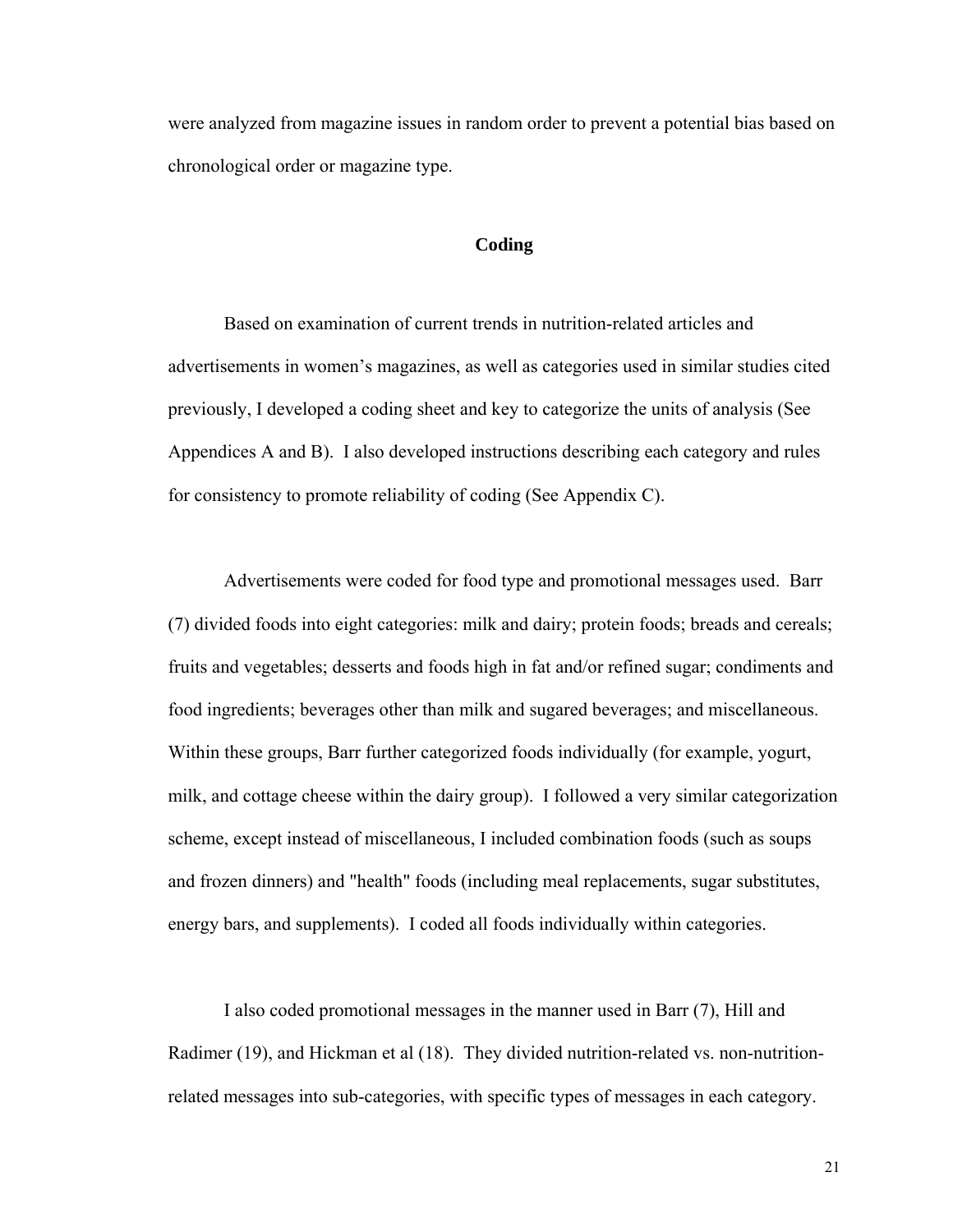Nutrition-related categories were as follows: general health and nutrition claims, specific nutrient content claims, and claims about minimizing or eliminating substances from foods. Non-nutrition-related or consumer categories were claims emphasizing taste, convenience, pleasing friends and family, and other (i.e. high-quality, economical, new/different, fun/pleasurable).

 Articles were coded according to type (in-depth feature, brief highlight, question and answer, personal experience, diet plan/menus, and other) and whether or not the content addressed weight control. If the article addressed weight control, I coded the type(s) of strategies promoted, as well as types of foods that were promoted and/or recommended to reduce or avoid.

 Both articles and ads that dealt with weight control were also coded for whether or not specific weight control themes were present. These themes, such as "weight control is important to happiness" or "weight control is easy," were developed based on those found to be common in magazines by Parham et al (14).

#### **Pilot test**

 A prototype of the coding sheet and key were pilot-tested and revised prior to actual data collection. I developed the initial coding forms, and a member of my committee (SRT) and I pilot tested them using magazine issues from the years included in the study, but not the selected issues. Categories were added or revised based on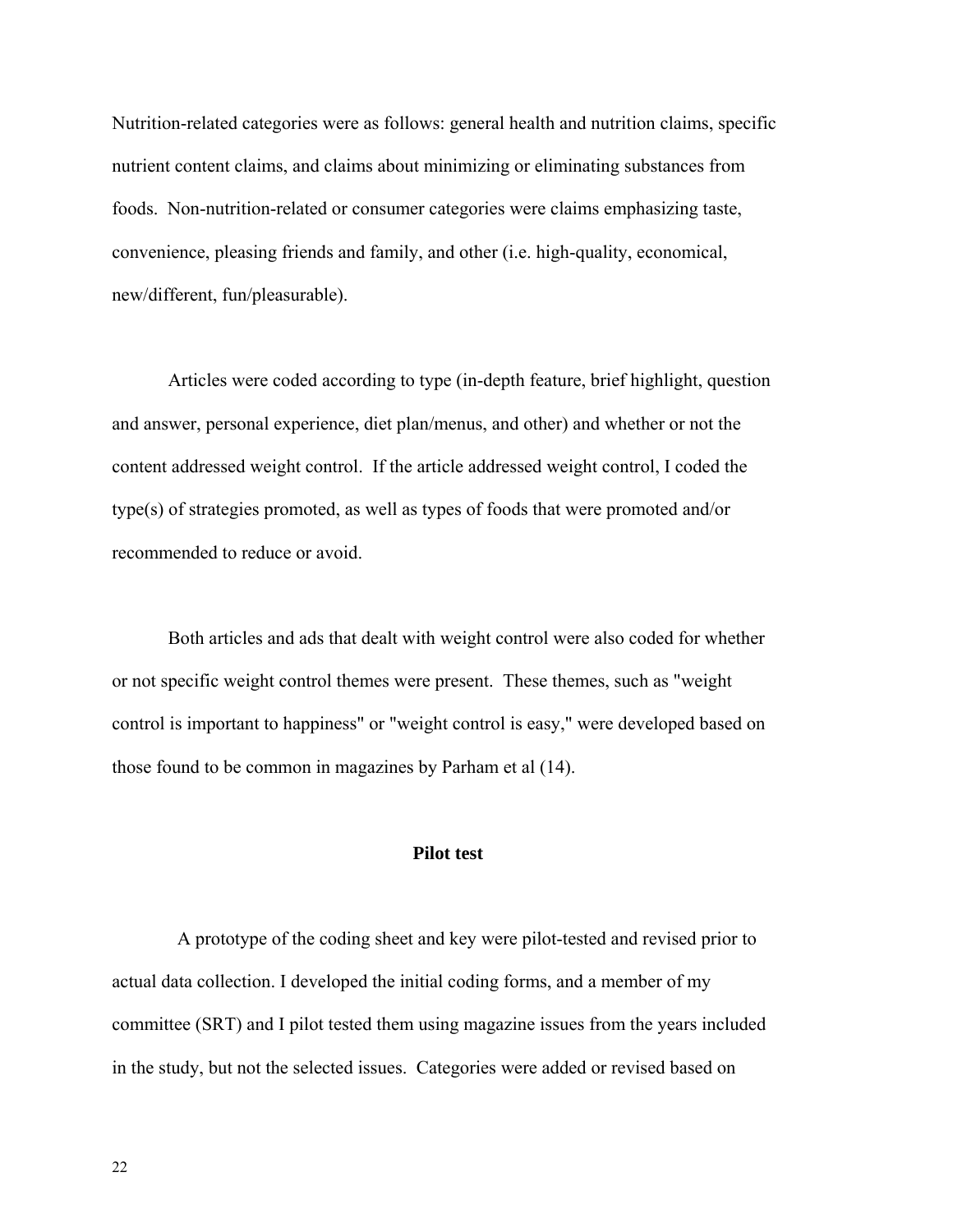results of the pilot test, and the coding sheet and key were modified accordingly prior to actual data collection.

#### **Reliability**

A member of my committee (SRT) and I coded the same three separate issues of magazines to be used in the study to establish inter-rater reliability prior to data collection. Issues were coded for both advertisements and articles. Holsti's equation was used to determine the overall inter-rater reliability of the coding scheme (48):

Reliability =  $2M/(N1 + N2)$ 

M=Number of coding events on which two coders agree

N1=Total number of coding decisions by the first coder

N2=Total number of coding decisions by the second coder

An agreement of  $\geq 0.75$  is considered a minimum for reliability (48). Our agreement was 0.89 for the advertisements, and 0.92 for the articles. Because the reliability was so high and because I completed the coding in a relatively short period of time (reducing the chance of any bias that may have resulted over time), the test was not repeated after the actual data was coded.

#### **Data Collection and Statistical Analysis**

I was the primary coder for this study. I obtained magazine issues for 2001-2002 from the Harold B. Lee Library (BYU) or Provo City Library and coded them in no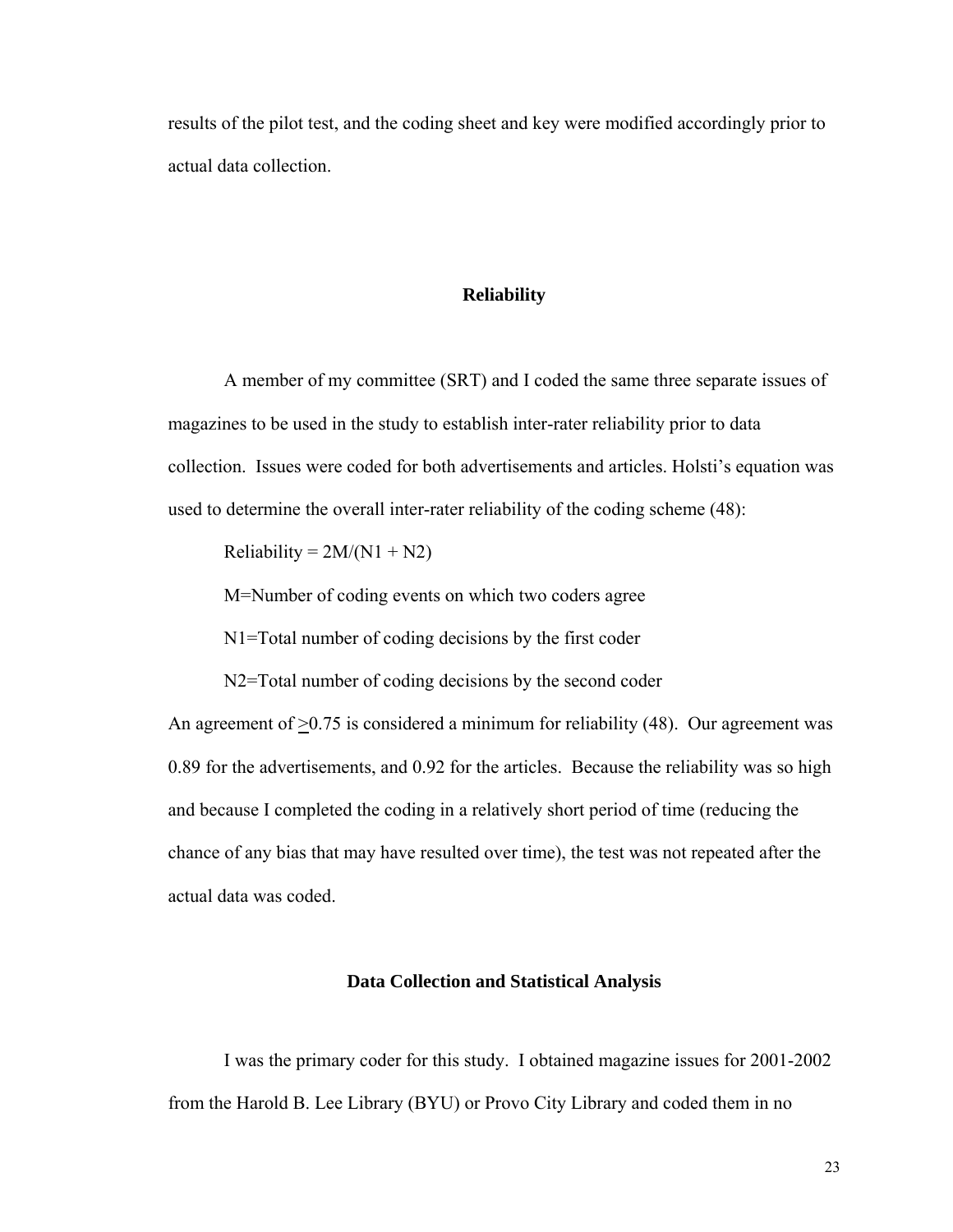specific order. I entered data into Microsoft Excel, then used the Statistical Package for the Social Sciences (SPSS) and Statistical Analysis Software (SAS) for analysis. Magazine titles were collapsed into two categories, homemaking and health, for two reasons: to simplify the data analysis and to identify potential differences in weightcontrol messages between the two types of magazines. It would be simpler to perform and interpret comparisons between two groups of magazines rather than six separate magazine titles. Also, the target audiences for the two types of magazine are different, therefore there is likely to be a difference between categories in the way weight-control is portrayed. It was of interest to report these differences if they were significant in order for practitioners to educate themselves on beliefs clients may have based on exposure to one type of magazine over another. Individual food items advertised were also collapsed into ten basic groups for easier discussion.

I performed descriptive statistical analyses to compare frequencies of the various categories. I also used chi-square analysis to examine the relationships between message types in articles versus advertisements, and also for differences in messages between magazine types (homemaking vs. health). Specifically, I performed an overall chi-square test of significant differences between magazine type for the frequency of foods advertised (Table 1). I also performed individual chi-square tests for differences in marketing claims between magazine types, treating each claim as a separate statistical question (Table 3). This was necessary to reduce error because one ad may have contained more than one claim. The same procedure was used for article topics (Table 5), as well as the food recommendations given in articles (Tables 6 and 7).

24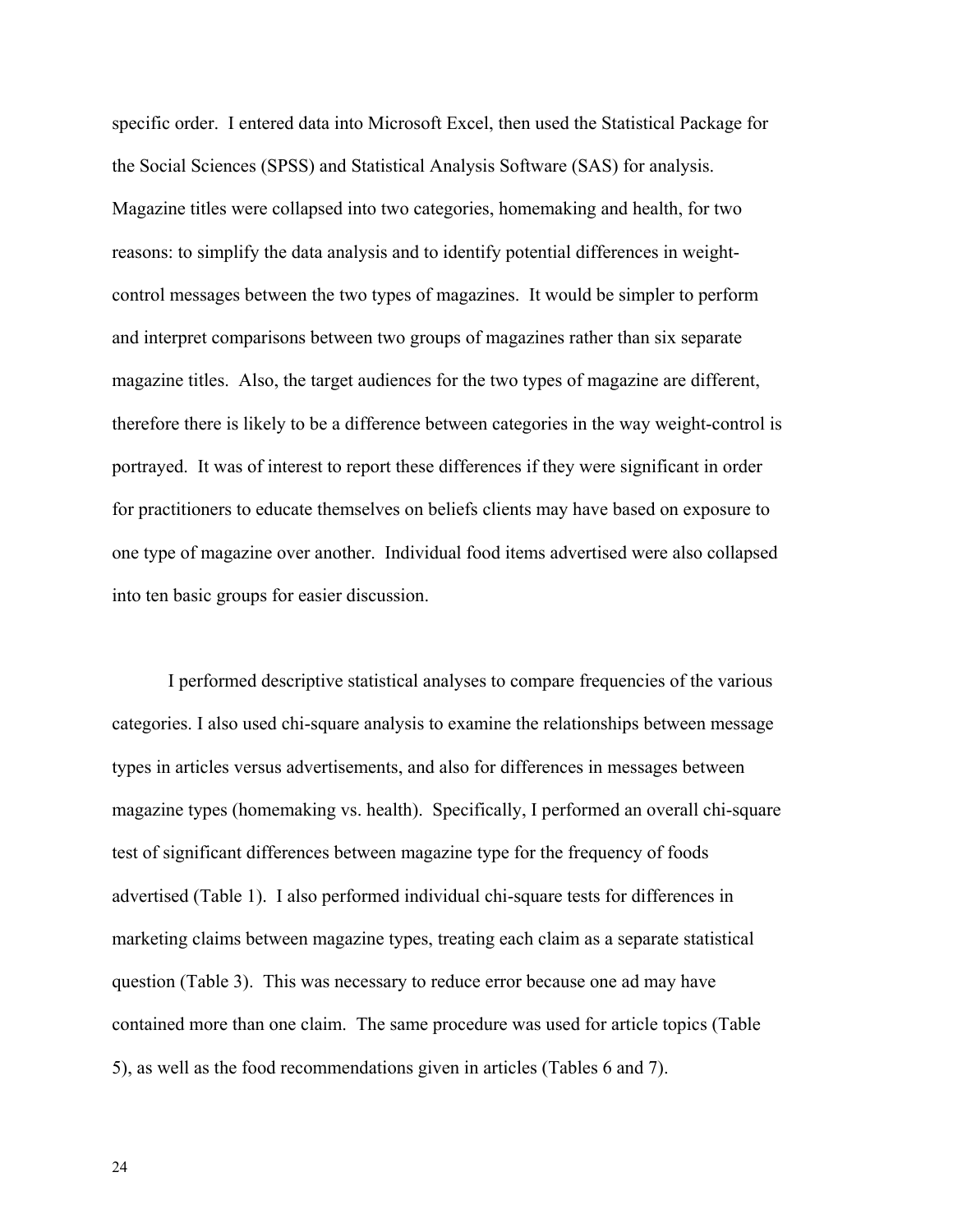I used logistic regression to analyze which variables significantly predicted whether the content was weight-related or not. This model included indicator variables as follows: type of magazine (health or homemaking), type of content (ad or article), and an interaction between these two variables. I used a similar logistic regression model to predict which magazine type and/or which content type would likely contain that theme Table 8). In both regression models, the indicator variables "health" (for magazine type) and "advertisement" (for content type) were designated as "1" and the others ("homemaking" and "article") were designated zero. Therefore a positive value for the "magazine type" coeffecient indicates health magazines were more likely to predict the outcome in question than homemaking magazines, for example. Wald chi-square analysis was used to determine which variable(s) in each model were significant predictors of the theme in question. For example, advertisements were more likely than articles to contain the theme "weight control is important for appearance." Odds ratios, confidence intervals and  $r^2$  were not calculated due to the complexity of the models and the use of categorical variables.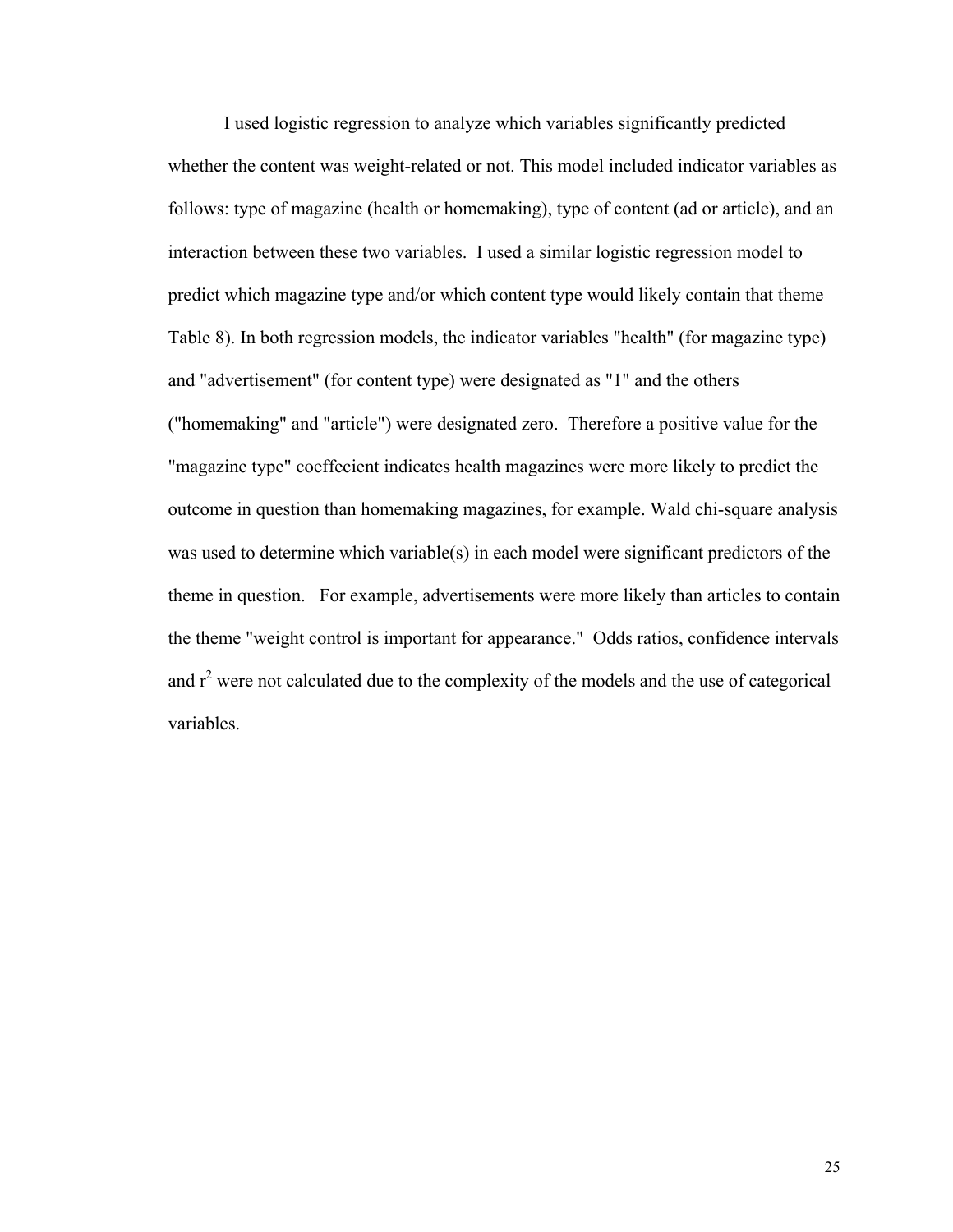#### **RESULTS**

#### **Logistic Regression for Weight-Related Content**

 The study yielded a total of 954 food advertisements and 336 nutrition articles. Overall, 11.4% of the advertisements and 40.5% of the articles were weight-related. When the variables magazine type, content type (article vs. ad), and an interaction variable between the two were analyzed in a logistic regression, all three were significant predictors of weight-related content. Health magazines were more likely to refer to weight loss than home magazines ( $\beta$ = 0.177, SE=.088, Wald  $\chi$ <sup>2=4.057</sup>, p=.044). Articles were more likely than advertisements to reference body weight ( $\beta$ =-.968, SE=.088, Wald  $\chi^2$ =121.97, p<.000). If the content was an advertisement in a health magazine, it was also more likely to refer to weight loss ( $\beta$ =.496, SE=.088,  $\chi^2$ =31.991,  $p<.000$ ).

#### **Advertisements**

Table 1 presents the percent of total ads for each of ten food categories by magazine type. Supplements (i.e. vitamins, minerals, and herbal products) were the most frequently advertised among all categories, comprising 15% of all ads. This category was excluded for analysis, however, because it was not included in previous studies and the primary focus of the present study was on foods. This exclusion resulted in a total of 813 advertisements analyzed. Chi-square analysis revealed a significant difference in the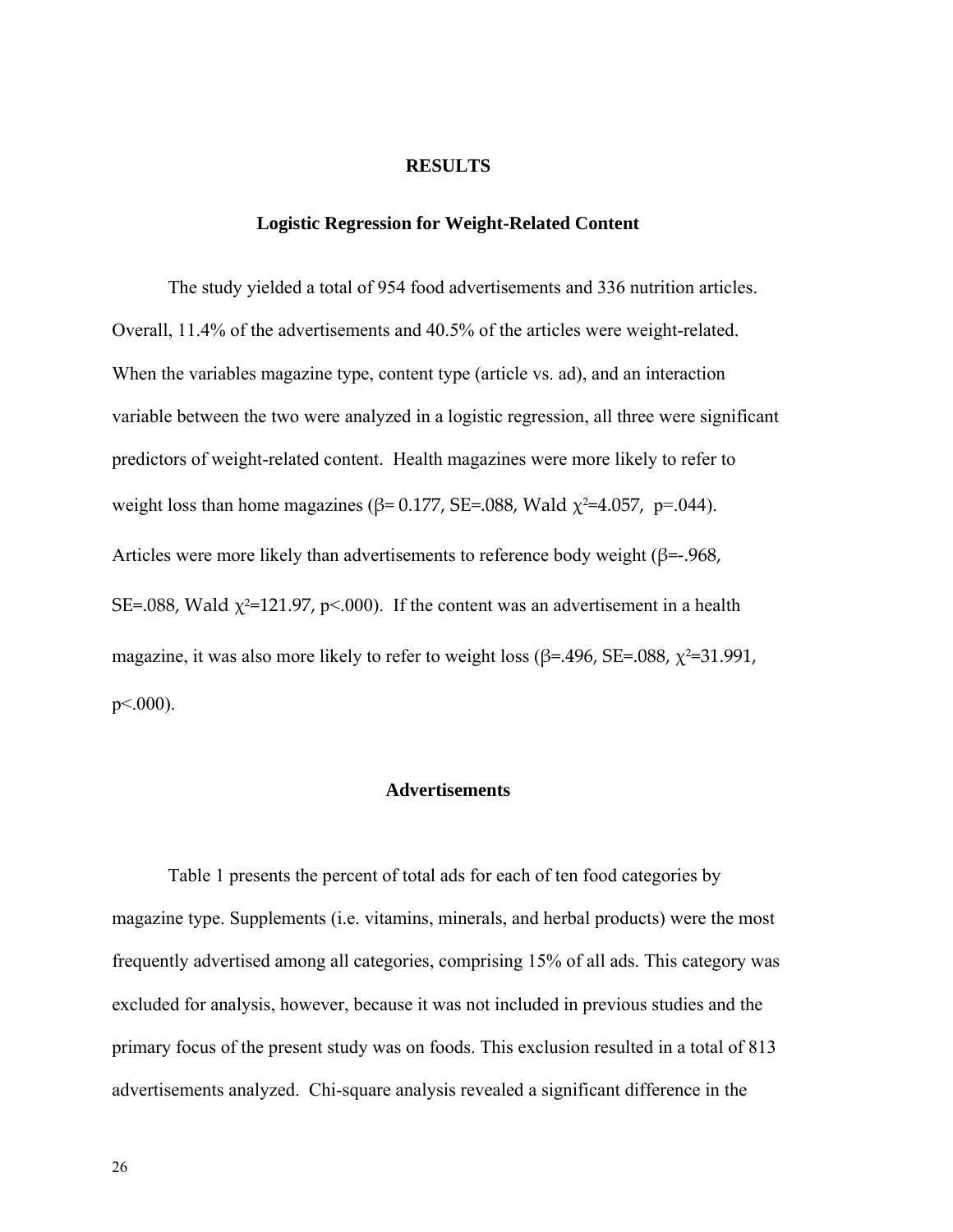#### **Table 1**

| Food                  | <b>Homemaking Magazines<sup>a</sup></b> | <b>Health Magazines</b> <sup>b</sup> | Total (all ads) |
|-----------------------|-----------------------------------------|--------------------------------------|-----------------|
|                       | $(n=484)$                               | $(n=329)$                            | $(n=813)$       |
|                       | %                                       | $\%$                                 | $\%$            |
| <b>Beverages</b>      | 4.3                                     | 10.6                                 | 6.9             |
| Combination           | 11.2                                    | 4.9                                  | 8.6             |
| Condiments            | 10.1                                    | 4.3                                  | 7.8             |
| Fats and sweets       | 26.7                                    | 6.4                                  | 18.5            |
| Fruits and vegetables | 8.1                                     | 5.8                                  | 7.1             |
| Grains                | 16.7                                    | 17.9                                 | 17.2            |
| Health foods          | 3.5                                     | 17.9                                 | 9.4             |
| Milk and dairy        | 8.3                                     | 14.3                                 | 10.7            |
| Miscellaneous         | 1.5                                     | 0.9                                  | 1.2             |
| Protein               | 9.7                                     | 17.0                                 | 12.7            |
| $\chi^2$              | $133.135^{\circ}$                       |                                      |                 |
| df                    | 9                                       |                                      |                 |
|                       | < 0.0001                                |                                      |                 |

### **Percentage of Advertisements for Ten Food Categories**

aHomemaking magazines: *Good Housekeeping, Woman's Day,* and *Family Circle* 

bHealth magazines: *Health, Prevention,* and *Self* 

<sup>c</sup>Chi-square analysis used to determine difference in frequency of food groups between magazine types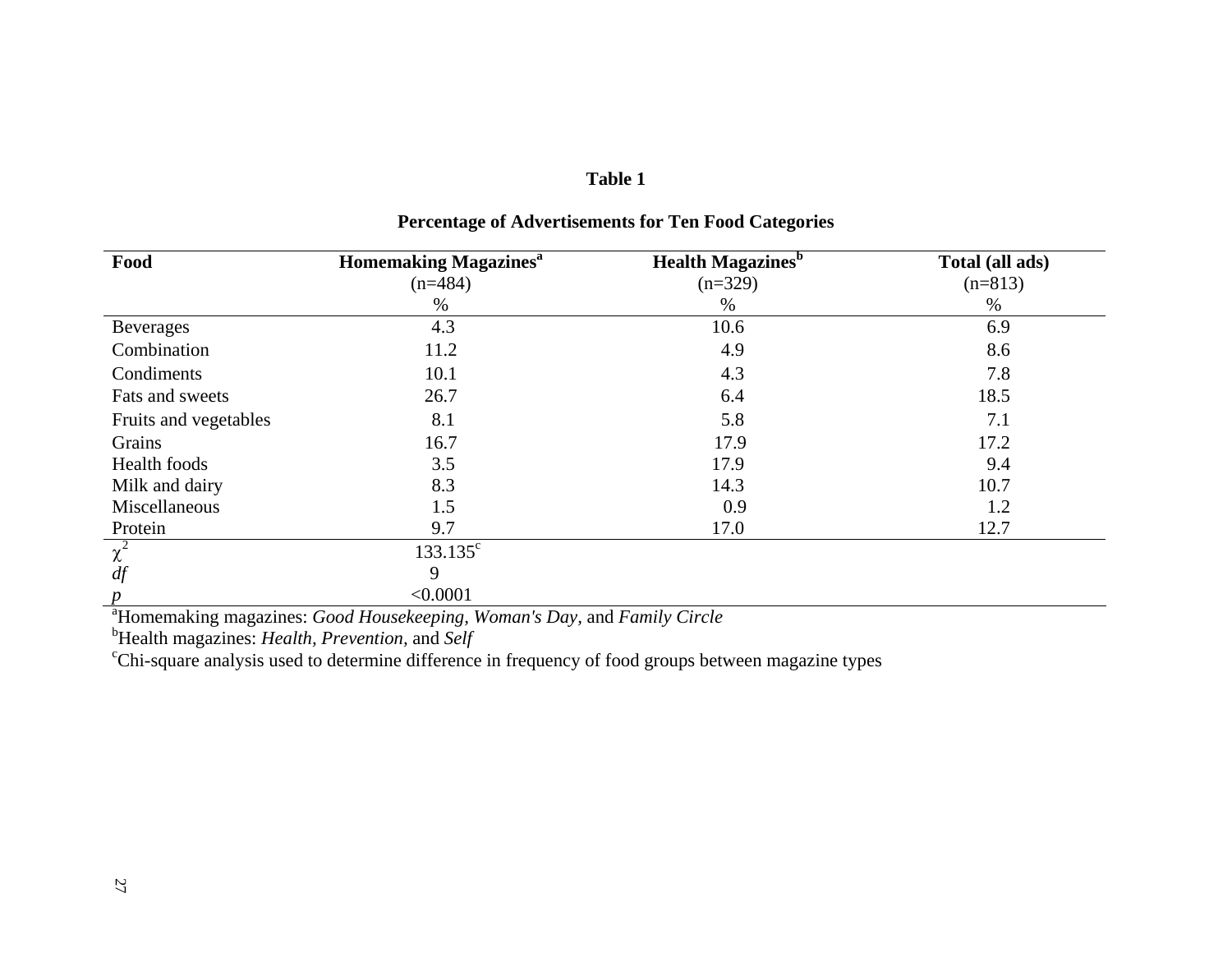types of foods advertised by magazine type—health by homemaking  $(\chi^2=133.135, df=9,$ p<.000). For homemaking magazines, the most frequently advertised foods were in the fats and sweets category, accounting for 26.7% of all the ads. Grains were the second most common group at 16.7%, and combination foods were third at 11.2%. The fruits and vegetables category and milk/dairy category each represented about 8% of ads. In health magazines, results revealed a nearly even occurrence of health foods (including meal replacements, energy bars, and sugar substitutes), grains, and protein foods, accounting for 17.9%, 17.9%, and 17% of ads, respectively. Milk/dairy ads were fourth at 14.3%. Fats and sweets accounted for only 6.4% of the ads in health magazines, while fruits and vegetables remained low at 5.8%. It was interesting to see a dominant presence of ads for soy foods in these magazines; these products accounted for 37% of all ads for protein foods, more than any other type of food within the category. Although not presented in the table, the "grains" category was also broken down into "whole grains" and "refined grains" for analysis. Overall, whole grains made up 6.8% of all ads and refined grains represented 10.5%. When separated between magazine categories, whole grains comprised 9.4% of ads in health magazines and 5% of ads in homemaking magazines. Refined grains made up 8.5% of total ads in health magazines and 11.8% in homemaking magazines. These results show that refined grains are advertised more often then whole grains overall but especially in homemaking magazines.

Table 2 presents the percent of weight-related and non-weight-related ads for the food categories by magazine type. Health foods represented about half the weight-related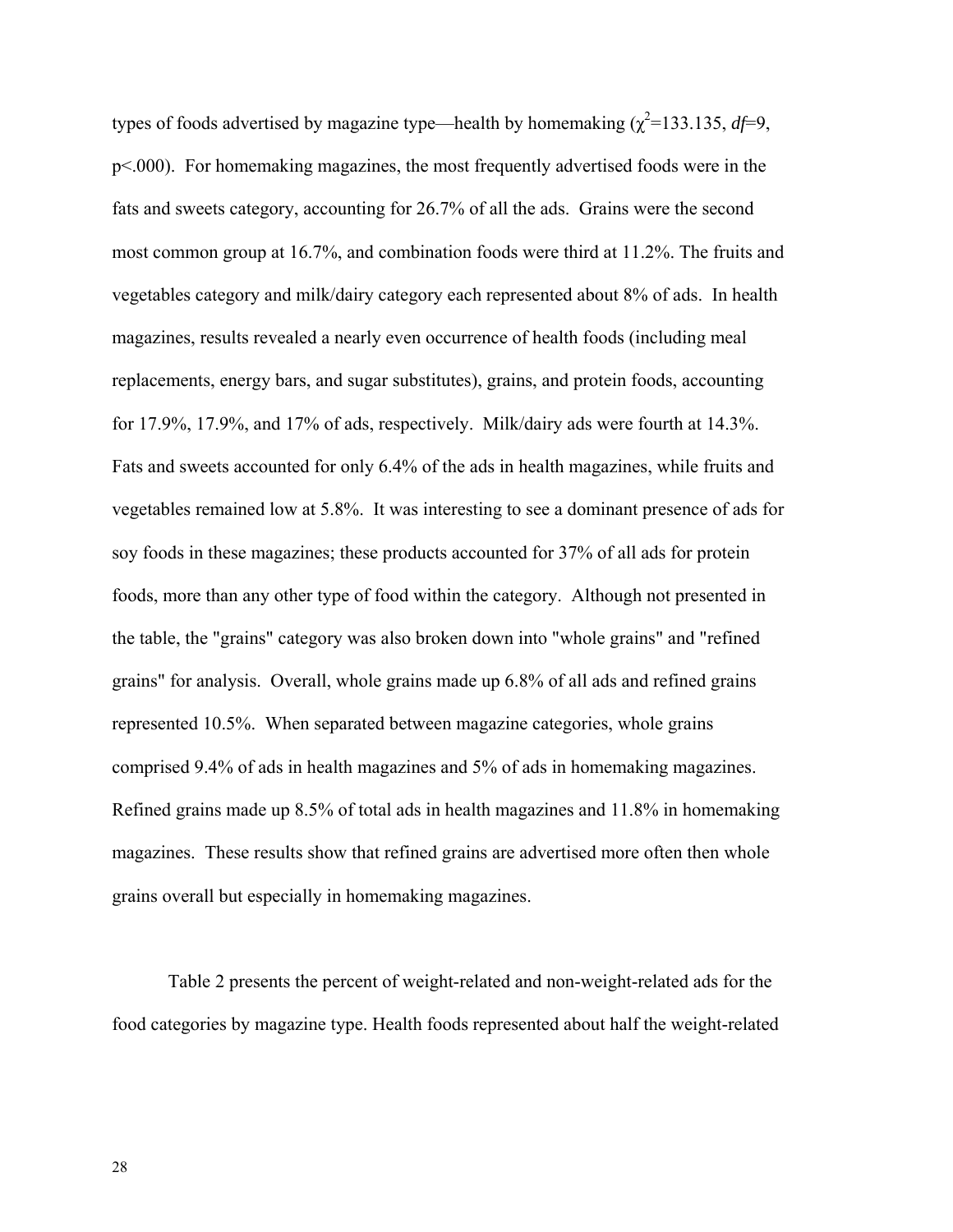| Food                | <b>Homemaking Magazines</b> <sup>a</sup> |                 | <b>Health Magazines</b> <sup>b</sup> |                 |
|---------------------|------------------------------------------|-----------------|--------------------------------------|-----------------|
|                     | Weight-loss                              | Not Weight-loss | Weight-loss                          | Not Weight-loss |
|                     | $(n=20)$                                 | $(n=464)$       | $(n=61)$                             | $(n=268)$       |
|                     | %                                        | $\%$            | $\%$                                 | $\%$            |
| <b>Beverages</b>    | 15.0                                     | 3.9             | 13.1                                 | 10.1            |
| Combination         | 10.0                                     | 11.2            | 6.6                                  | 4.5             |
| Condiments          | 0.0                                      | 10.6            | 0.0                                  | 5.2             |
| Fats & sweets       | 20.0                                     | 26.9            | 13.1                                 | 4.9             |
| Fruits & vegetables | 0.0                                      | 8.4             | 0.0                                  | 7.1             |
| Grains              | 5.0                                      | 17.2            | 11.5                                 | 19.4            |
| <b>Health</b> foods | 50.0                                     | 1.5             | 49.2                                 | 10.8            |
| Milk & dairy        | 0.0                                      | 8.6             | 0.0                                  | 17.5            |
| Miscellaneous       | 0.0                                      | 1.5             | 0.0                                  | 0.8             |
| Protein             | 0.0                                      | 10.1            | 5.4                                  | 19.8            |

# **Percentage of Advertisements for Ten Food Categories by Magazine Type and Weight-related Emphasis**

aHomemaking magazines: *Good Housekeeping, Woman's Day,* and *Family Circle*  bHealth magazines: *Health, Prevention,* and *Self*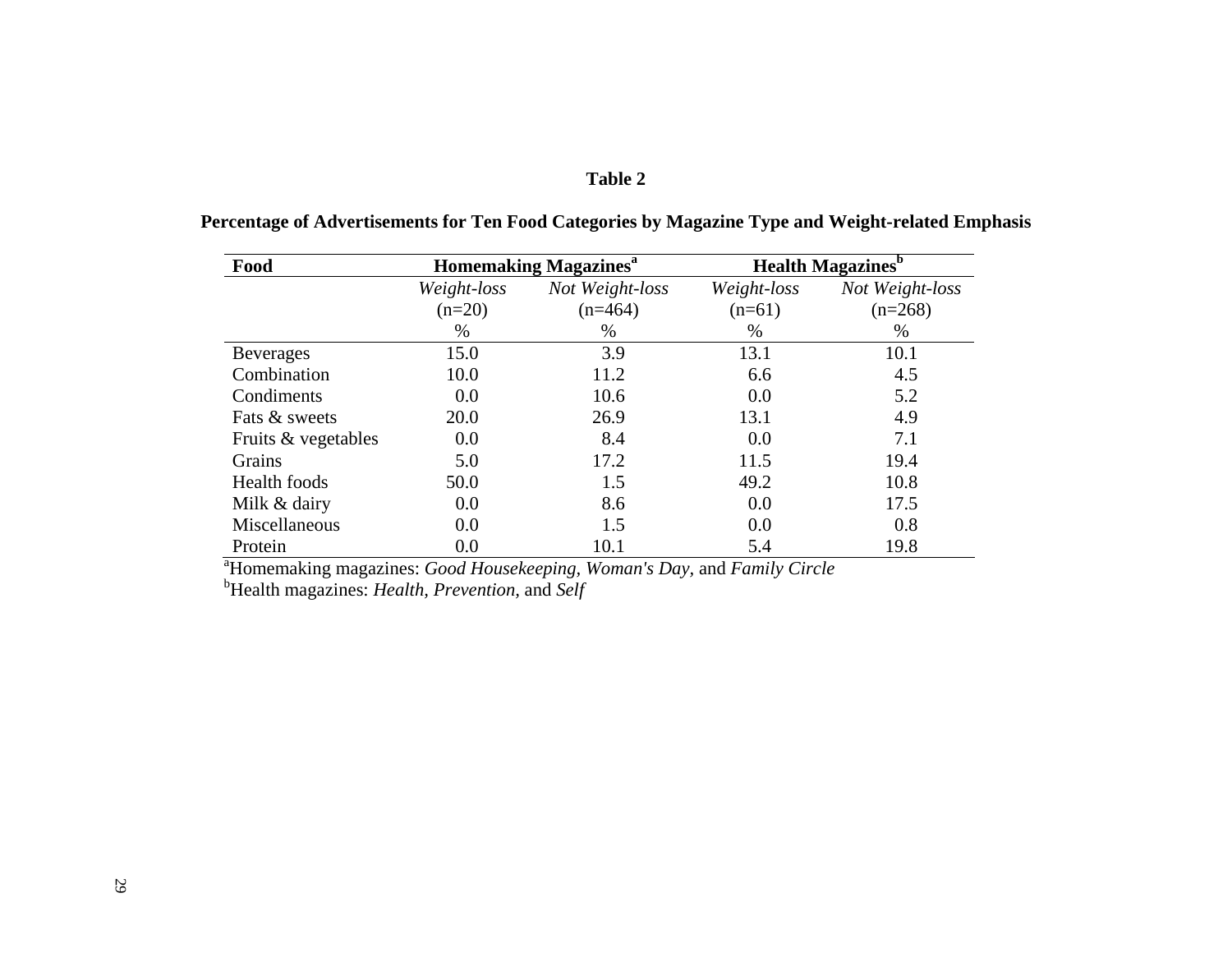advertisements in both magazine categories. Fats and sweets was the second most common category for homemaking magazines at 20%, and beverages were equal with fats and sweets for second in the health magazines at 13%. There were no weightrelated ads for fruits and vegetables, condiments, or milk/dairy in either magazine category. There were also no weight-related ads for miscellaneous or protein foods in the homemaking magazines. When the "grains" category was separated into "whole" and "refined" grains, there were no significant differences in the frequencies of whole grain ads between weight- and non-weight-related ads for either magazine type. Weightrelated ads for grains occurred more often for whole grains (8.2% in health, 5.0% in homemaking) than refined grains (3.3% in health, 0% in homemaking) in both magazine categories, although these differences were not statistically significant categories (data not shown in table).

Tables 3 and 4 summarize the frequencies of marketing claims. In Table 3, overall frequencies are presented with p-values for chi-square comparisons between magazine type. Health magazines contained significantly more health-related claims, while homemaking magazines contained significantly more consumer-related claims. Claims referring to taste occurred most often in both magazine categories, between 60 and 70% of the time. In homemaking magazines, the second and third most common claims were for convenience and general health; these claims were each used about 20% of the time. General health claims were nearly as frequent as taste claims in health magazines at 55%. In both magazine categories, claims indicating the product contained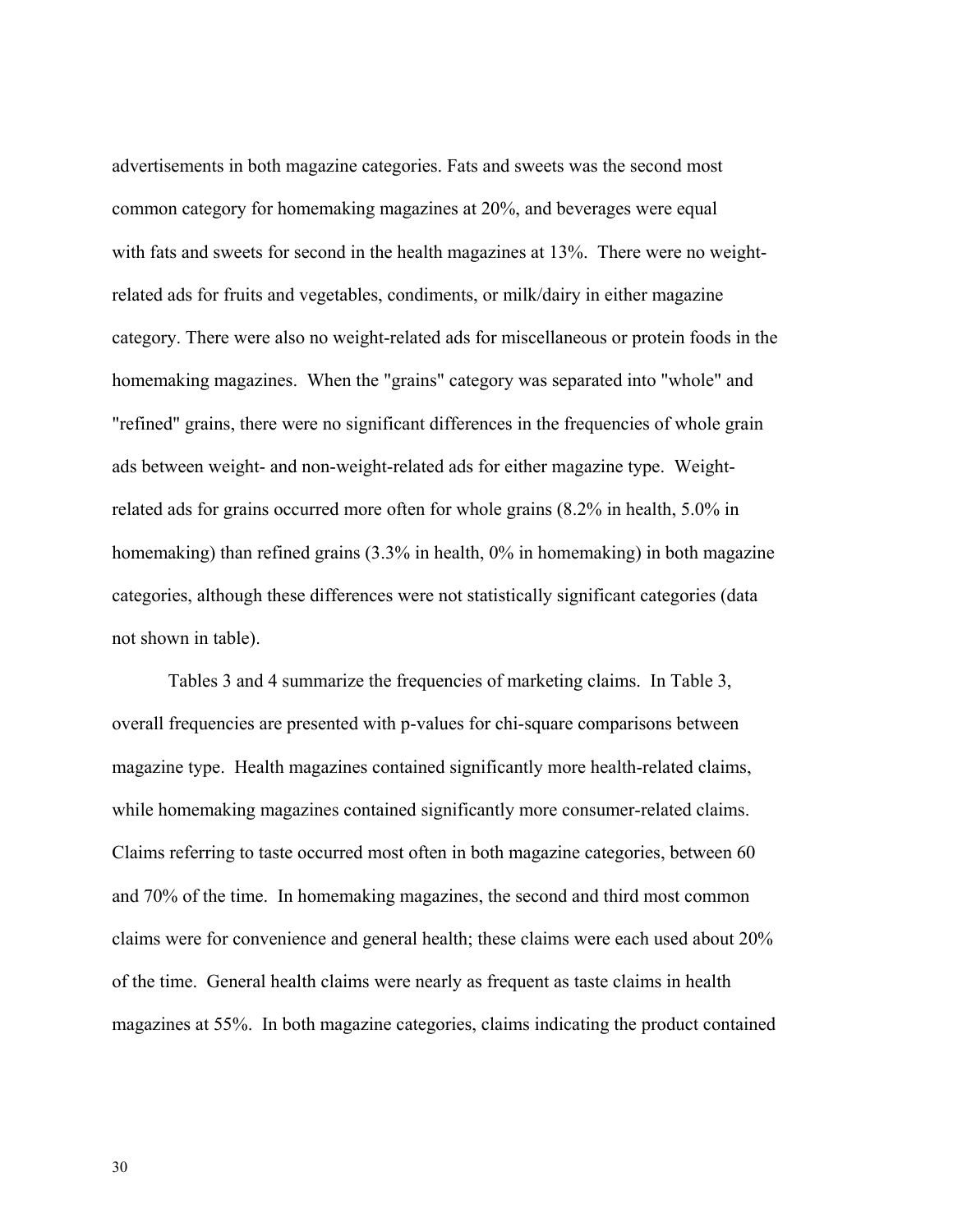| <b>Claim</b>                                | <b>Homemaking</b><br><b>Magazines</b> <sup>a</sup><br>$(n=484)$ | <b>Health</b><br><b>Magazines</b> <sup>b</sup><br>$(n=329)$ | p-value <sup>c</sup> |
|---------------------------------------------|-----------------------------------------------------------------|-------------------------------------------------------------|----------------------|
|                                             | %                                                               | %                                                           |                      |
| Contains specific nutrients                 | 15.3                                                            | 45.0                                                        | < .0001              |
| Convenience/easy                            | 20.9                                                            | 11.6                                                        | .0005                |
| General health/nutrition                    | 19.6                                                            | 55.3                                                        | < .0001              |
| Helps to control weight                     | 3.1                                                             | 13.7                                                        | < .0001              |
| Minimizes or eliminates specific substances | 13.8                                                            | 35.0                                                        | < .0001              |
| Pleases others                              | 10.7                                                            | 0.9                                                         | < .0001              |
| Taste                                       | 67.4                                                            | 60.5                                                        | .0444                |
| Other                                       | 16.9                                                            | 11.3                                                        | .0048                |

# **Percentage of Advertisements that Contained Marketing Claims by Magazine Type**

aHomemaking magazines: *Good Housekeeping, Woman's Day,* and *Family Circle* 

bHealth magazines: *Health, Prevention,* and *Self* 

**<sup>c</sup>**p-values determined by chi-square analysis for presence or absence of individual claims within advertisements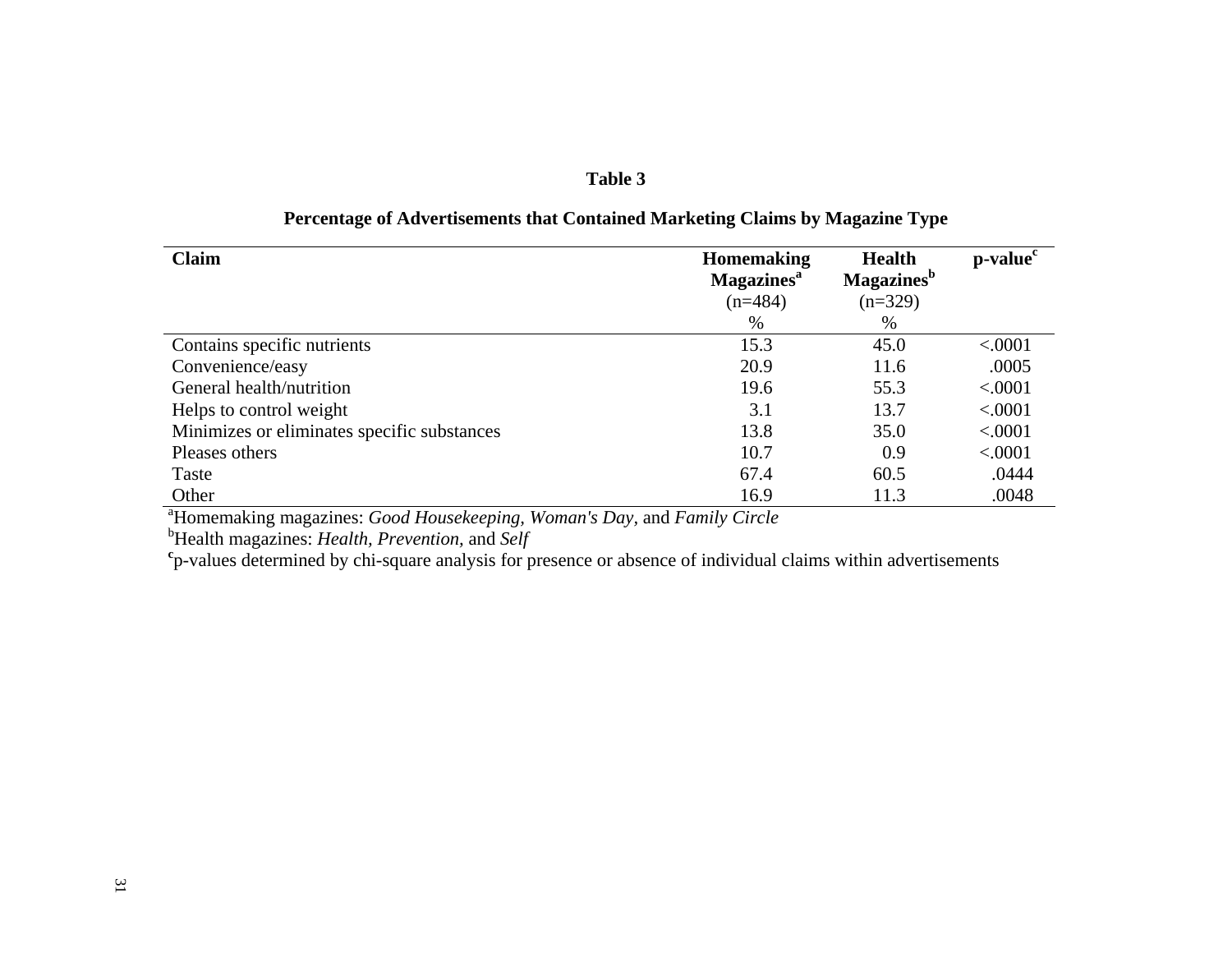| Percentage of Advertisements that Contained Marketing Claims by Magazine Type and Weight-related Emphasis |  |  |
|-----------------------------------------------------------------------------------------------------------|--|--|
|                                                                                                           |  |  |

| Claim                                       | <b>Homemaking Magazines</b> <sup>a</sup> |                 | <b>Health Magazines</b> <sup>b</sup> |                 |
|---------------------------------------------|------------------------------------------|-----------------|--------------------------------------|-----------------|
|                                             | Weight-loss                              | Not Weight-loss | Weight-loss                          | Not Weight-loss |
|                                             | $(n=20)$                                 | $(n=464)$       | $(n=61)$                             | $(n=268)$       |
|                                             | %                                        | %               | %                                    | $\%$            |
| Contains specific nutrients                 | 39.3                                     | 46.3            | 15.0                                 | 15.3            |
| Convenience/easy                            | 11.5                                     | 11.6            | 5.0                                  | 21.6            |
| General health/nutrition                    | 52.5                                     | 56.0            | 15.0                                 | 19.8            |
| Helps to control weight                     | 72.1                                     | 0.4             | 75.0                                 | 0.0             |
| Minimizes or eliminates specific substances | 52.5                                     | 31.0            | 35.0                                 | 12.9            |
| Pleases others                              | 1.6                                      | 0.8             | 0.0                                  | 11.2            |
| Taste                                       | 65.6                                     | 59.3            | 55.0                                 | 67.9            |
| Other                                       | 1.6                                      | 13.4            | 0.0                                  | 17.7            |

aHomemaking magazines: *Good Housekeeping, Woman's Day,* and *Family Circle* 

bHealth magazines: *Health, Prevention,* and *Self*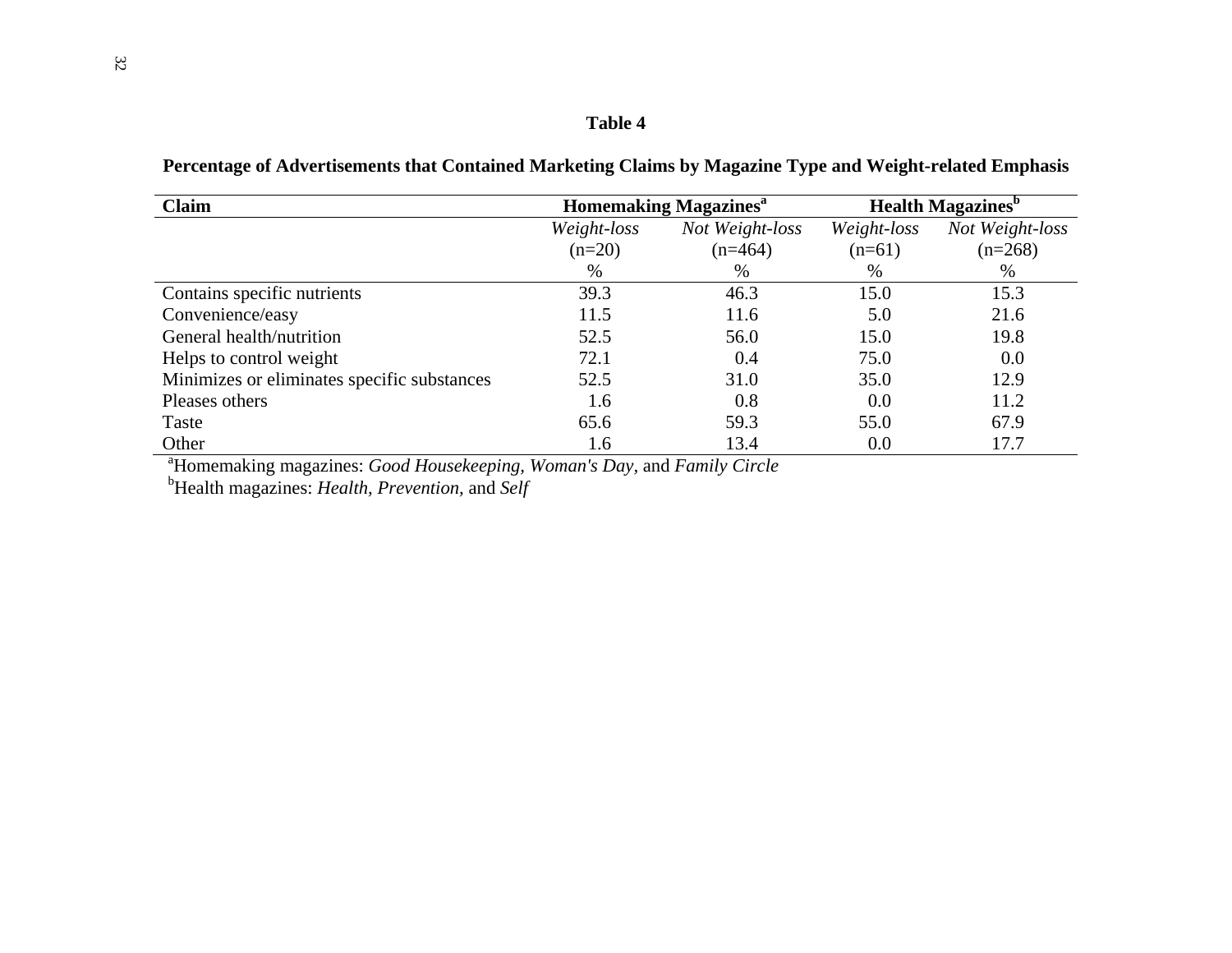specific nutrients (i.e. vitamins, minerals) were used more frequently than those stating the product had reduced amounts or eliminated certain substances (i.e. fat, sugar, etc.). Results differed when data were separated into weight-related and non-weight-related categories (Table 4). Not surprisingly, about three-quarters of all weight-related ads contained the claim "product helps to control weight" (72.1% in homemaking magazines, 75% in health magazines). Also, minimizing-health claims were more common than the specific-nutrient health claims in both magazine types (52.5% vs. 39.3% in health, 35.0% vs. 15.0% in homemaking). Taste was another very common claim among weight-related ads (55% in health, 65.6% in homemaking). Many ads contained both taste and healthrelated claims.

#### **Articles**

Table 5 presents the topics or advice described in the weight-related articles. The most common advice given overall was a recommendation for what foods to eat (54.1% in homemaking magazines, 44.9% in health magazines). The second most common advice was for what foods to avoid or reduce (32.4% of homemaking magazines, 24.6% of health magazines). Other popular topics (present in at least 20% of articles) included discussion of specific popular diet plans (i.e. Weight Watchers or the Atkins diet), portion control, hunger/satiety, references to published research, and the general recommendation to eat low-calorie foods. Chi-square analysis revealed a few significant differences in content between magazine types. Homemaking magazine articles were more likely to offer specific calorie recommendations for weight-control  $(p=001)$ , provide structured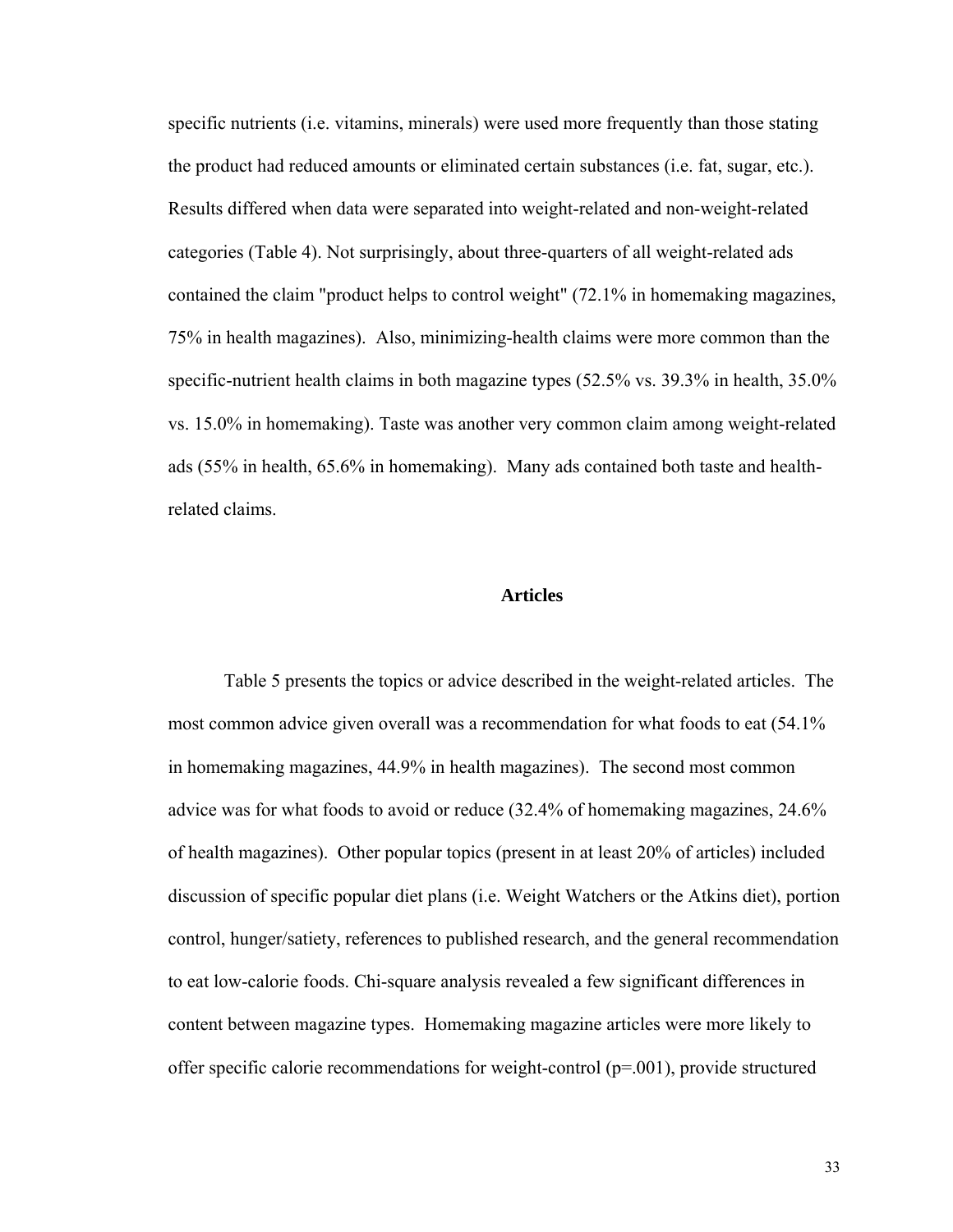| <b>Topic</b>                                        | <b>Homemaking Magazines</b> <sup>a</sup><br>$(n=37)$ | <b>Health Magazines</b> <sup>b</sup><br>$(n=98)$ |
|-----------------------------------------------------|------------------------------------------------------|--------------------------------------------------|
|                                                     | $\%$                                                 | $\%$                                             |
| Alternative therapies (i.e. fasting, surgery, etc.) | 5.4                                                  | 5.1                                              |
| Avoid/reduce specific substance/food                | 32.4                                                 | 29.6                                             |
| Eat regular meals (don't skip)                      | 18.9                                                 | 9.2                                              |
| Eating low-calorie foods (general)                  | 29.7                                                 | 16.3                                             |
| Eating out*                                         | 13.5                                                 | 4.1                                              |
| Emotional eating                                    | 2.7                                                  | 5.1                                              |
| Goal-setting                                        | 5.4                                                  | 2.0                                              |
| Hunger/satiety                                      | 27.0                                                 | 13.3                                             |
| Keep food diary                                     | 16.2                                                 | 5.1                                              |
| Metabolism                                          | 18.9                                                 | 17.4                                             |
| Plan meals/shopping                                 | 5.4                                                  | 4.1                                              |
| Portion control**                                   | 35.1                                                 | 12.2                                             |
| Refers to research                                  | 29.0                                                 | 24.5                                             |
| Specific calorie recommendations***                 | 24.3                                                 | 5.1                                              |
| Specific food/food group recommended                | 54.1                                                 | 44.9                                             |
| Specific product/diet plan (i.e. Weight Watchers)   | 21.6                                                 | 19.4                                             |
| Structured meal plan/menus**                        | 18.9                                                 | 4.1                                              |
| Other                                               | 21.1                                                 | 18.4                                             |

**Percentage of Weight-related Articles that Contained Content in One or More of Nineteen Categories by Magazine Type**

aHomemaking magazines: *Good Housekeeping, Woman's Day,* and *Family Circle* 

bHealth magazines: *Health, Prevention,* and *Self*

\* Chi-square analysis for presence or absence of topic significant at  $p \leq .05$ 

\*\* Chi-square analysis for presence or absence of topic significant at  $p \leq .01$ 

\*\*\* Chi-square analysis for presence or absence of each topic significant at  $p \leq .001$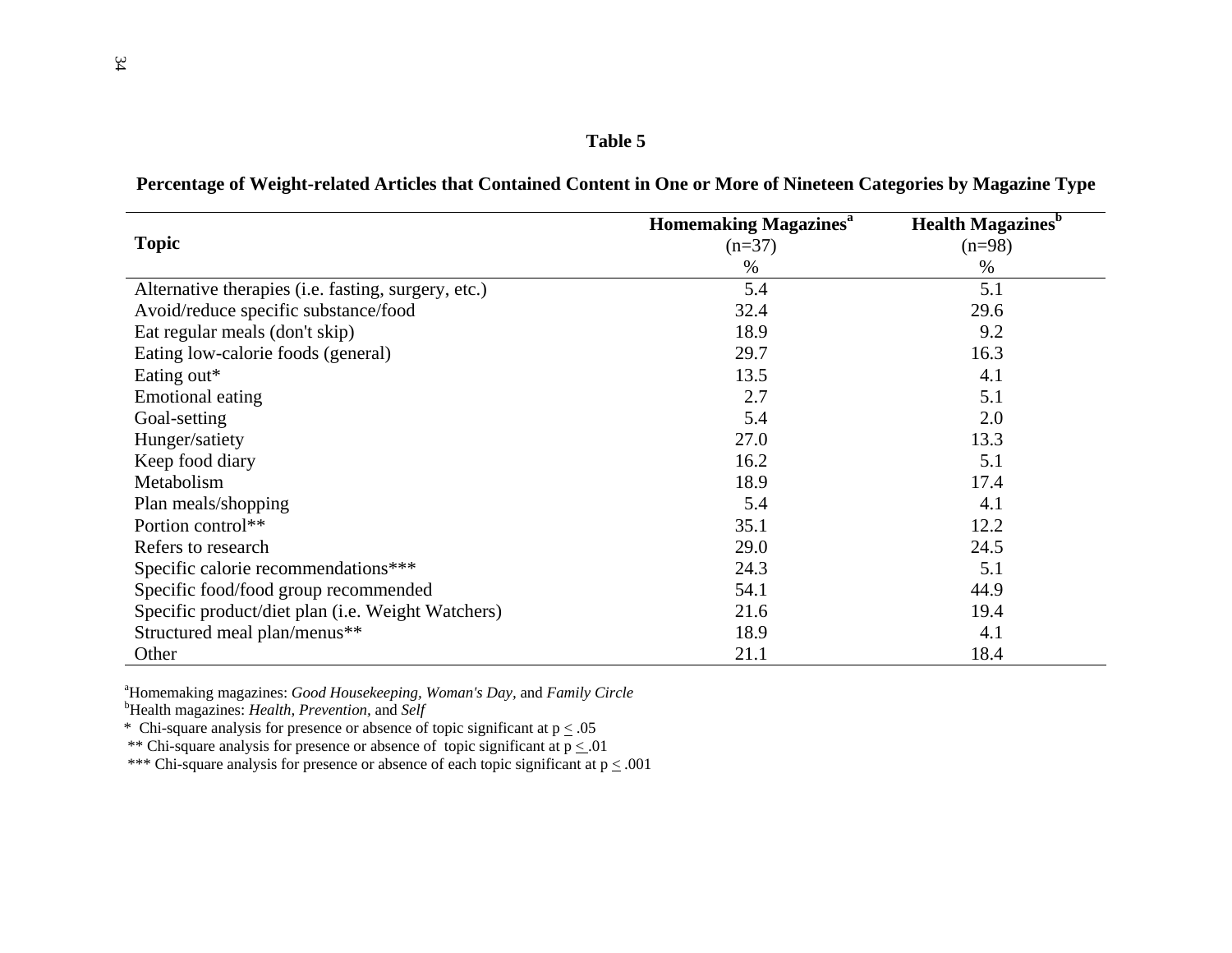meal plans and/or menus ( $p=0.005$ ), discuss portion control ( $p=0.002$ ), or eating out  $(p=0.05)$ .

Frequencies of foods promoted and foods to reduce or avoid in weight-related nutrition articles are summarized in Tables 6 and 7, respectively. There were no significant differences in foods recommended or foods to avoid between magazine types. Articles frequently promoted fruits and vegetables (25.9% and 25.2%, respectively) and 22% of articles recommended whole grains. The third most common category of foods promoted was protein at 14%. The most common foods readers were advised to reduce or eliminate were for sugars/sweets (14.8%), followed by caloric beverages (11.9%), and then non-specific fats (9.6%).

### **Weight-related Themes**

Table 8 presents the results of individual logistic regression on each theme. Estimates were the coefficients of indicator variables for magazine type, whether the content was an ad or an article, and an interaction between the two variables (estimates for the interaction are not shown in table). Although frequencies of these themes will be discussed below, they are not reported in the table. The most common theme in the ads was "eating specific/promoted food helps in weight control" with 76.1% of weightrelated ads containing this theme. The theme was significantly more common in the ads than in the articles, with only 19.4% of articles promoting a specific food as helping to control weight. According to the regression, ads were significantly more likely to contain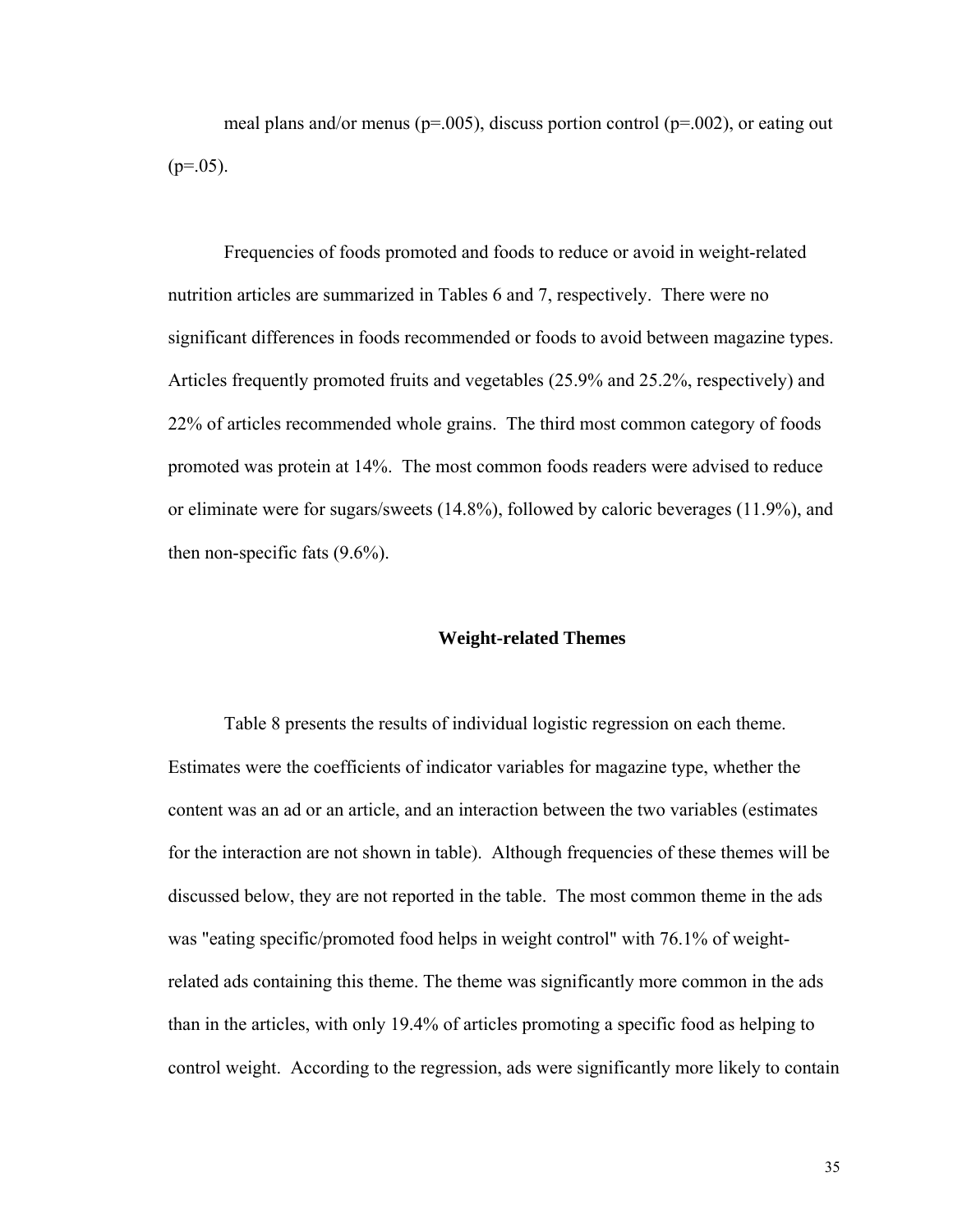the theme than articles ( $p < 0.0001$ ) Advertisements were also significant predictors of the theme "weight control does not require giving up foods you love" ( $p = .016$ ). The theme was present in 27.5% of ads vs. 12.9% or articles. The theme "weight control is important for appearance" was also significantly more likely to appear in ads than articles ( $p =$ .001). This theme appeared in 32.1% of ads and only 7.9% of articles. Twenty percent of articles regarded weight control as being important to health, while only 5.5% of ads did; ads were also found to be significant predictors of this theme (p=.0023). Articles were significantly more likely than ads to portray weight control as a chronic effort (p=.0016), with 18.0% or articles containing the message, compared with 3.7% of ads. While the theme "weight control is difficult" was present in both ads and articles to similar extent, the theme "weight control is easy" was more frequent in the ads, though the difference did not reach statistical significance. Magazine type was a significant predictor for only one of the themes, "weight control is important to happiness" ( $p =$ .0115), with homemaking magazines more likely to contain this theme than health magazines. Interactions between magazine type and content type did not reach statistical significance.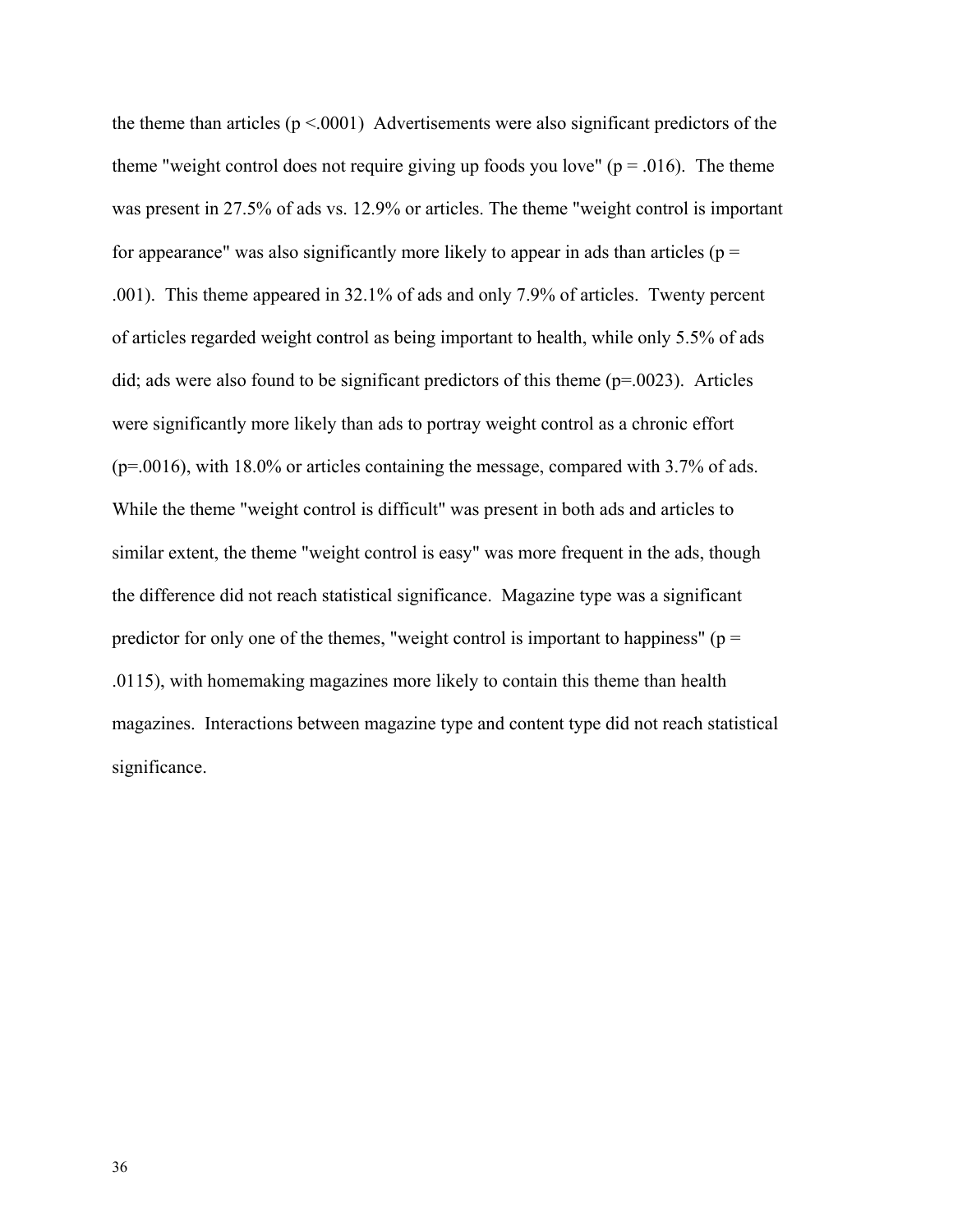| <b>Food Promoted</b> | <b>Homemaking Magazines</b> <sup>a</sup> | <b>Health Magazines</b> <sup>b</sup> | <b>Total</b> |
|----------------------|------------------------------------------|--------------------------------------|--------------|
|                      | $(n=37)$                                 | $(n=98)$                             | $(n=135)$    |
|                      | %                                        | $\%$                                 | $\%$         |
| Fats (non-specific)  | 2.7                                      | 4.1                                  | 3.7          |
| Fats (specific)      | 8.1                                      | 9.2                                  | 8.9          |
| Fish                 | 8.1                                      | 4.1                                  | 5.2          |
| Fortified foods      | 0.0                                      | 4.1                                  | 3.0          |
| Fruit                | 32.4                                     | 23.5                                 | 25.9         |
| Herbal supplements   | 2.7                                      | 1.0                                  | 1.5          |
| Legumes              | 10.8                                     | 4.1                                  | 5.9          |
| Milk/dairy           | 13.5                                     | 10.2                                 | 11.1         |
| Protein              | 13.5                                     | 14.3                                 | 14.1         |
| <b>Nuts</b>          | 2.7                                      | 7.1                                  | 5.9          |
| Reduced-fat/fat-free | 5.4                                      | 11.2                                 | 9.6          |
| Soy                  | 0.0                                      | 2.0                                  | 1.5          |
| Vegetables           | 32.4                                     | 22.5                                 | 25.2         |
| Water                | 13.5                                     | 7.1                                  | 8.9          |
| Whole grains         | 27.0                                     | 20.4                                 | 22.2         |
| Other                | 13.5                                     | 10.2                                 | 11.1         |

# **Percentage of Weight-related Articles that Promoted Specific Foods**

aHomemaking magazines: *Good Housekeeping, Woman's Day,* and *Family Circle* 

bHealth magazines: *Health, Prevention,* and *Self*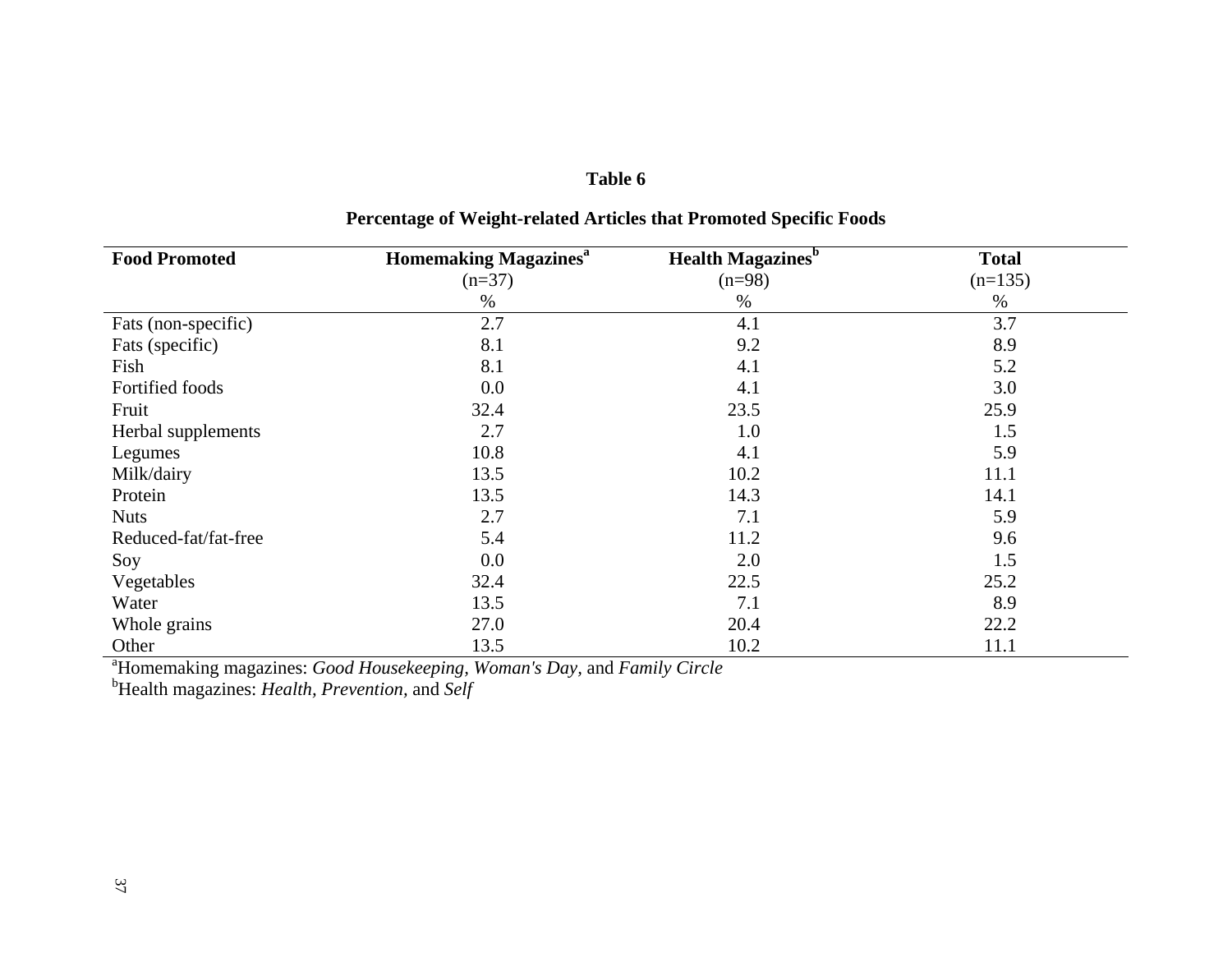| <b>Food to Avoid or Reduce</b>         | <b>Homemaking Magazines</b> <sup>a</sup> | <b>Health Magazines</b> <sup>b</sup> | <b>Total</b> |  |
|----------------------------------------|------------------------------------------|--------------------------------------|--------------|--|
|                                        | $(n=37)$                                 | $(n=98)$                             | $(n=135)$    |  |
|                                        | %                                        | %                                    | $\%$         |  |
| Caloric beverages (i.e. soda, alcohol) | 13.5                                     | 11.2                                 | 11.9         |  |
| Carbohydrates (non-specific)           | 2.7                                      | 1.0                                  | 1.5          |  |
| Carbohydrates (specific)               | 2.7                                      | 6.1                                  | 5.2          |  |
| Cholesterol                            | 0.0                                      | 0.0                                  | 0.0          |  |
| Fats (non-specific)                    | 13.5                                     | 8.2                                  | 9.6          |  |
| Fats (specific)                        | 8.1                                      | 8.2                                  | 8.2          |  |
| Fried foods                            | 8.1                                      | 2.0                                  | 3.7          |  |
| Herbal supplements                     | 2.7                                      | 3.1                                  | 3.0          |  |
| Quick-fix diet products                | 16.2                                     | 3.1                                  | 6.7          |  |
| Sugar/sweets                           | 18.9                                     | 13.3                                 | 14.8         |  |
| Other                                  | 5.4                                      | 5.1                                  | 5.2          |  |

# **Percentage of Weight-related Articles that Advised Readers to Avoid or Reduce Substances or Foods**

aHomemaking magazines: *Good Housekeeping, Woman's Day,* and *Family Circle* 

bHealth magazines: *Health, Prevention,* and *Self*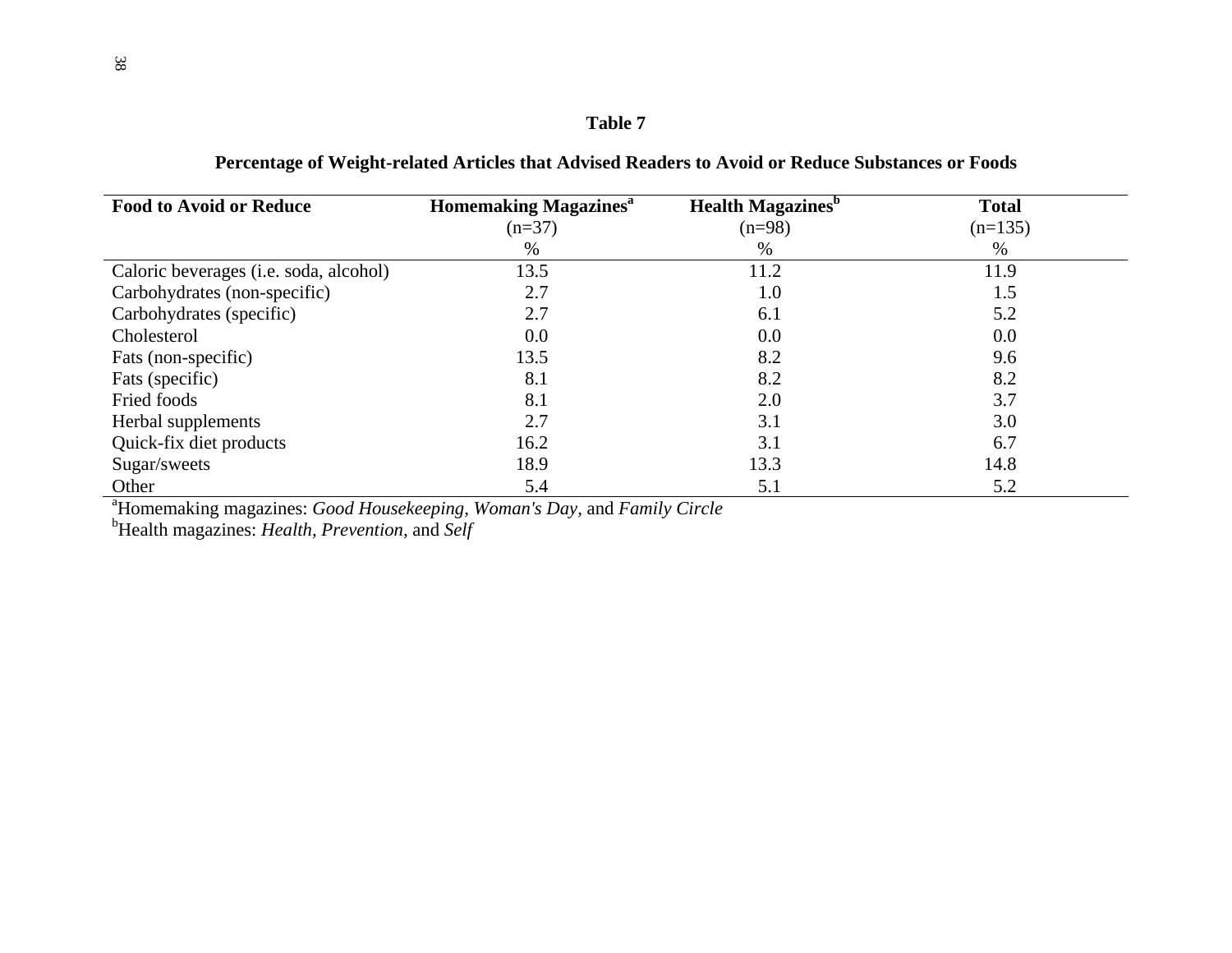# Logistic Regressions<sup>a</sup> for Weight-control Themes by Magazine Type and Content Type

| <b>Theme</b>                                             | Magazine Type <sup>b</sup> | <b>Advertisement or Article<sup>c</sup></b> |  |
|----------------------------------------------------------|----------------------------|---------------------------------------------|--|
|                                                          | Coefficient (SE)           | Coefficient (SE)                            |  |
| Weight control is difficult                              | $0.18$ $(0.25)$            | $-0.15$ $(0.25)$                            |  |
| Weight control is easy                                   | $-3.22(99.22)$             | 4.25(99.22)                                 |  |
|                                                          |                            |                                             |  |
| Weight control requires giving up foods you love         | 2.55(96.73)                | 3.39(96.73)                                 |  |
| Weight control does not require giving up foods you love | $-0.32$ $(0.18)$           | $0.42$ $(0.18)$ <sup>*</sup>                |  |
|                                                          |                            |                                             |  |
| Weight control is a chronic effort                       | $-0.25$ $(0.32)$           | $-1.00$ $(0.32)*$                           |  |
| Weight control is only a temporary effort                | $-0.55$ $(0.36)$           | $0.64$ $(0.36)$                             |  |
|                                                          |                            |                                             |  |
| Weight control is important for health.                  | $-0.19$ $(0.25)$           | $-0.76$ $(0.25)*$                           |  |
| Weight control is important for appearance               | $-0.10$ $(0.21)$           | $0.91 (0.21)$ **                            |  |
| Weight control is important for happiness                | $-0.70$ $(0.28)*$          | $0.43$ $(0.28)$                             |  |
|                                                          |                            |                                             |  |
| Promoted food/product helps with weight loss             | $0.06$ $(0.17)$            | $1.28$ $(0.17)$ **                          |  |
|                                                          |                            |                                             |  |
| Food is associated with guilt                            | $-0.52$ $(0.28)$           | $0.48$ $(0.28)$                             |  |
|                                                          |                            |                                             |  |
| Other <sup>d</sup>                                       | (0.31)<br>0.29             | $-1.27$ $(0.31)$ **                         |  |

<sup>a</sup>Each line represents a separate regression model

b<sub>Positive value indicates health magazines are more likely to contain the theme than homemaking magazines. Negative value indicates the converse.</sub>

<sup>c</sup>Positive value indicates advertisements are more likely to contain the theme than articles. Negative value indicates the converse.

<sup>d</sup>"Other" was coded when either no specific weight-loss theme was present or the theme was different from one of the other coding categories.

\* Wald chi-square analysis for variable significant at  $p \le 0.05$ 

\*\* Wald chi-square analysis for variable significant at  $p \leq 0.001$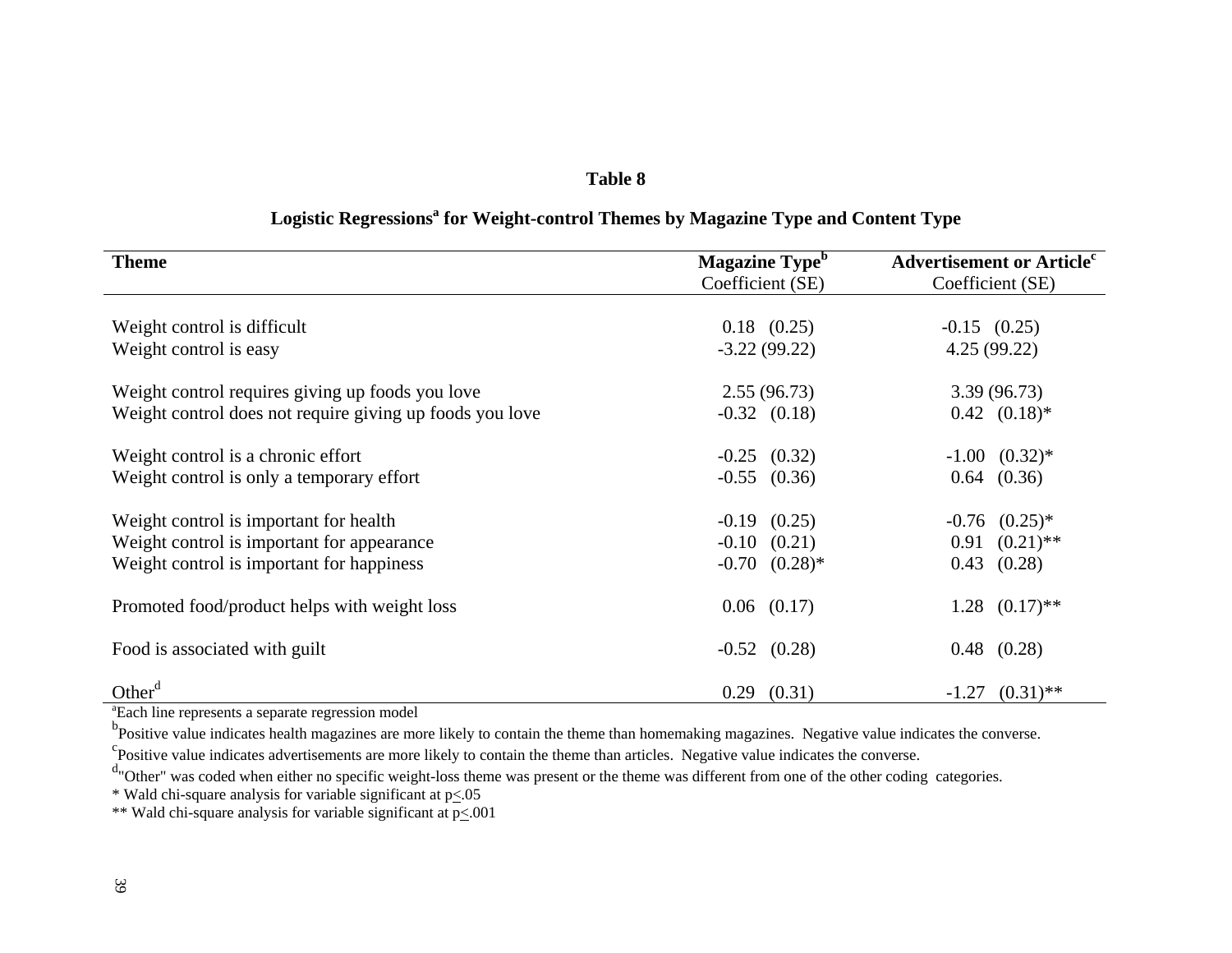### **DISCUSSION**

### **Weight-related Content**

 The results of this study reveal much about the content of popular women's magazines regarding control of body weight and dieting. The articles predominantly emphasized weight, while the majority of food and beverage advertisements did not mention weight at all. That difference in and of itself communicates a discrepancy of nutrition content within magazines. Articles would suggest that concern for food and nutrition is of value mainly to control body weight, while the majority of advertisements would have the reader consider foods based on the pleasurable aspect of taste as well as general health.

### **Frequencies of Foods Advertised**

 It was interesting to compare the frequencies in advertising for food categories with previous studies. Pratt and Pratt (8) found fats and sweets to represent 20% of all ads, followed by grains with 16%, then milk and dairy at 13.6%. Lohmann and Kant (9) found miscellaneous foods (including combination foods, condiments, and foods that did not fit in other groups) to be the most commonly advertised in general women's magazines at 31%, followed by fats and sweets at 28%, and grains at 14%. Both of these studies showed a relatively low frequency of advertising for fruits and vegetables, less than 10% of all ads. While neither of the previously cited studies included a specific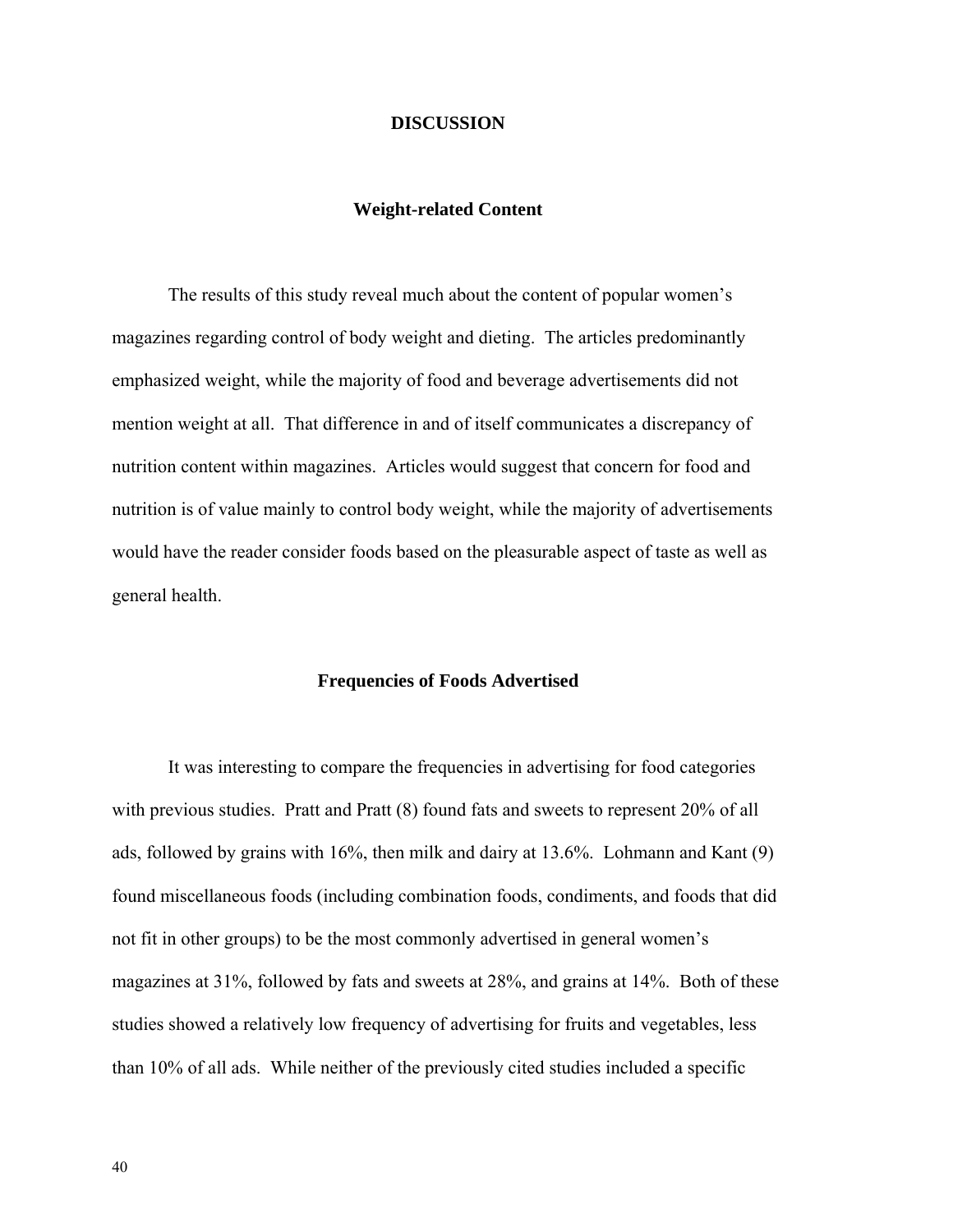category for health foods as in the present study, these were included in the category "miscellaneous." Neither of these analyses included advertisements for nutritional supplements. With supplements excluded, results from the present study were fairly consistent with the cited studies for homemaking magazines. Fats and sweets were still a highly advertised food category (26.7%), while grains remained the second-most commonly advertised category (16.7%). Of the total grain advertisements, 39% were specifically for whole grain products. Advertising for fruits and vegetables remained low at 8%.

The frequencies of food advertisements in women's homemaking magazines contradict current recommendations provided in the USDA's Dietary Guidelines for Americans for achieving a healthy weight. These guidelines advise consumers to make fruits, vegetables, and grain products (with an emphasis on whole grains) the basis of a healthy diet, with only moderate intakes of fats and sugars (50). Frequencies of food advertisements in homemaking magazines, however, favor fats, sweets, and refined grains over the recommended emphasis on whole grains, fruits, and vegetables.

 One reason for the relatively low frequency of ads for fruits and vegetables may be that in many cases these products are not associated with any particular brand. This is especially true for fresh produce, where a particular farmer would not see a direct benefit from advertising dollars. Consumers are generally unaware of who supplies produce to the local grocer, and so advertising for produce may benefit a farmer's competitor rather than himself. In addition, the small profit margin of fresh produce compared to that of

41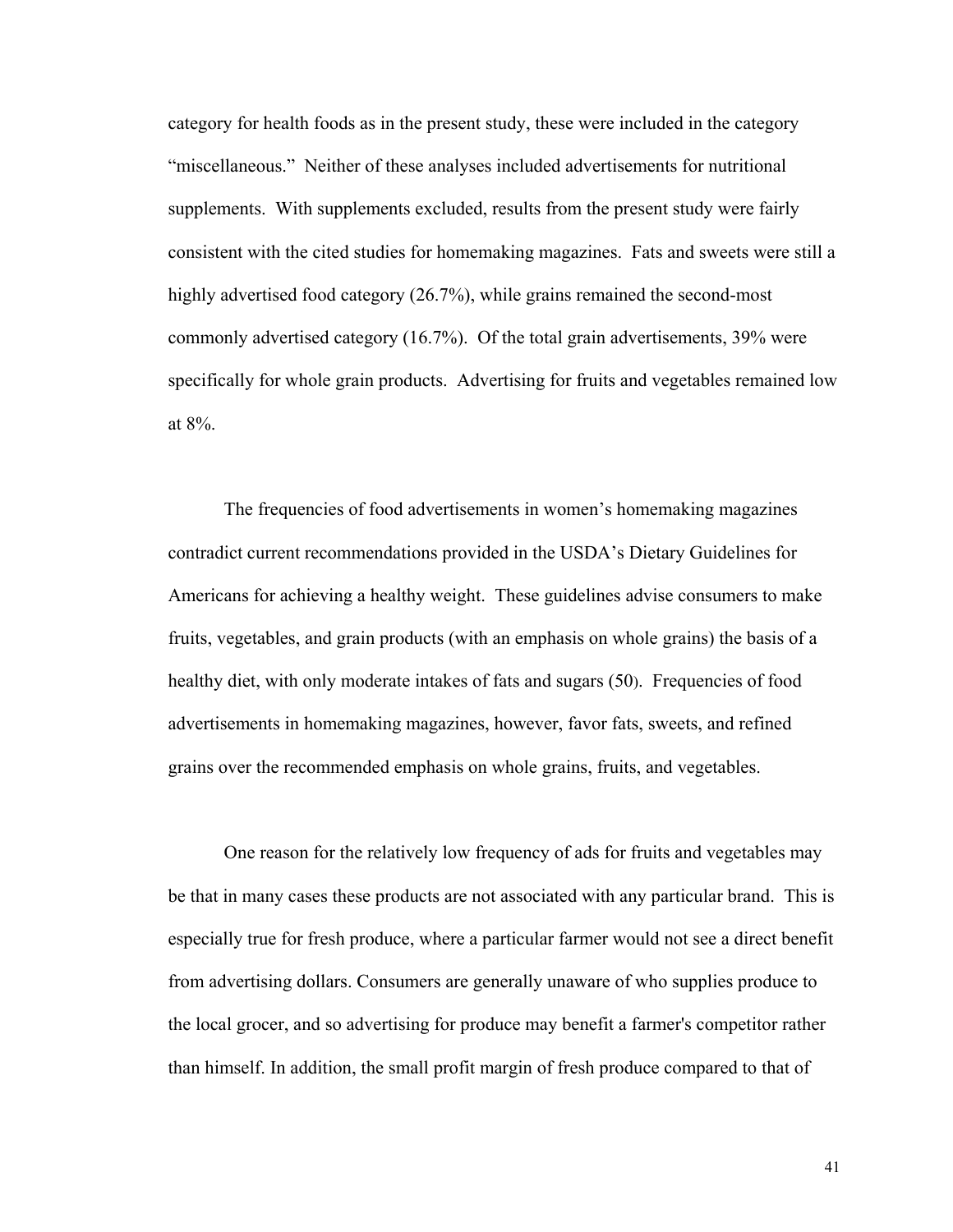processed fruits and vegetables likely limits advertising dollars. Some ads by produce marketing boards (e.g. California Prunes, Florida Citrus, etc.) were observed in this study, however most ads for fruits and vegetables were for those canned, frozen or juiced products in which brand names are easily recognized.

Advertising in women's health magazines appears to have changed since Lohmann and Kant's (9) analysis of these magazines in 1997. They found grains to be the most popular at 29%, followed by fats and sweets at 18%, and meat at 17%. The present study revealed an apparent increase in advertising for health foods (17.9% of ads) with corresponding decreases in the fats and sweets (6.4% of ads) and grains (17.9% of ads) categories. These changes may reflect a consumer trend toward processed health foods as well as a current diet trend of lowering carbohydrate intake for weight control. In accordance with dietary guidelines, more weight-related ads for grains featured whole grain products (8.2%) than enriched grain products (3.3%).

In the discussion of the health food category, it is essential to address the weightrelated marketing of these products. Comprised primarily of meal replacement bars and shakes, this category represented half of all weight-related ads in both magazine categories. Before excluding nutritional supplements (pills), the health food category made up over 60% of all weight-related ads. This is not very surprising considering the "magic bullet" image of such products. Many of these ads featured a slim, attractive model, accompanied by a testimonial of how use of the product helped her to achieve her ideal weight with ease. The sports nutrition and weight loss segments are the fastest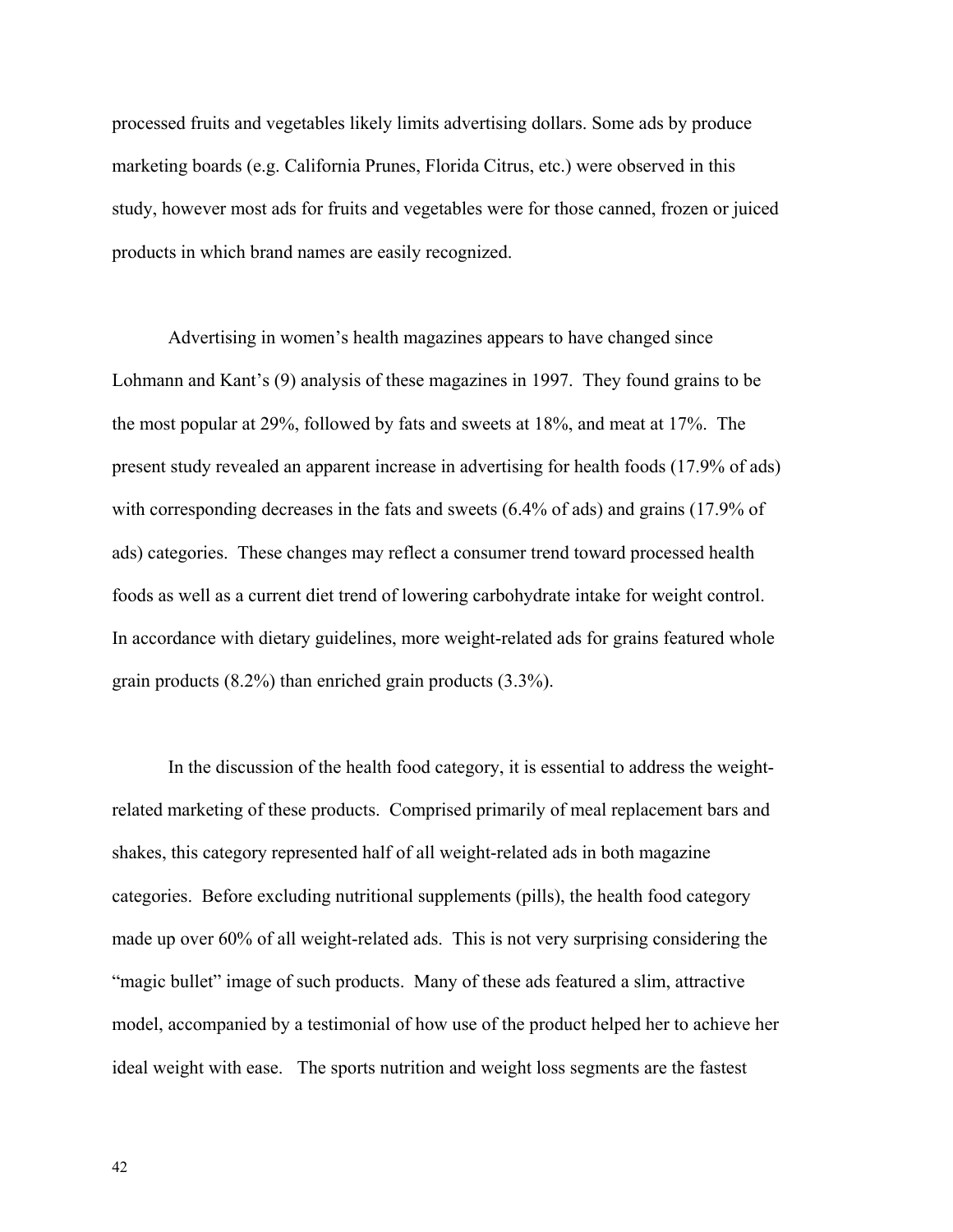growing among the supplement industry, including weight loss pills, energy drinks, liquid meal replacements, and energy bars (51). Sales of energy bars increased by 20% in the last year. Industry reports declare products designed for women are the greatest trend among the energy bar sector (52). Unfortunately, the growth in sales among these products reflects investment in packaging, marketing and advertising rather than in scientific research for product development, limiting the validity of the portrayals (51).

Results from this study confirm that the marketing emphasis of these products is most often weight control, whether the message is explicit or implicit. The claims and themes used in these ads support this conclusion. Of all the weight-related ads, the bulk of which were for health foods, over 75% contained the theme "promoted food/product helps in weight loss." No other single food category held a majority for any other marketing claim. The observed increase in advertising in women's magazines and corresponding increase in sales of such products suggests female consumers are responsive to the marketing of products as functional in weight control. For those who use meal replacements as intended and are willing to commit to the products over the long-term, liquid meal replacements have been shown in one study to be more effective than reduced calorie diets in weight loss of 7-8% of body weight (53). For many women, such a loss—though it may result in health benefits—may not be sufficient to match their perceived ideal body image (54). There is little scientific research supporting other types of products in the health food category, such as energy or protein bars. The absence of evidence suggests actual outcomes are not as promising as the advertisements portray.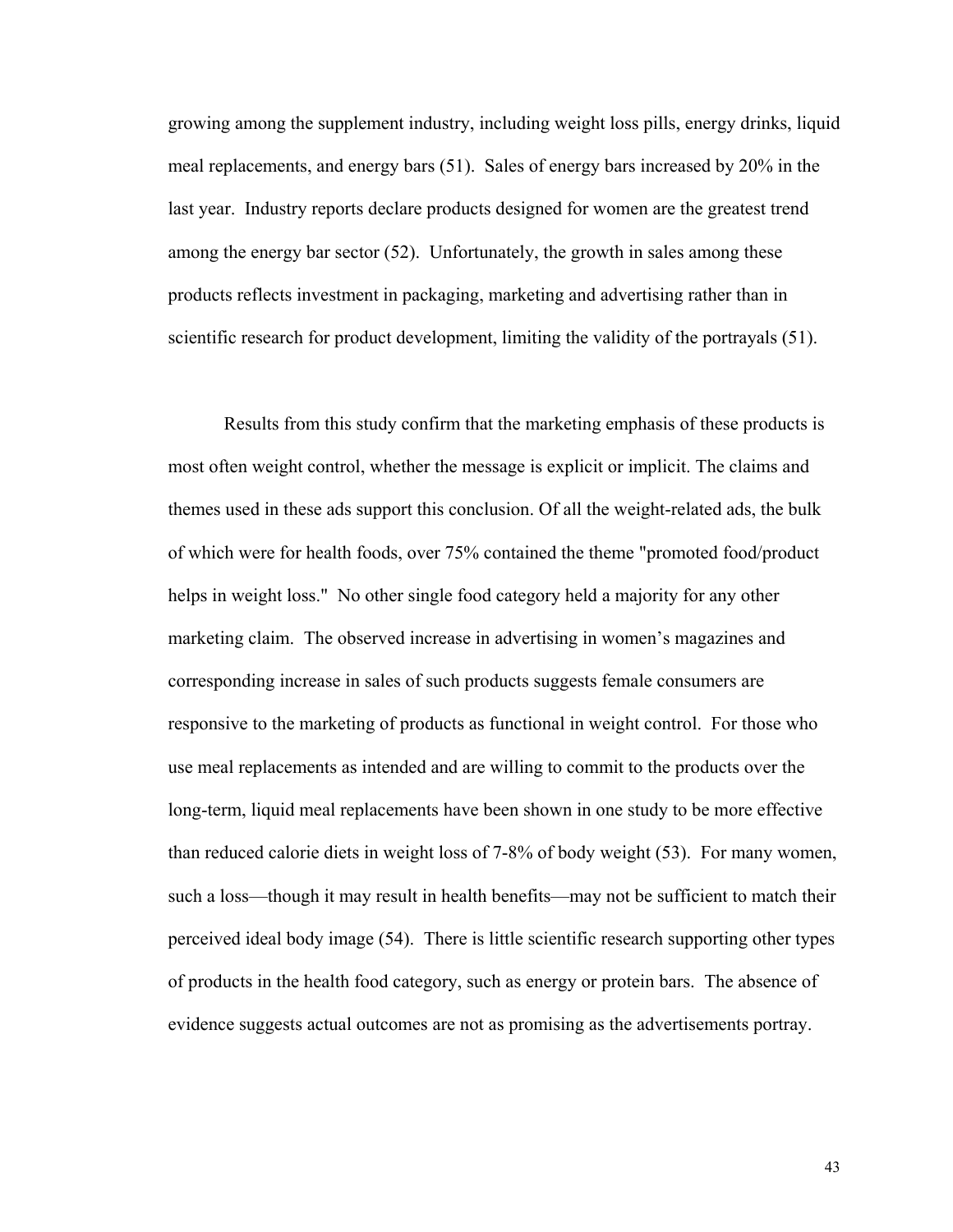The frequency of fats and sweets as the second most commonly advertised category in weight-related ads was also surprising. Claims used to market these products and weight-related themes present in the ads may help to explain their relatively large presence. Nearly 18% of each of the explicit claims, "minimizes or eliminates certain substances" and "taste," were present in ads for fats and sweets. The implicit theme "weight control does not require giving up foods you love" often accompanied these claims. It would appear producers of these products are aware of women's anxiety over their own body weight and belief that efforts to lose weight will compel them to eliminate pleasurable foods from their diet. By using such claims to market these products, advertisers are essentially telling women they can "have their cake and eat it too." This type of guilt-free indulgence may be counterproductive, however, if the "license to eat" results in intake that exceeds energy needs, thus promoting weight gain.

While the prominence of weight-related ads for processed health foods, fats and sweets is of interest, perhaps even more intriguing is the relative absence of weightrelated ads for low-calorie, nutrient-dense fruits, vegetables, dairy products, grains, and protein foods. These results are particularly salient when compared with the recommendations in weight-related articles. Articles promoted fruits and vegetables above all other food groups for weight-loss. Core foods such as low-fat dairy products, whole grains, legumes, and lean meats, poultry, and fish were also among those foods most highly recommended. In addition to advocating specific food groups, many articles included the general suggestion to eat low-calorie foods. Such counsel, while in accordance with current obesity research, contradicts messages present in adjacent

44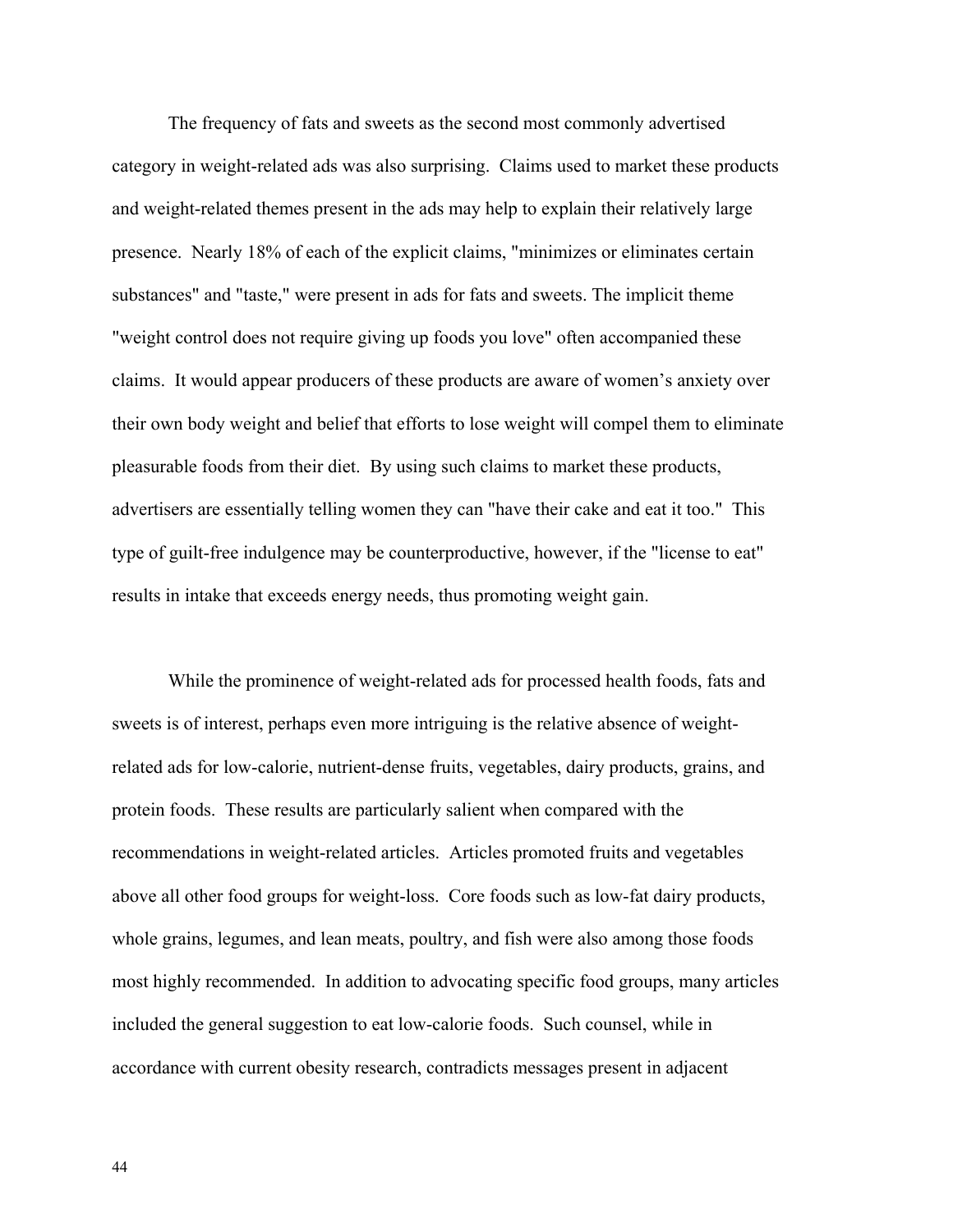advertisements that would lead readers to believe that using "designer" diet products will lead to greater weight loss than consuming ordinary foods.

The differences observed in advertising between magazine types are fairly intuitive. It is not surprising that more ads for health foods, protein foods, and dairy products were present in health magazines, along with health-oriented marketing claims, than in the homemaking magazines. In the minds of advertisers, health-oriented readers would likely be more conscious of health issues surrounding foods. One would also expect to find more weight-related advertisements in health magazines because readers plausibly seek out such magazines for information on weight control and diet. Readers of homemaking magazines, however, may be more focused on food in the context of their families. With the primary concern of providing pleasing meals to family members, it is reasonable for advertisers to assume that women make purchasing decisions with regard to taste, convenience, and acceptability to others.

### **Claims Present in Food Advertisements**

There were many similarities in the frequencies of claims observed in this study and previous studies. Lohmann and Kant's (9) study of 1997 magazines was the only analysis that compared magazine types; the other studies relied on magazines that would be considered "homemaking" in the present study. For the most part, results in homemaking magazines were comparable to these analyses. Taste was still the dominant claim (67.4%). The major differences in the present study were the increase in use of claims highlighting specific nutrients (15.3%) with the concurrent decrease in minimizing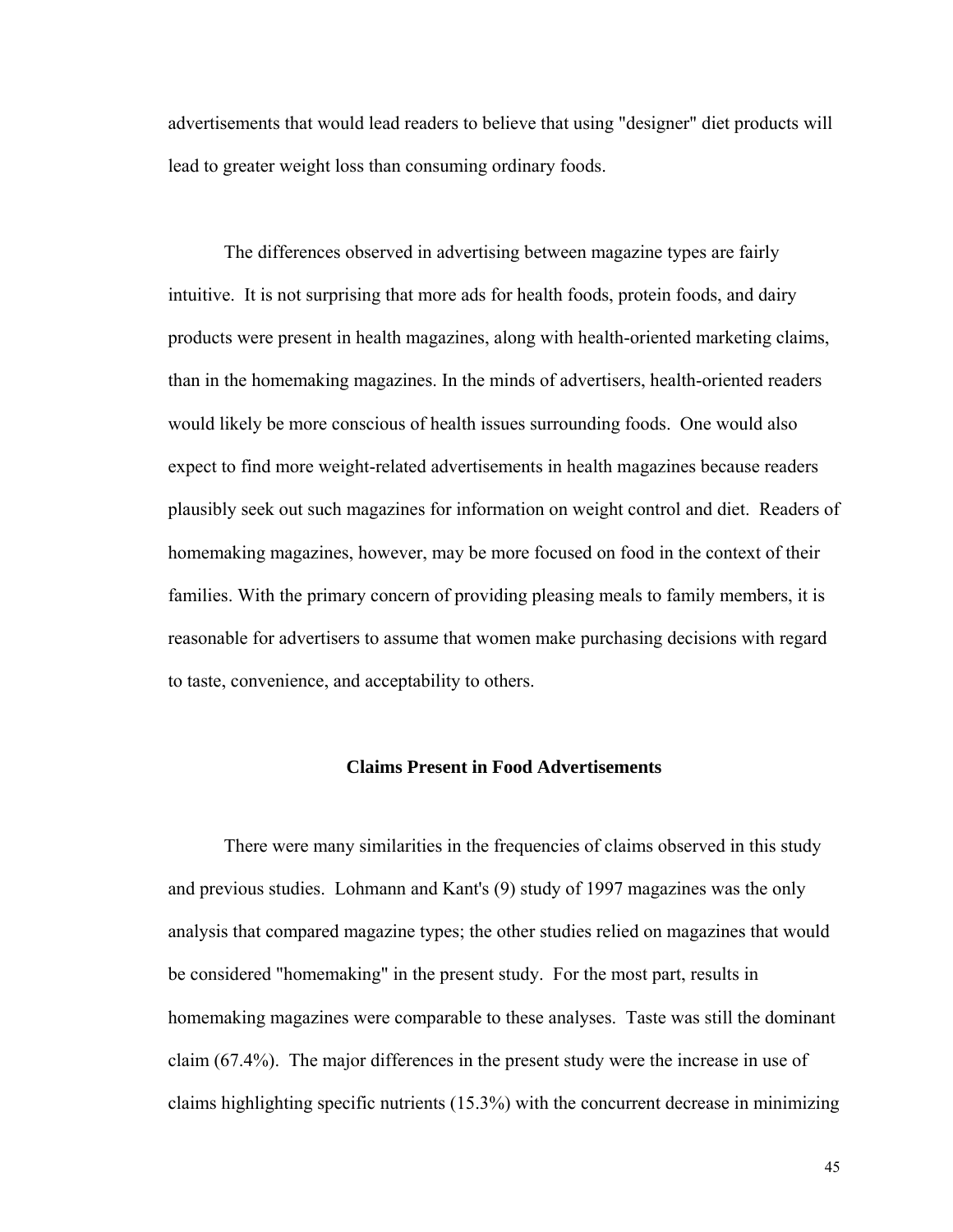claims (13.8%) compared to homemaking magazines observed by Lohmann and Kant in 1997 (5% and 26%, respectively). The differences observed may be attributed to the different magazine titles used in their sample, although one magazine, *Good Housekeeping*, was the same. In the health magazine category, the magazine titles of the present study matched those of Lohmann and Kant (with the addition of *Self*), yet there was still an increase in presence of the claim "contains specific nutrients" (45% vs. 8%) while the frequency of minimizing claims was about the same (35% vs. 37%). Present results therefore, may represent a genuine trend in advertising to highlight the healthy nutrients present in foods rather than undesirable components that have been reduced or eliminated.

Consideration of the foods associated with these claims may also provide an explanation. Results indicate that nearly 40% of all specific nutrient claims were present in the health foods and grain categories (data not shown). Health foods such as meal replacements and energy bars are often fortified to increase nutrient density while reducing energy density. Breakfast cereals and snack bars in the grain category are also commonly fortified with vitamins and minerals. The recent addition of folic acid to enriched flour in 1998 may also account for increased use of the claim. Another possible explanation is that consumer confidence in health claims has increased since the National Labeling and Education Act of 1990, which allows claims stating the relationship between certain nutrients and health conditions (55). According to a 2000 survey of consumer attitudes toward functional foods (56), 74% of Americans believe that food and nutrition play a large role in maintaining or improving overall health, and 93% believe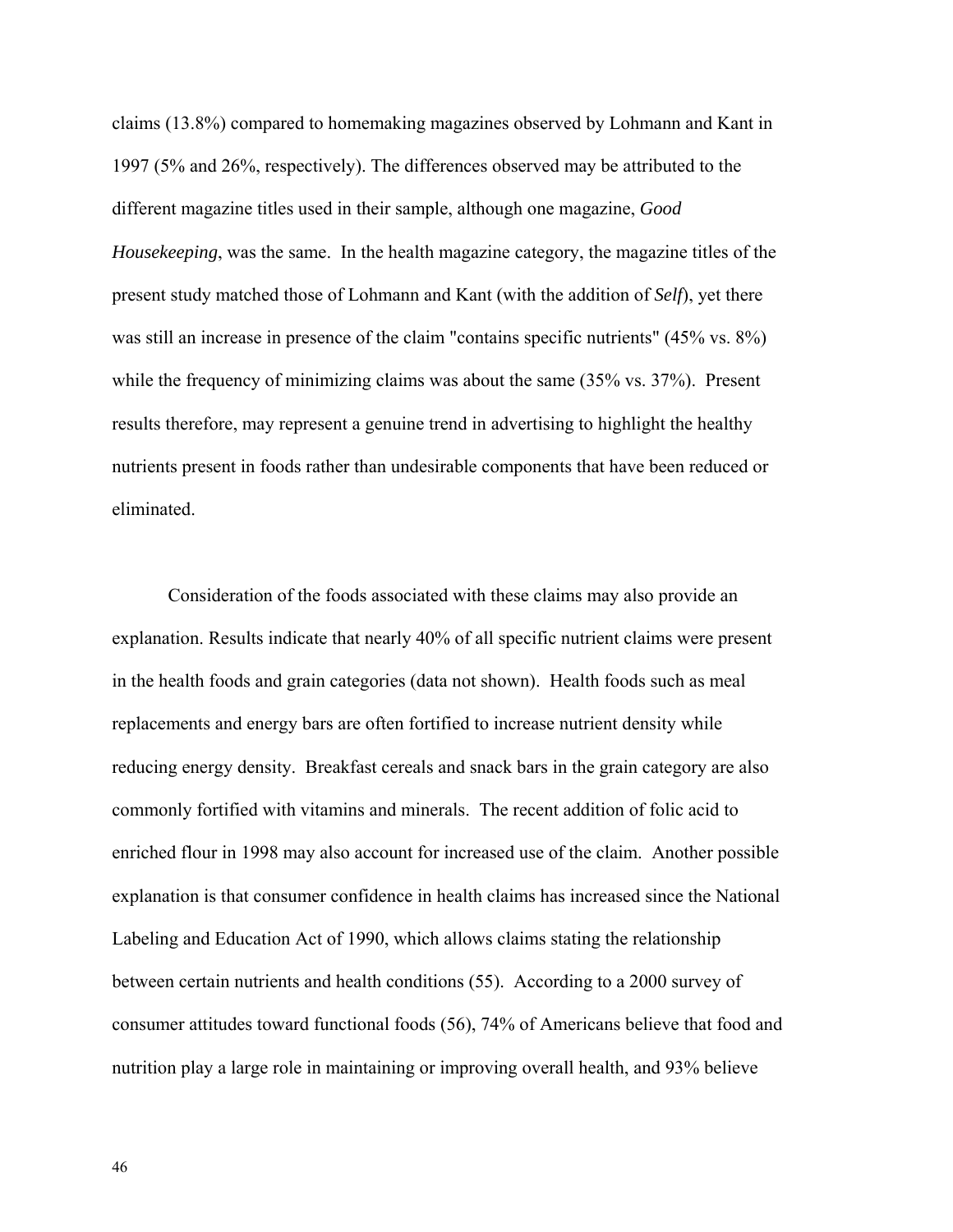that certain foods have health benefits that go beyond basic nutrition and may reduce the risk of disease or other health concerns. The survey also revealed a 13% increase in the number of Americans who were eating up to three foods for their functional health benefits between 1998 and 2000 (56). Food advertisers may capitalize on this trend by touting the nutritional value of their products with specific nutrient claims.

If advertising claims reflect consumer concerns regarding food, then the present results suggest that taste is still the most important aspect of food to consider in making purchasing decisions. Among health magazine readers, health and nutrition claims were nearly as frequent, suggesting the relative value of those aspects to a particular audience. It would appear that the increased use of claims regarding specific nutrients reflects a consumer interest in the contributions these nutrients provide to overall health.

### **Nutrition Content in Articles**

Content in weight-related nutrition articles was encouraging. Many articles addressed pertinent issues surrounding weight control, including metabolism, hunger and satiety, portion control, popular diets, and eating out. One quarter of all weight-related articles included a specific reference to a scientific study, increasing the credibility of the recommendations provided. Homemaking magazines seemed to take a more controlling approach to dieting than health magazines because they were more likely to provide specific calorie recommendations and structured meal plans or menus. Health magazines tended to provide recommendations for foods to include and avoid in an overall diet

47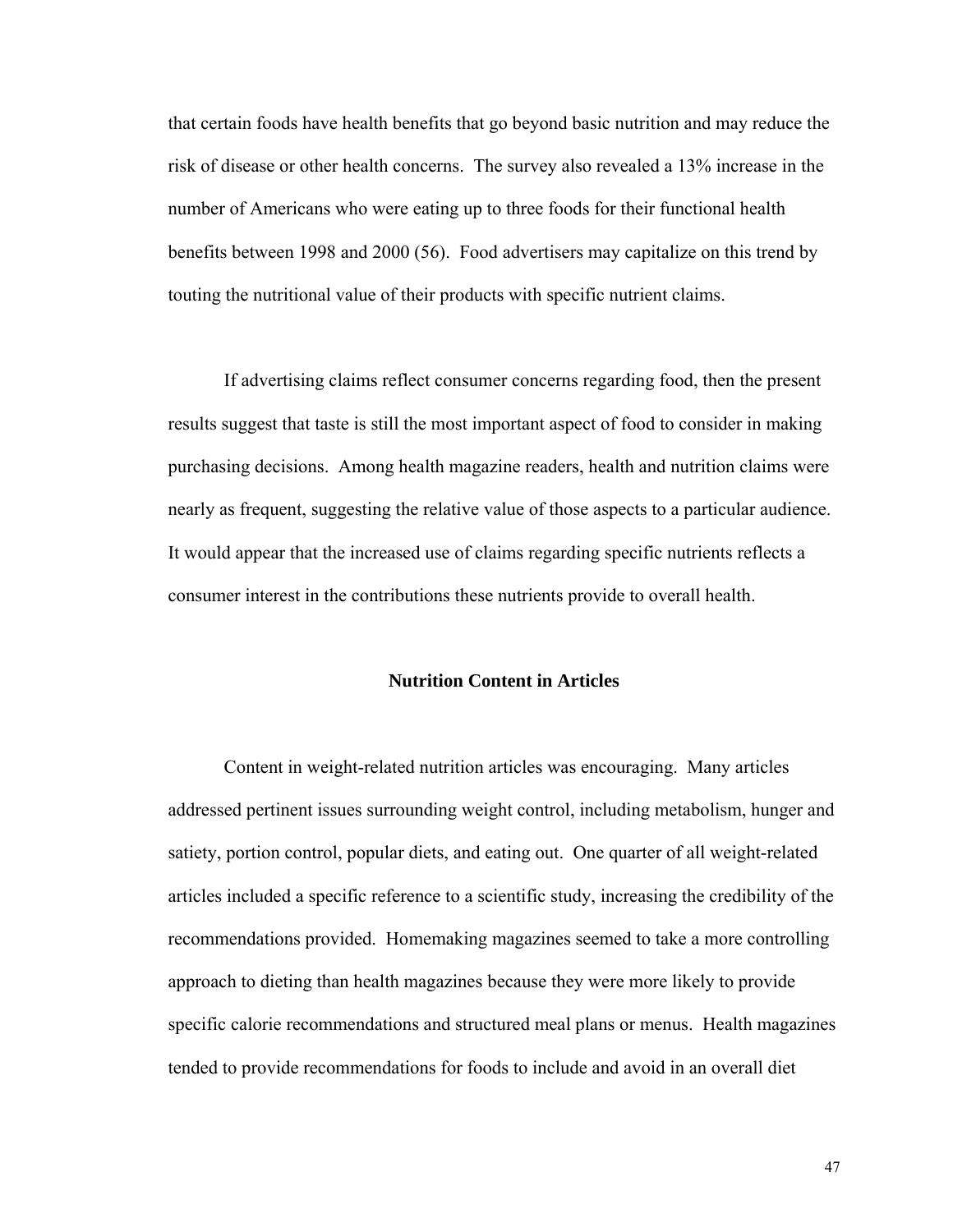without placing them in the rigid context of a calorie-controlled meal pattern. It is reasonable to assume that readers of health-oriented magazines are already aware of nutrition issues and apply healthy principles in their lives. Therefore they are capable of implementing suggestions into their own lifestyles without the explicit structure and guidance that readers of homemaking magazines may appreciate.

 Topics and advice observed in weight-related articles generally paralleled sound nutrition principles. While there is a large body of literature on weight loss, most experts agree that lifestyle modification involving sustainable diet and exercise behaviors is the tried and true path to achieving and maintaining a healthy weight (54). Weight loss requires the existence of an energy deficit through diet, exercise, or, ideally, a combination of the two. Meal replacement products may contribute to such a deficit by providing calorie-controlled meal options. These products may be useful for individuals who prefer an easy, convenient meal that requires little planning, but research suggests weight loss on these types of plans produces only small sustainable losses of 3.2% to 8.4% over four years (57). Limited variety in these diets may lead to reduced compliance over the long-term. Several popular diet programs also exist and have received much media attention. While such programs may result in weight loss, they do so primarily by excluding many foods or entire food groups, thus reducing calories at the expense of many nutrients. Therefore the weight loss is not achieved through any particular metabolic advantage but through a reduction in total energy intake (54). There are virtually no well-designed, randomized, long-term studies of such diet plans that demonstrate maintenance of weight lost on these diets (58). A more sustainable and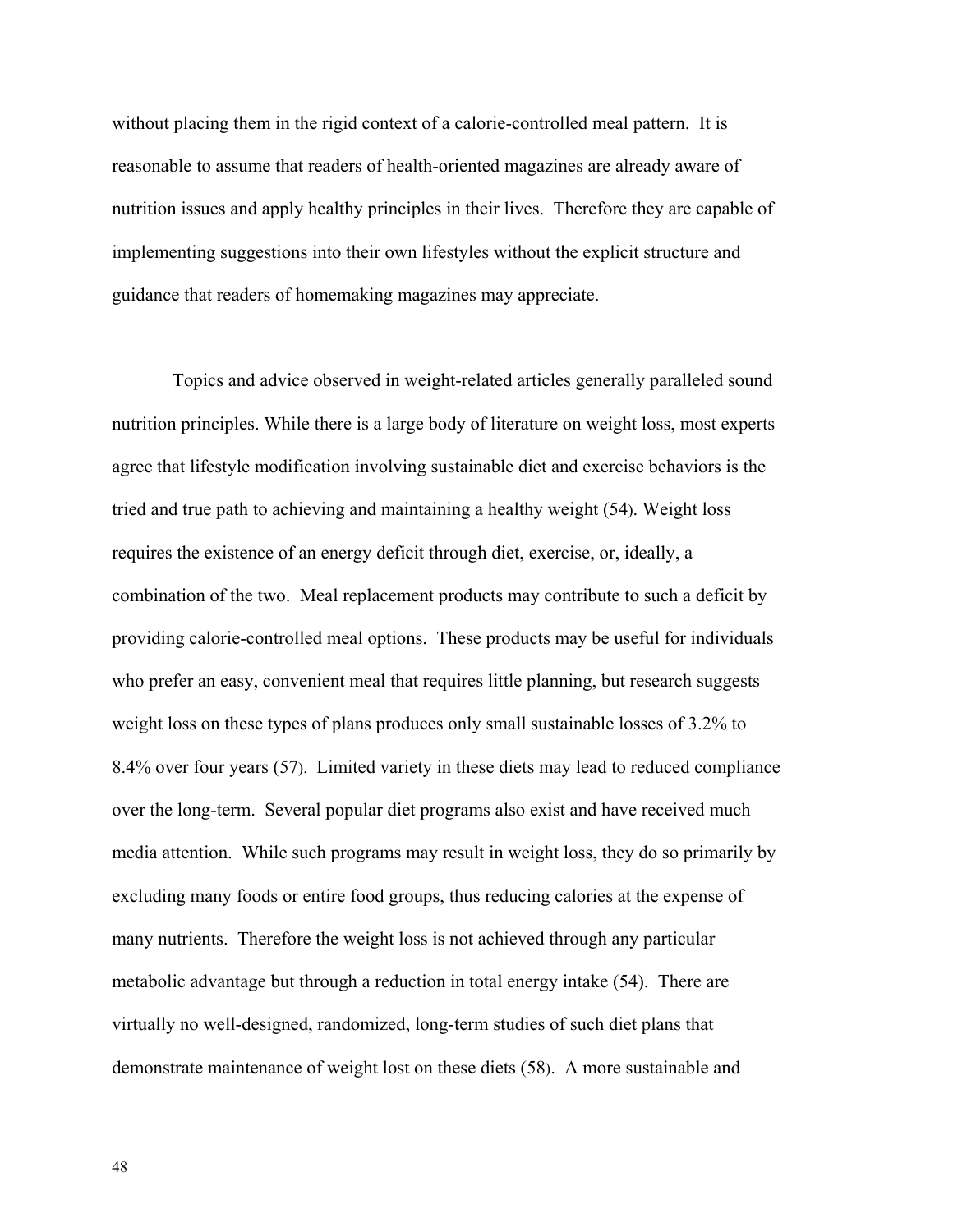balanced dietary approach is to consume a variety of high-volume, nutrient-dense, lowcalorie foods in order to optimize nutrient intake and minimize feelings of deprivation, while following internal cues of hunger and satiety (54).

The recommendations and presentation of research included in many of the weight-related articles in women's magazines in this analysis were consistent with this approach. Foods most often recommended were fruits, vegetables, and whole grains, while reducing intake of calorie-dense, nutrient poor foods like those high in refined sugar, fat, and caloric beverages. Menus, when included, generally combined a wellbalanced variety of familiar foods. References to specific scientific studies often supported discussions of metabolism, hunger and satiety. These favorable observations of weight-control content in women's magazines are consistent with a similar study from 1982 (14).

## **Weight-related Themes in Advertisements and Articles**

 While the frequencies of containing weight-related themes in articles and advertisements were not particularly high, the differences between ads and articles were quite revealing. Results suggest that advertisements present undesirable and perhaps unrealistic views of weight control more often than articles do.

Producers of health food products seem to capitalize on the pressure many women feel to achieve a slim figure. In contrast, authors of articles often discussed the importance of achieving a healthy weight to reduce the risk of chronic diseases. Parham,

49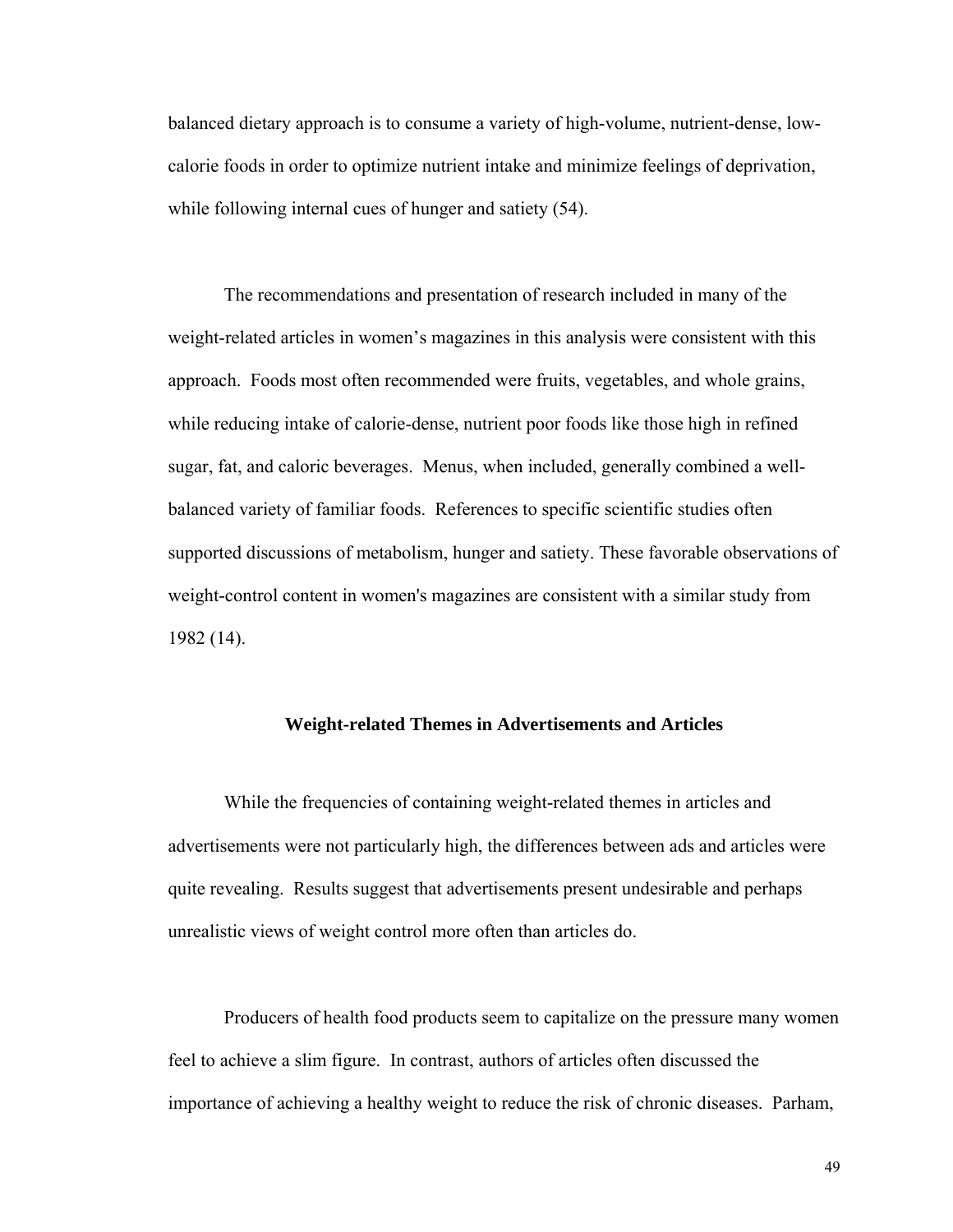Frigo, and Perkins (14) discussed health as a motivator for weight control in the context of the Health Belief Model. According to the model, if health is to be a sufficient motivation for behavior change, three criteria must be met: a genuine threat to health must be perceived, the consequences must be serious, and the behavior change must result in successfully avoiding those consequences. In their analysis of weight-loss articles in popular magazines, they found that while articles frequently communicated the importance of weight control to health, generally only the last criterion was met—a tone of optimism for likelihood of a permanent solution to a weight problem. They found the message relating weight-loss to attractiveness to be delivered more effectively. In the present analysis, the connection between weight control and health conditions—such as diabetes and heart disease—was presented in 20.0% of weight-related articles, while the theme of appearance was only present in 7.9% of weight-related articles. It appears that diet articles in recent issues of women's magazines are more effectively communicating the message that weight control is important to health than was previously documented. While this achievement is positive, one can only speculate from this research how productive the message is in actually changing behavior, especially when accompanying advertisements are still marketing the appearance-related aspects of weight loss, along with calorie-dense foods, to female readers.

Advertisements were also more likely than articles to imply that weight control does not require one to eliminate pleasurable foods. Although technically true, this message can be misleading if taken to the extreme. It is possible to fit enticing—and often energy-dense—foods into a nutritionally balanced diet while controlling body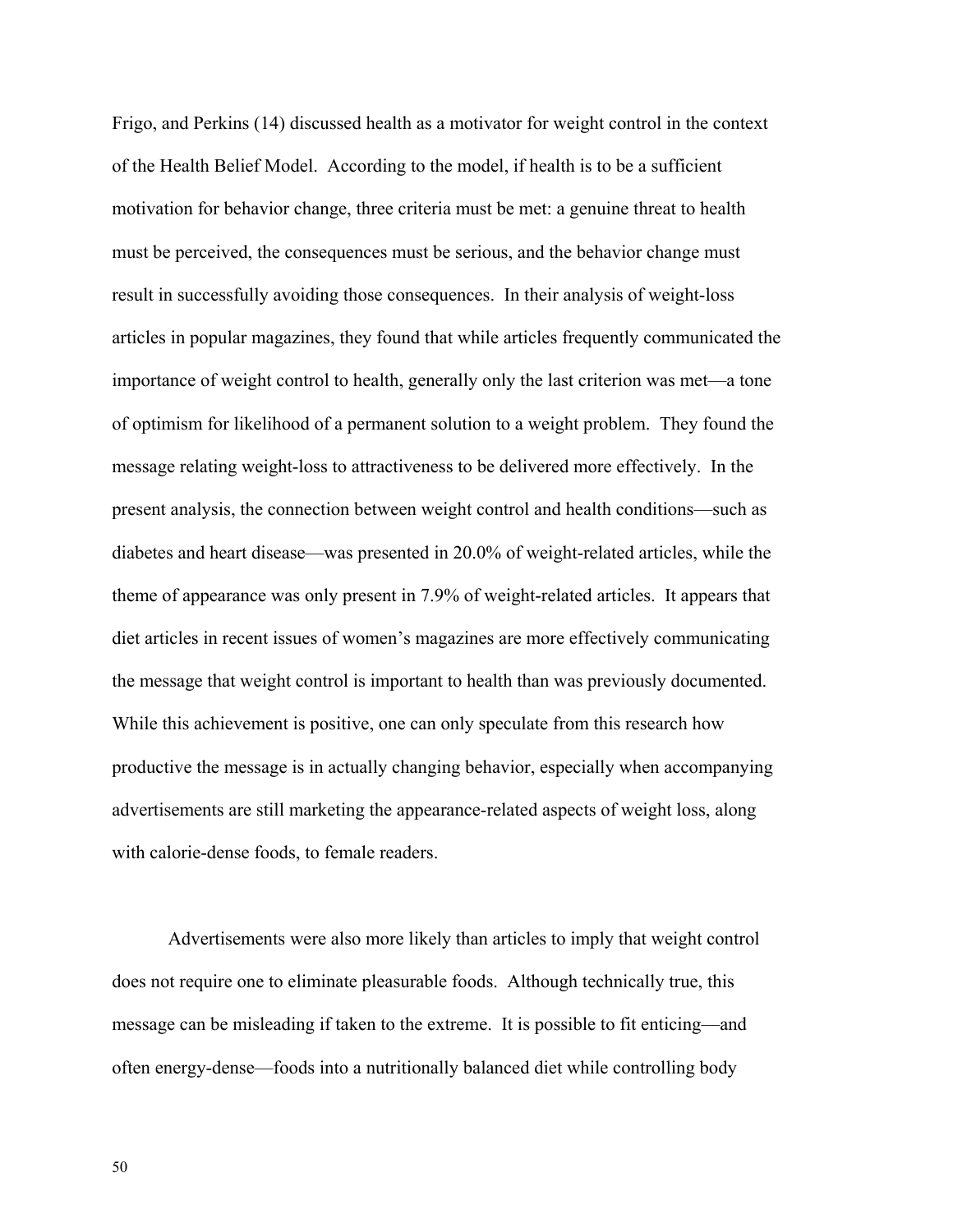weight. The problem is the difficulty many women have in limiting their intake of favorite foods in order to maintain energy balance. Such statements as "guilt-free" and "treat yourself" that effectively give permission for consumers to indulge in desirable foods that have been altered to reduce fat or sugar are deceptive in that individuals may consume excess calories by allowing themselves larger portion sizes. This theme is closely related to the message found to be more common in ads that "weight control is easy." If a woman perceives the idea she is able to consume her favorite foods and still lose weight, weight control would seem easy indeed.

Articles were significantly more likely than advertisements to present weight control as a chronic effort. According to the Position of the American Dietetic Association on weight management (54), "successful weight management to improve overall health for adults requires a lifelong commitment to healthful lifestyle behaviors emphasizing sustainable and enjoyable eating practices and daily physical activity" (p.1145). It is commendable that magazine articles tend to promote this message that achieving and maintaining one's idea body weight is a long-term commitment.

#### **Limitations to the Study**

 There were some limitations to this study. The differences in purpose and format between ads and articles made statistical comparison difficult. While ads are designed to sell a single, specific product in a few short seconds, articles tend to promote or advise against multiple foods in more general terms, with discussion that requires higher cognitive processing. Because of this, the foods advertised were coded differently than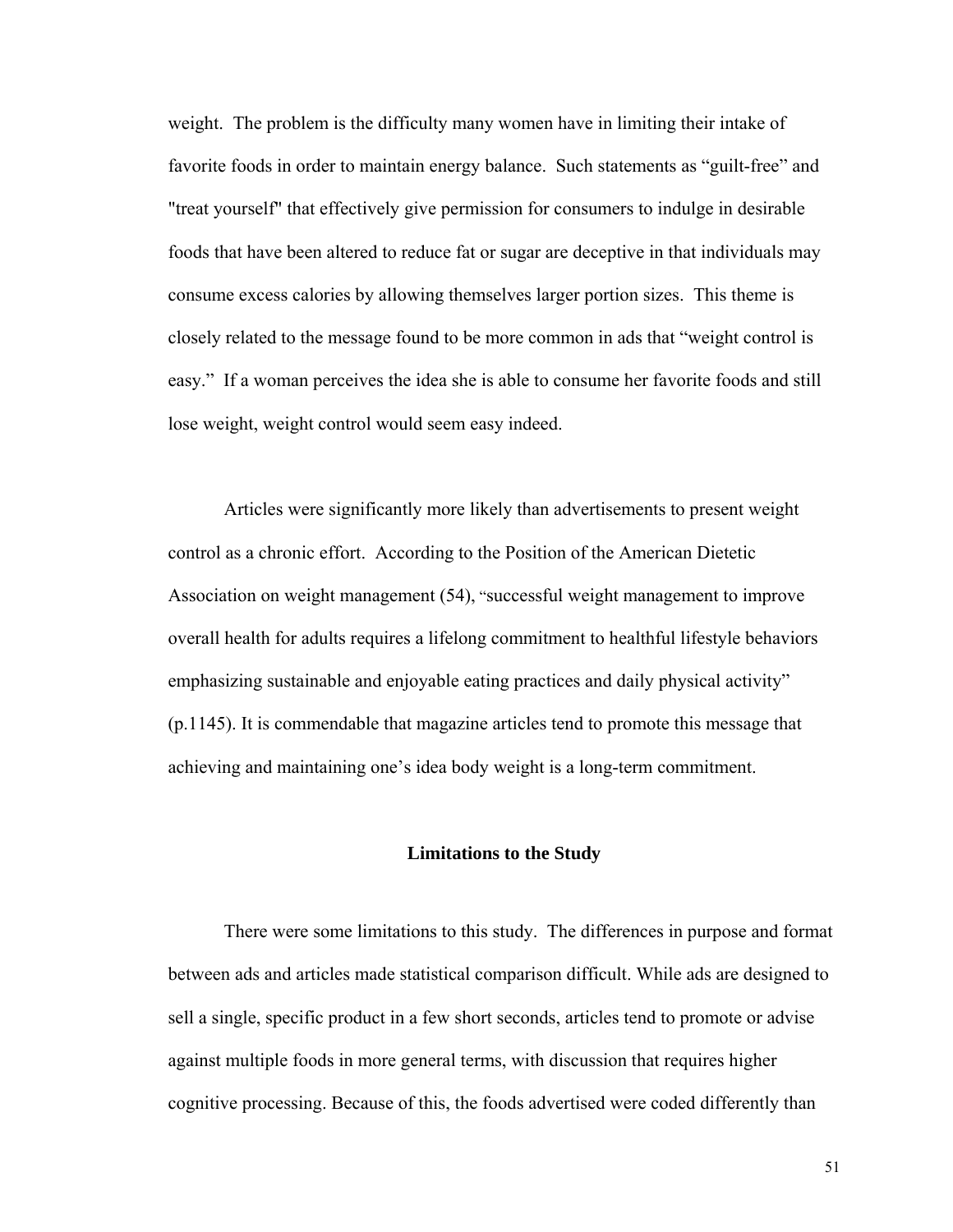the foods mentioned in the articles, so the categories did not lend themselves to direct statistical comparison. Another limitation was the qualitative nature of many of the categories. While inter-rater reliability was high, there is still the possibility of bias on the part of the coder, who may have interpreted magazine content differently than another coder would have. The specific coding scheme, which included decisions of how to code certain items agreed upon in advance, served to reduce individual bias and enhance reliability of the results. Because the study relied on a sample of six different women's magazines during a two-year period, the results cannot be generalized to all women's magazines.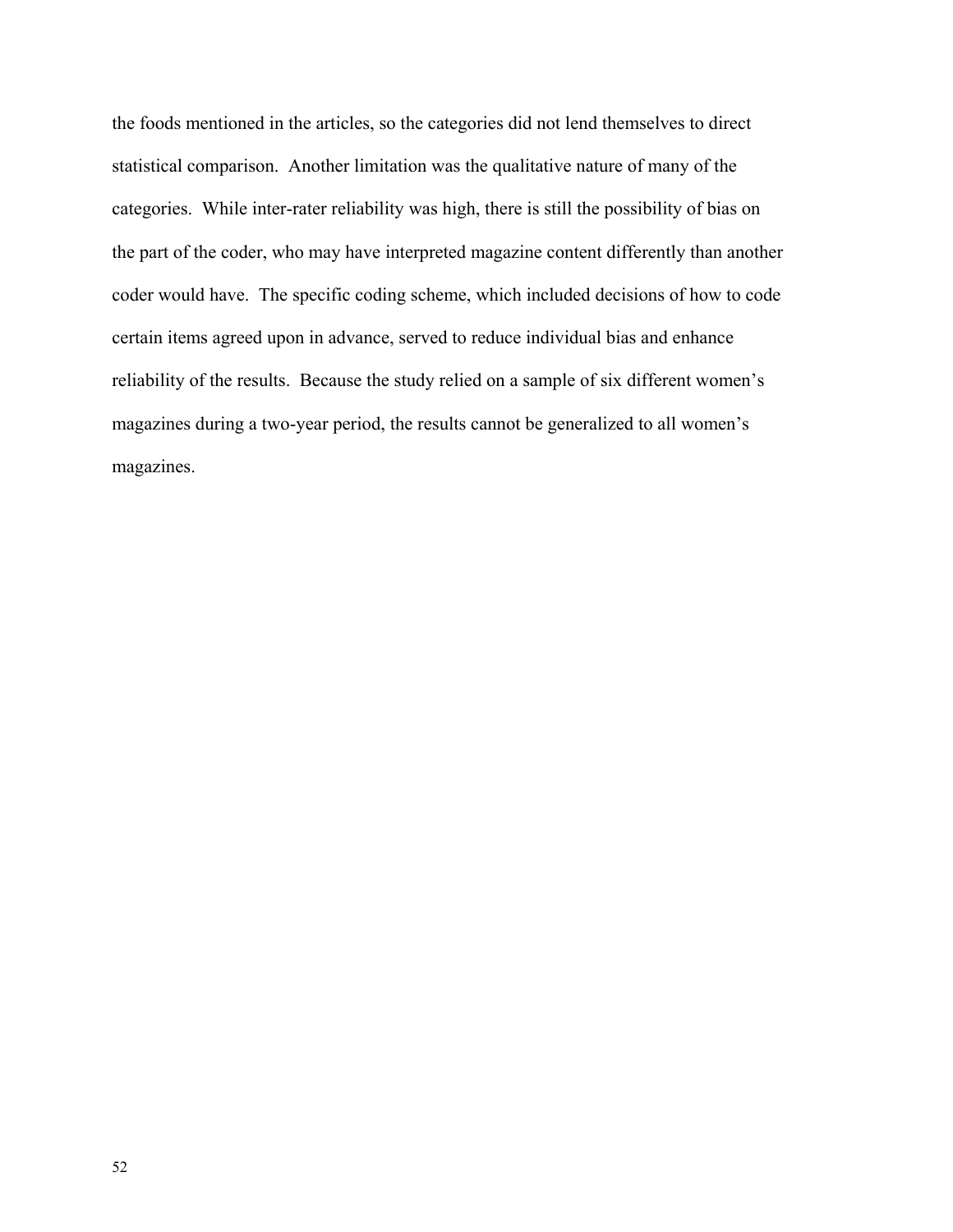#### **IMPLICATIONS FOR RESEARCH AND PRACTICE**

There are many questions raised from the present study. Further research on the frequency of nutrition topics other than weight-control would be of interest, considering the increase of ads that promote specific nutrients based on their relevance to health. It did appear that in both ads and articles, there was a trend to discuss foods as containers of "magic bullets" to enhance health and prevent disease, rather than to demonize them according to their waist-expanding, artery-clogging fat, as was the trend in the 1980s and 90s. Such a perspective could be responsible for the increased production of "functional foods" and current discussion regarding "whole" foods (56). It would be interesting to study effects of diet articles framed in a manner that encourage eating for health rather than weight control. American women may indeed fare better in the battle of the bulge if they took a more positive approach by eating foods for health, rather than identifying foods as "fattening" or not. Such a view could ameliorate the guilt associated with labeling foods as "good" or "bad," thus eliminating a common antecedent to binge eating (54).

Effects of the apparent discrepancy between weight-control messages and foods promoted by ads and articles also warrant further research. Bold, focused, visuallystimulating advertisements communicate messages that are easily discerned. The reader is able to receive and process the message rapidly, requiring little cognitive processing. In contrast, messages embedded in article text may be easily skipped over. Even if articles are read, recommendations are seldom black and white, but are often surrounded by controversial or preliminary research results the reader must evaluate in order to arrive

53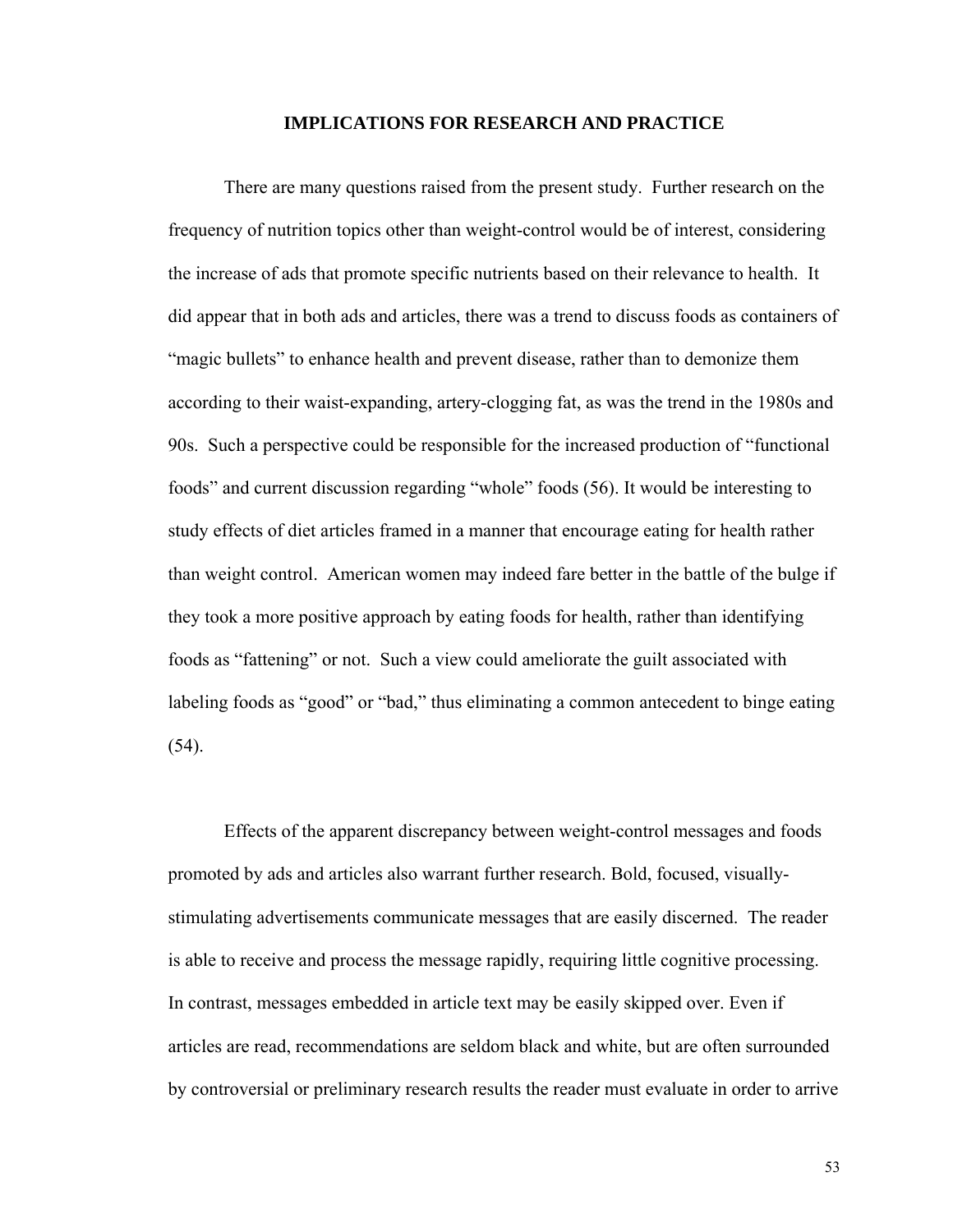at the conclusive message. This requires a higher level of central processing, which may lead to a greater trust in articles; yet the high ratio of ads to articles may counteract this achievement. It could be that magazines containing diet and fitness articles advising women to lose weight along with advertisements for tempting, energy-dense foods implicated in weight gain may contribute to feelings of despair in readers. These feelings may result in emotional overeating which perpetuates the cycle of "yo-yo dieting" and thus weight cycling. A well-designed study involving subjects' reactions to women's magazines could shed some light on the implications of mixed messages.

The results of this study have implications for professionals in light of social comparison theory. If the practitioner's goals for weight management are based on health recommendations, these may conflict with client expectations, who often base their ideal body weight on appearance and assume their goal is realistic because of weight-related messages in magazines. In their study of weight loss expectations of obese women, Foster et al (59) found appearance to be the most important factor for subjects in selecting their goal weight, which averaged a 32% reduction of initial body weight. Yet after 48 weeks of weight loss intervention, nearly half of the subjects (n=54) did not even reach their "disappointed" weight, the weight at which they determined at baseline they "could not view as successful in any way." The authors concluded that, consistent with social comparison theory, such a discrepancy between realistic and idealistic weight loss may cause considerable weight dissatisfaction that may or may not have clinical significance for obese women (59).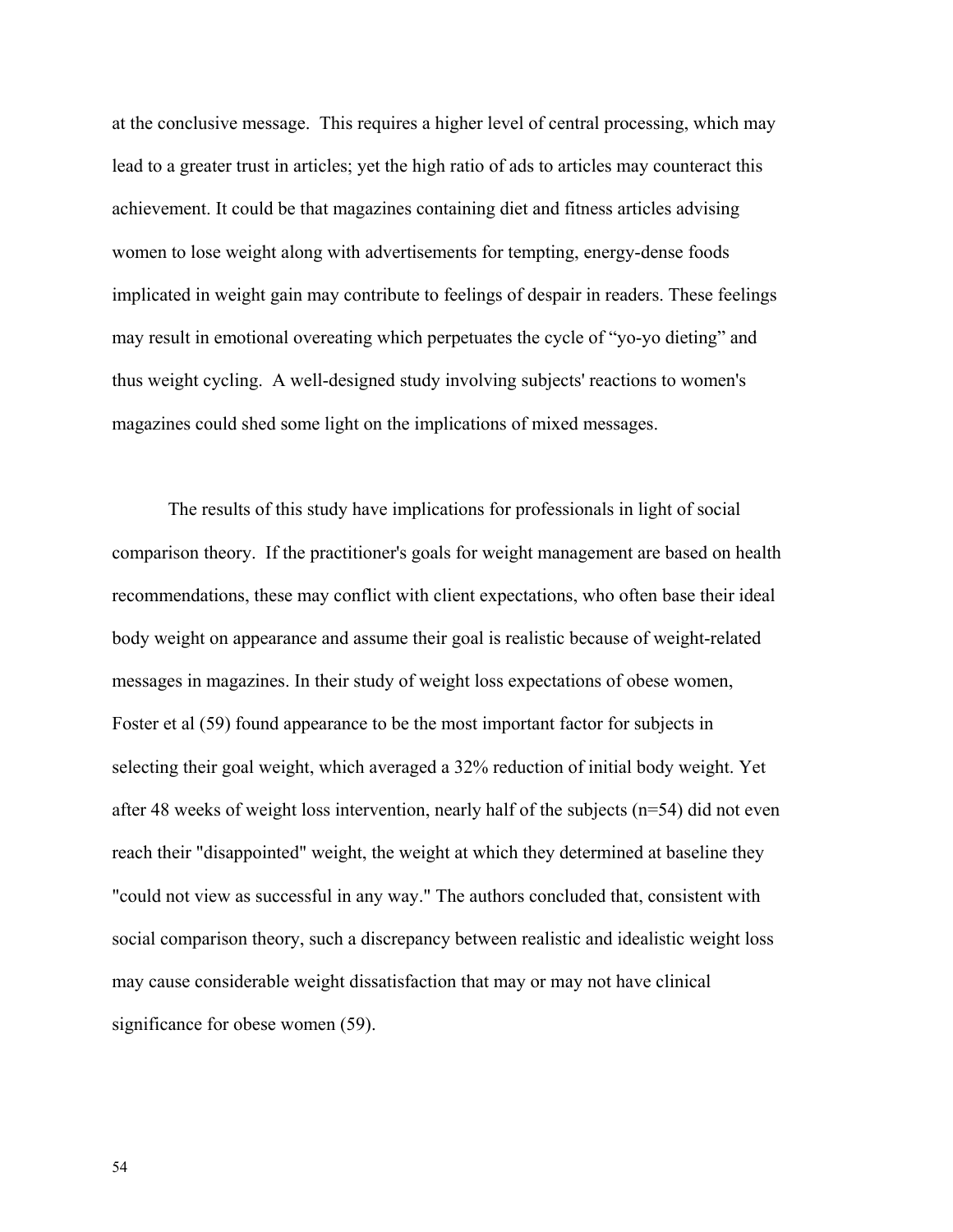In addition, the mixed messages between ads and articles in homemaking magazines may be particularly misleading, as the ads and articles appear to communicate two conflicting "ideals" for women to compare themselves to. The most commonly advertised food category was fats and sweets, and frequently used marketing claims emphasized taste and pleasing others. Messages in these ads would appear to exert a mild pressure on women as homemakers to provide tasteful meals for their families, often involving calorie-dense foods. Articles, in contrast, tended to provide diet recommendations for women to lose weight, often using structured menus. It would seem that these two ideals are mutually exclusive, and that readers would experience perhaps greater dissonance if they try to achieve the composite ideal of a gourmet cook on a diet. It would be interesting to study how real these ideals are to female readers, the level of dissonance they feel, and what actions they take to resolve these feelings.

Nutrition and health professionals would find the results of this study valuable in understanding consumer perceptions that are shaped by media sources including women's magazines. Nutrition and diet articles may contribute to the perception of weight control as a chronic effort that contributes to overall health, best approached by consuming nutrient-dense, low-calorie foods. Advertisements, in contrast, may reinforce beliefs that weight control is a temporary effort and easily achieved with use of meal replacements, pills, and other products marketed for weight-loss. Whichever attitude regarding body shape and weight control prevails in a particular client's mind, the health professional must be prepared to address the client's beliefs. Further, knowledge of advice women may be accustomed to reading from magazines allows nutrition professionals to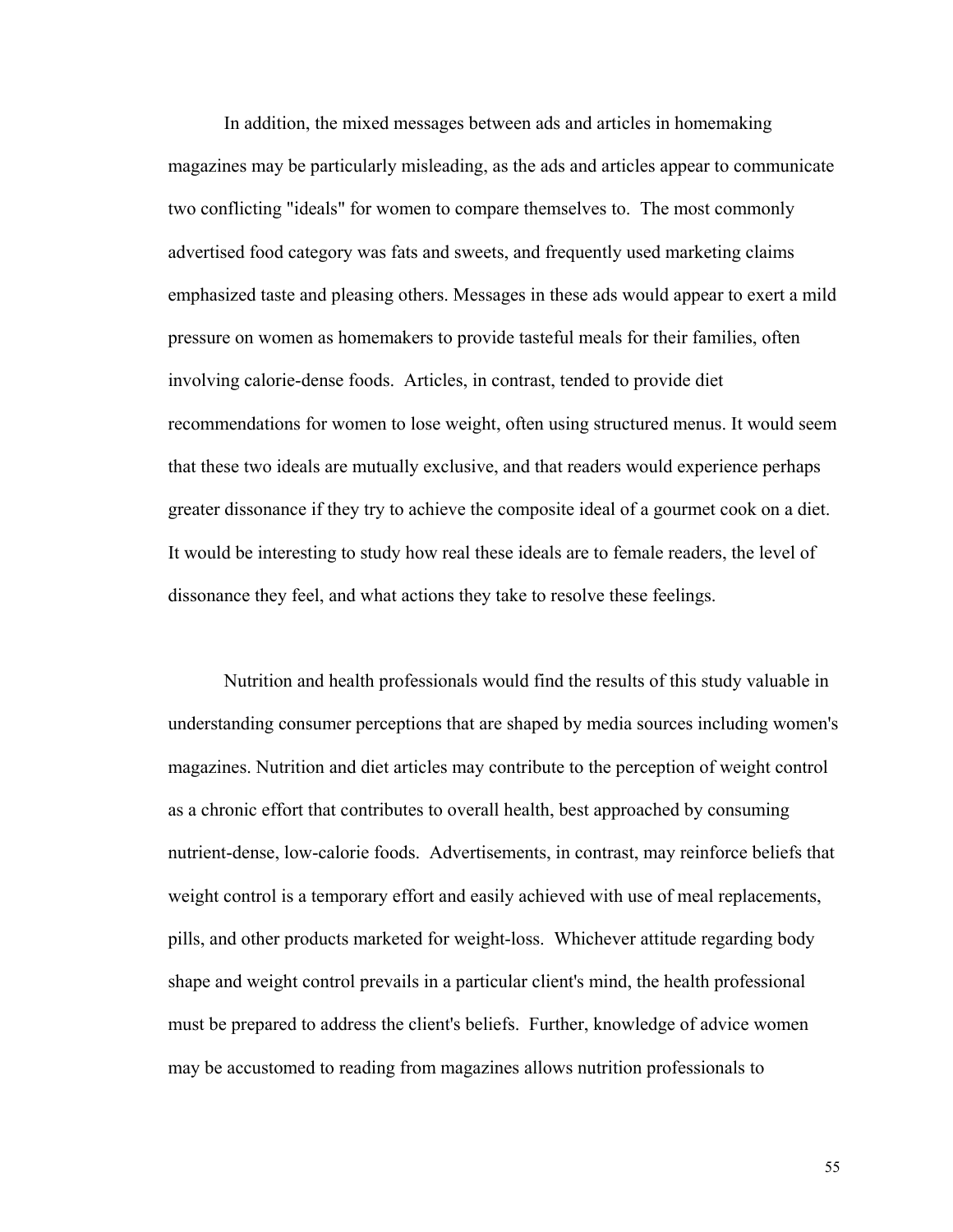communicate truths regarding weight management in a context familiar to the clientele. They could also use actual magazine articles and/or advertisements as topics for discussion in group settings to teach women to successfully evaluate messages conveyed in popular magazines.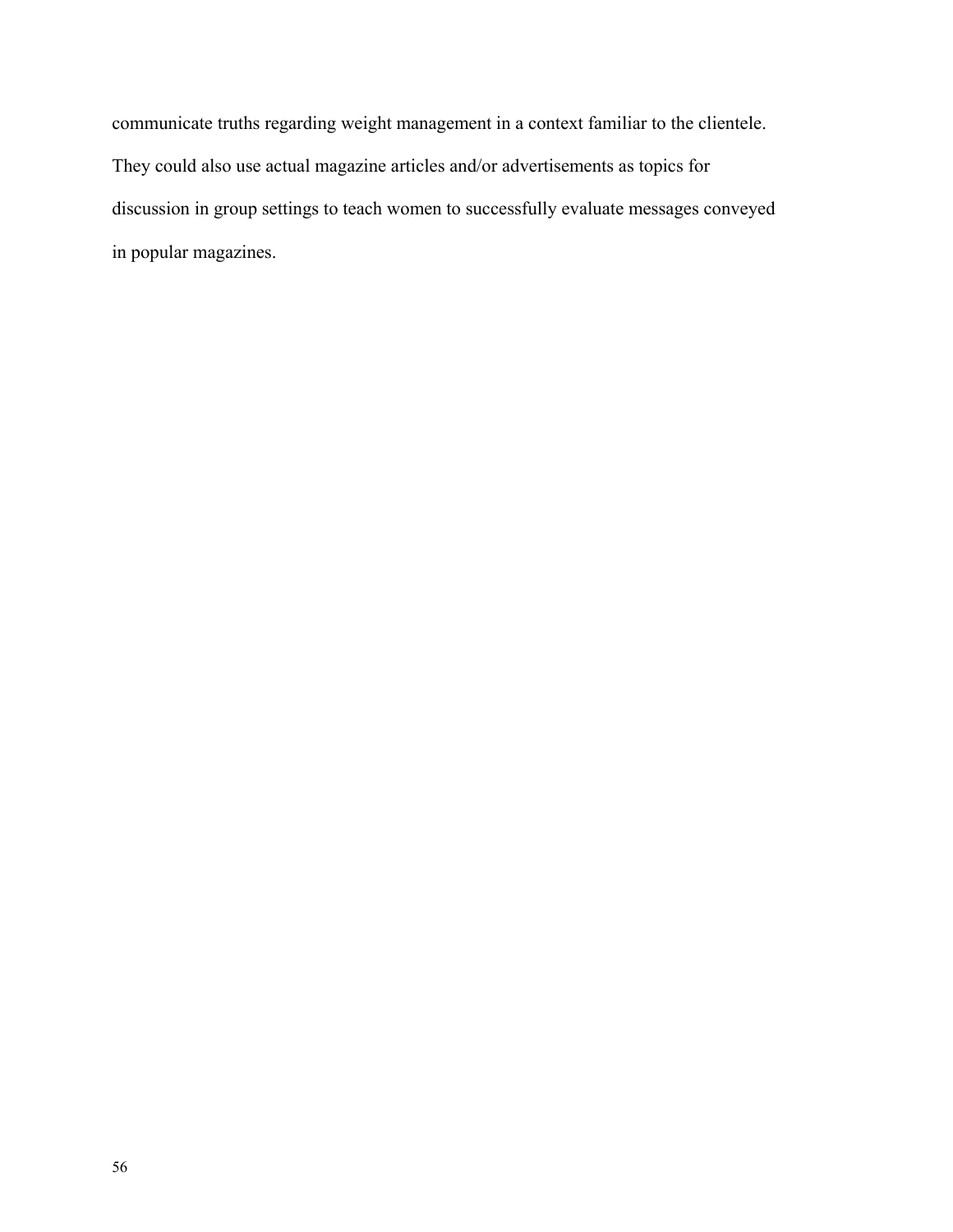### **CONCLUSION**

 Because women continue to turn toward popular magazines for information on diet and nutrition, it is worthwhile to examine the messages women's magazines contain regarding weight control both in food advertisements and nutrition articles. Both may influence women's expectations and strategies for achieving ideal body weight. Results of this study suggest that nutrition articles generally paralleled current research findings and professional recommendations for weight management, emphasizing a high intake of fruits, vegetables, whole grains, and low-fat protein foods while minimizing intakes of fats and refined carbohydrates. Articles also tended to portray the importance of weight control in terms of a healthy lifestyle that incorporates sustainable dietary habits. Food advertisements, however, appeared to send conflicting messages. The majority of ads in homemaking magazines were for fats and sweets, while ads in health magazines frequently promoted "diet" foods. Neither magazine type promoted fruits, vegetables, or whole grains as frequently as these foods were recommended in weight-related articles. Messages in food advertisements also may perpetuate the tendency for women to desire weight loss to improve appearance and to regard the effort as temporary, facilitated by use of meal replacement shakes and bars. It appears then that the undesirable messages from food advertisements may limit the improvements in accuracy of nutrition content in weight-related articles. It is hoped that further research will extend the implications of the discrepancy between food advertisements and nutrition articles observed in this analysis.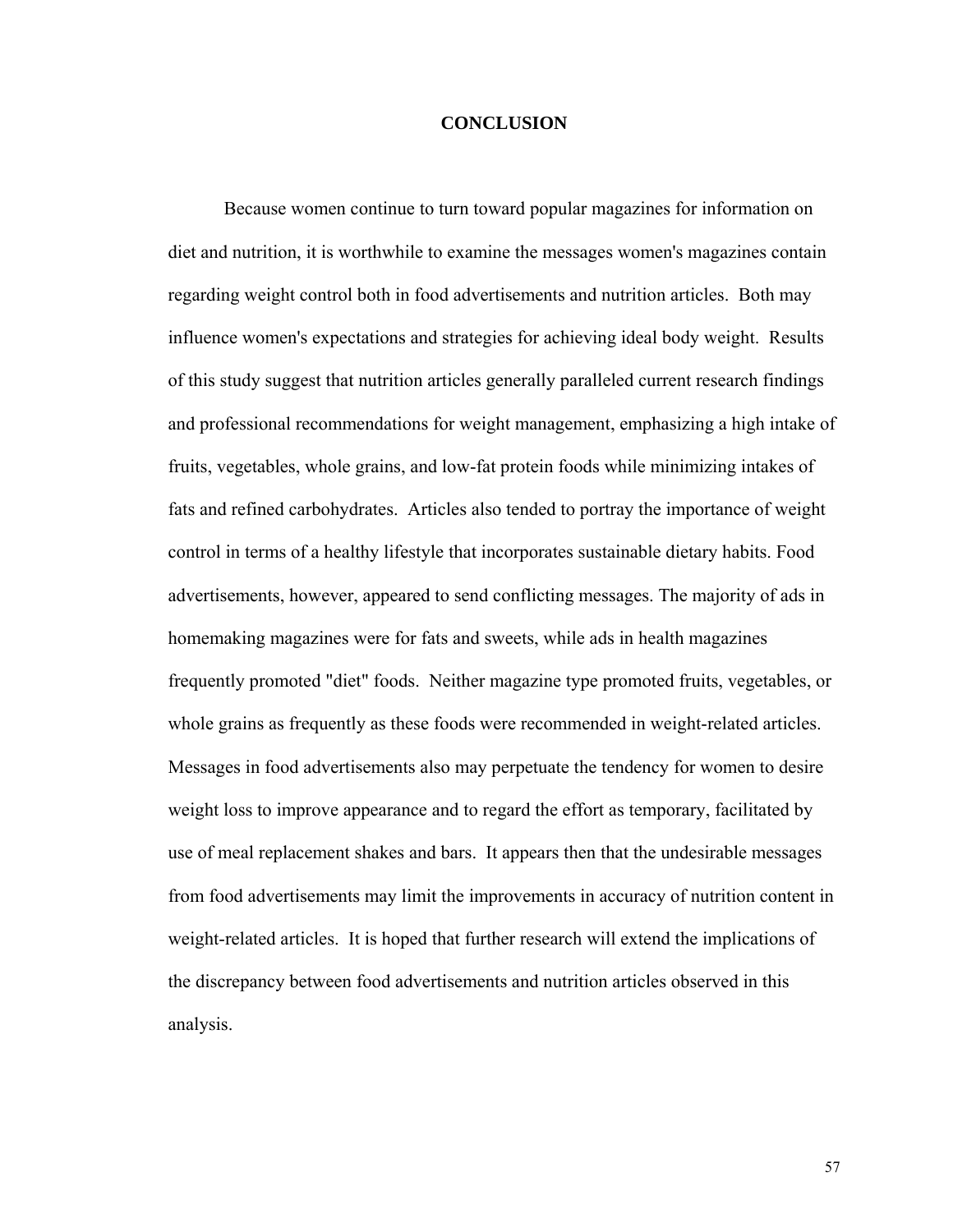## **REFERENCES**

- (1) Byrd-Bredbenner CB, Murray J. A comparison of the anthropometric measurements of idealized female body images in media directed to men, women, and mixed gender audiences. *Top Clin Nutr* 2003;18:117-129.
- (2) Rodin J. Body mania. *Psychol Today*. 1992;25:52-60.
- (3) Ayoob K, Duyff RL, Quagliani D. Position of the American Dietetic Association: Food and nutrition misinformation. *J AmDiet Assoc.* 2002;102:260-266.
- (4) Walker NA. *Shaping Our Mother's World: American Women's Magazines*. Jackson, MI: University Press of Mississippi; 2000.
- (5) Garner D, Garfinkel P, Schwartz D, Thompson M. Cultural expectations of thinness in women. *Psych Rep.* 1980;47:483-491.
- (6) Wiseman C, Gray J, Mosimann J, Ahrens A. Cultural expectations of thinness in women: an update. *Int J Eat Dis.* 1992;11:85-89.
- (7) Barr S. Nutrition in food advertising: content analysis of a Canadian women's magazine, 1928-1986. *J Nutr Ed.* 1989;21:64-72.
- (8) Pratt C, Pratt C. Comparative content analysis of food and nutrition advertisements in *Ebony, Essence,* and *Ladies Home Journal. J Nutr Ed.*1995;27:11-16.
- (9) Lohmann J, Kant AK. Comparison of food groups and health claims appearing in food advertisments in 3 popular magazine categories. *J Am Diet Assoc*. 2000;100:1396-1399.
- (10) Meister K. Nutrition accuracy in popular magazines (January 1997-December 1999). 2002 Retreived November 23, 2002, from the American Council on Science and Health Website: [http://www.acsh.org](http://www.acsh.org/)
- (11) Wellman, N. The good and the bad: how Americans are making food choices. *Nutrition News*, 1990;53(1):1-2.
- (12) Freeland-Graves J, Nitzke S. Position of the American Dietetic Association: Total diet approach to communicating food and nutrition information. *J Am Diet Assoc.*  2002*;*102:100-108.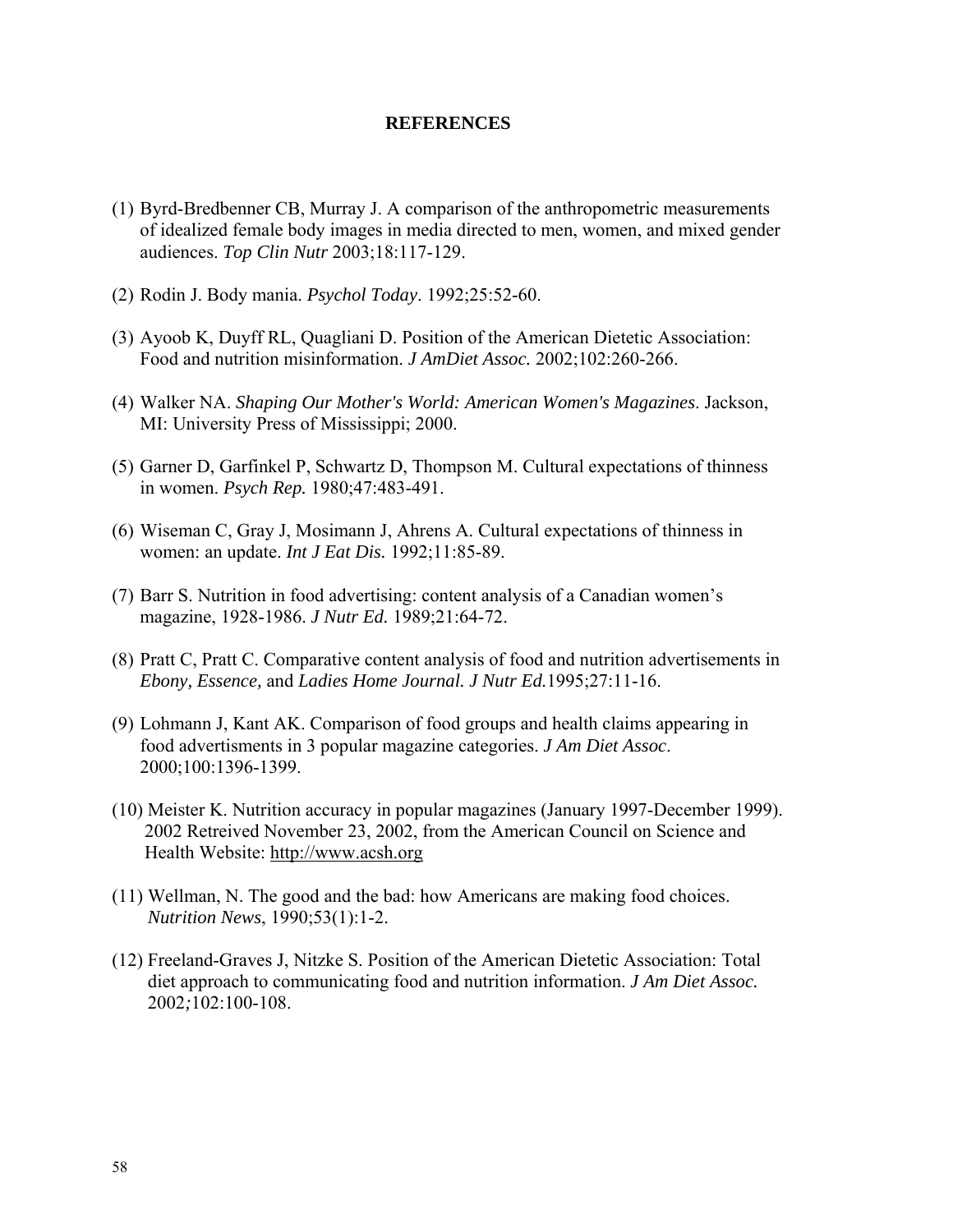- (13) Nemeroff C, Stein R, Diehl N, Smilack K. From the Cleavers to the Clintons: role choices and body orientation as reflected in magazine article content. *Int J Eat Dis.* 1994;16:167-176.
- (14) Parham E, Frigo V, Perkins A. Weight control as portrayed in popular magazines. *J NutrEd.* 1982;14:152-156.
- (15) Schafer RB, Keith PM. Influences on food decisions across the family life cycle. *J Am Diet Assoc.* 1981;78:144-48.
- (16) Thomsen S, Weber M, Brown L. The relationship between health and fitness magazine reading and eating-disordered weight-loss methods among high school girls. *Am J Health Ed.*2001;32:133-138.
- (17) Turner S, Hamilton H, Jacobs M, Angood L, Dwyer D. The influence of fashion magazines on the body image satisfaction of college women: an exploration analysis. *Adolescence.* 1997;32:603-614.
- (18) Hickman B, Gates G, Dowdy R. Nutrition claims in advertising: a study of four women's magazines. *J Nutr Ed.* 1993;25:227-235.
- (19) Hill J, Radimer K. Health and nutrition messages in food advertisements: a comparative content analysis of young and mature Australian women's magazines. *J Nutr Ed.* 1996;28:331-320.
- (20) Guillen E, Barr S. Nutrition, dieting, and fitness messages in a magazine for adolescent women. *Journal of Adolescent Health*. 1994;15:464-472.
- (21) Duyff R. *The American Dietetic Association's complete food and nutrition guide*. 2<sup>nd</sup> ed. Minneapolis, MN:Chronimed;2002.
- (22) Wiseman C, et al. Increasing pressure to be thin: 19 years of diet products in television commercials. Eating Disorders: *J Treatment and Prev*. 1993;(1):55. Cited by: Tribole E, Resch E. *Intuitive Eating*. New York, NY: St. Martin's Press; 1995:5-6.
- (23) Mokdad AH, Bowman BA, Ford ES, Vinicor F, Marks JS, Koplan JP. The continuing epidemics of obesity and diabetes in the United States. *JAMA.* September 12, 2001; 286(10):1195-1200.
- (24) Flegal K, Carroll M, Ogden C, Johnson C. Prevalence and trends in obesity among US adults, 1999-2000. *JAMA.* 2002;288:1723-1727.
- (25) Horn J, Anderson K. Who in America is trying to lose weight? *Ann Int Med.* 1993;119:672-676.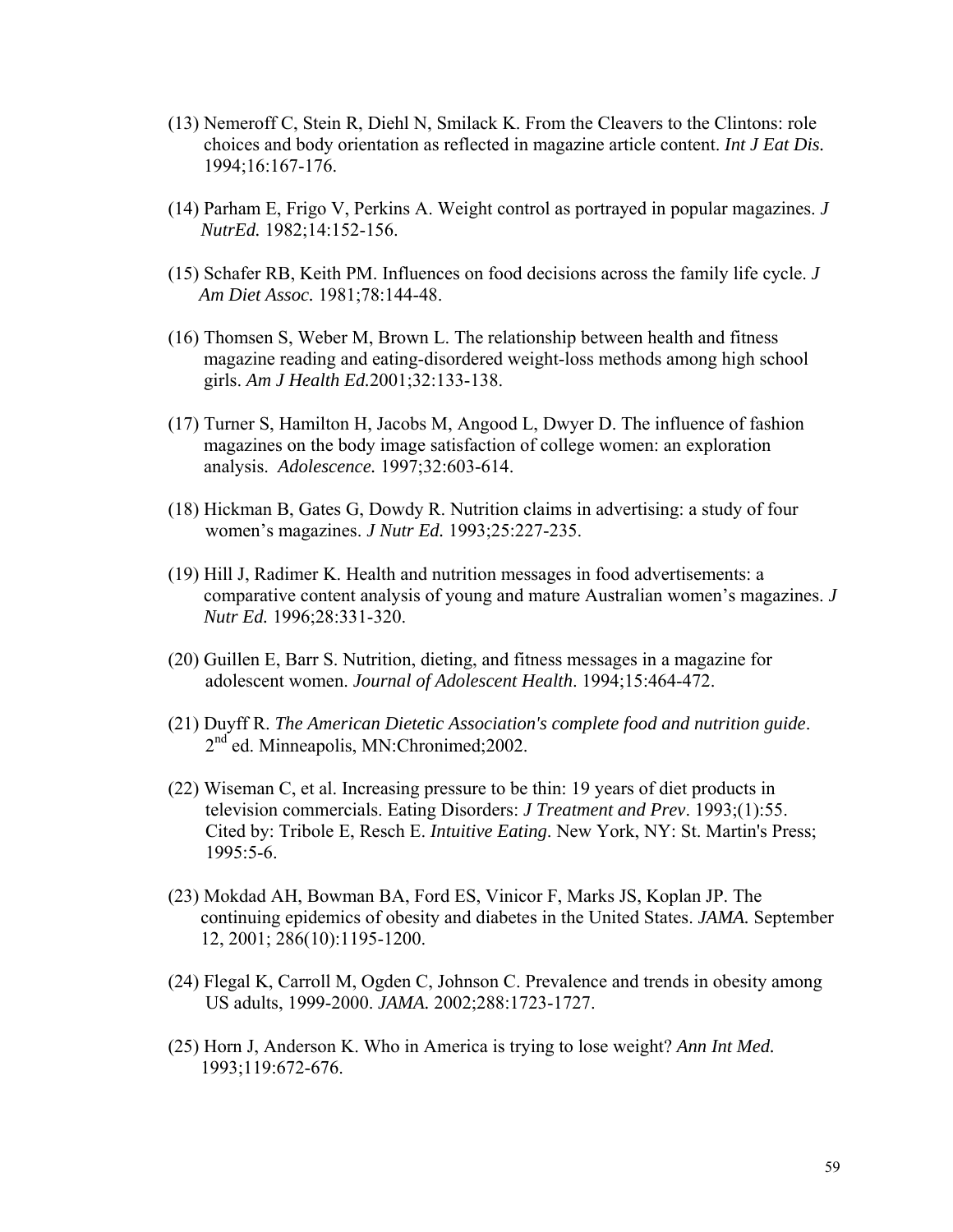- (26) Center for Disease Control. Nationwide weight control prevalence data-2000. Available at: [http://apps.nccd.cdc.gov/brfss/sex.asp?cat=WC&yr=2000&qkey=4386&state=US.](http://apps.nccd.cdc.gov/brfss/sex.asp?cat=WC&yr=2000&qkey=4386&state=US) Accessed August 5, 2003.
- (27) Brownell K, Rodin J. The dieting maelstrom: is it possible to lose weight? *American Psychologist*. 1994;49:781-791.
- (28) Mazur A. U.S. trends in feminine beauty and overadaptation. *J Sex Res*. 1986;22:281-303.
- (29) Field AE Cheung L, Wolf M., Herzog DB, Gortmaker SL, Colditz GA. Exposure to the mass media and weight concerns among girls. *Pediatrics.* 1999*;*103. Available at: [http://www.pediatrics.org/cgi/content/full/103/3/e36.](http://www.pediatrics.org/cgi/content/full/103/3/e36) Accessed November 11, 2002.
- (30) Silverstein B, Perdue L, Peterson B, Kelly E. The role of the mass media in promoting a thin standard of bodily attractiveness for women. *Sex Roles*, 1986;14:519-532.
- (31) First MB, Francis A, Pincus HA. DSM-IV-TR handbook of differential diagnosis.  $1<sup>st</sup>$ ed. Washington, DC: American Psychiatric Press;2002.
- (32) Harrison K, Cantor J. The relationship between media consumption and eating disorders. *J Communication*. 1997;47:40-67.
- (33) Hofschire LJ, Greenberg BS. Media's impact on adolescents' body dissatisfaction. In: Brown JD, Steele JR, Walsh-Childers K, eds. *Sexual teens, sexual media*. Mahwah, NJ: Lawrence Erlbaum;2002:125-152.
- (34) Andersen A, DiDomenico L. Diet vs. shape content of popular male and female magazines: A dose-response relationship to the incidence of eating disorders? *Int J Eat Dis.*. 1992;11:283-287.
- (35) Field AE, Camargo C, Taylor C, Berkey C, Roberts S, Colditz G. Peer, parent, and media influences on the develpoment of weight concerns and frequent dieting among preadolescent and adolescent girls and boys. *Pediatrics*. 2001;107:54-60.
- (36) Gerbner G, Gross L, Morgan M, Signorielli N, Shanahan J. Growing up with television: Cultivation processes. In: Bryant J, Zillmann D, eds. *Media Effects:Advances in theory and research.* 2<sup>nd</sup> ed. Mahwah, NJ:Lawrence Erlbaum;2002:43-67.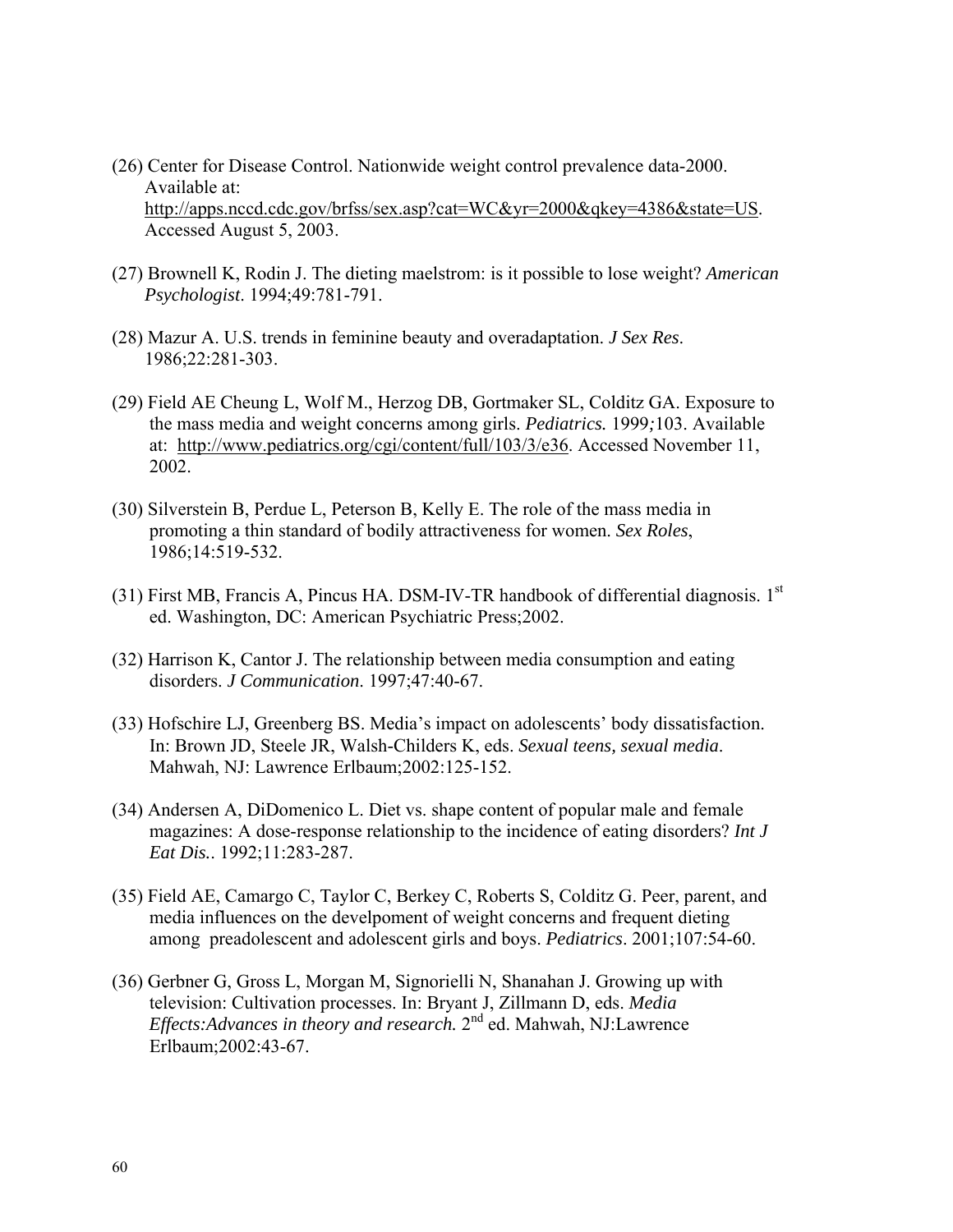- (37) Almond S. The influence of the media on eating disorders. *J Hum Nutr Diet*. 2000;13:363-372.
- (38) Miller WC. How effective are traditional dietary and exercise interventions for weight loss? *Medicine, Science, Sports, and Exercise.* 1999*;*31:1129-1131.
- (39) Raeburn P. Why we're so fat. *Business Week*. 2002;3804:112-115. Retreived November 23, 2002, from EBSCO Mastefile database.
- (40) Levy A, Stokes R. Effects of a health promotion advertising campaign on sales of ready-to-eat cereals. *Public Health Rep.* 1987;102:398-403.
- (41) Ewing M, Napoli J, Plessis E. Factors affecting in-market recall of food product advertising. *Journal of Advertising Research*, 1999;39(4):29-38.
- (42) Klassen M, Wauer S, Cassel S. Increase in health and weight loss claims in food advertising in the eighties. *Journal of Advertising Research*, 1991;30:32-37.
- (43) Kondracki N, Wellman N, Amundson D. Content analysis: review of methods and their applications in nutritional education. *J Nutr Educ Behav*. 2002;34:224-230.
- (44) Hertzler A, Grun I. Potential nutrition messages in magazines read by college students. *Adolescence*. 1990;25:717-724.
- (45) Martin MC, Gentry JW, Hill RP. The beauty myth and the persuasiveness of advertising. In: Macklin MS, Carlson L, eds. *Advertising to children: concepts and controversies* San Francisco, Calif.: Sage;1999:165-187.
- (46) Festinger L. A theory of social comparison processes. Human Relations 1954;7:117- 140.
- (47) Rowe S. Communicating science-based food and nutrition informatin. *J Nutr.* 2002;132:2481S-2482S.
- (48) Nandy B, Sarvela P. Content analysis reexamined: a relevant research method for health education. *Am J Health Behav.* 1997*;*21:222-234.
- (49) Standard Rate and Data Service. Consumer Magazine Advertising Source. 2000;84(11):783-805.
- (50) United States Dept of Agriculture. *Dietary Guidelines for Americans*, 2000. 5th ed. 2000 Home and Garden Bulletin 232; 28-31.
- (51) Sheehan P. Sports Nutrition & Weight Loss Products Take Off. *Food Management* 2002;37(10):63.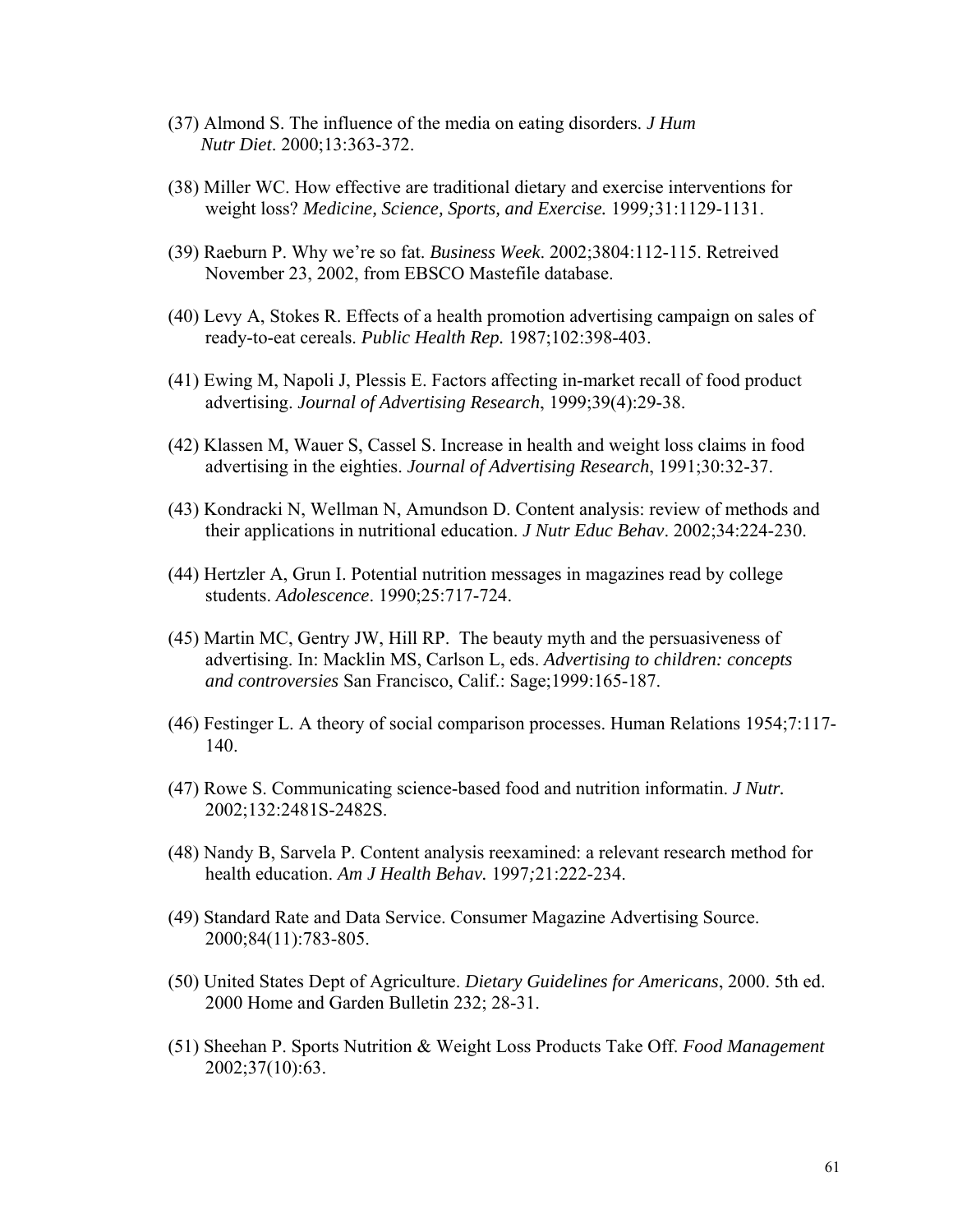- (52) Howell D. Diet, energy bars tap into healthy-eating market segment. *DSN Retailing Today*. 2003;42(3):24.
- (53) Heymsfield SB, van Mierlo CAJ, van der Knaap HCM, Heo M, Frier HI. Weight management using a meal replacement strategy: meta and pooling analysis from six studies. *Int J Obesity*. 2003;27: 537-549.
- (54) Cummings S, Parham ES, Strain, GW. Position of the American Dietetic Association: Weight management. *J Amer Diet Assoc.* 2002;102)1145-1155.
- (55) Kurtzweil P. Staking a claim to good health. *FDA Consumer*. 1998;32(6):16-21.
- (56) International Food Information Council. (September, 2000) Functional foods: attitudinal research. Available at: [http://www.ific.org/research/funcfoodsres00.cfm.](http://www.ific.org/research/funcfoodsres00.cfm) Accessed October 7, 2003.
- (57) Flechtner-Mors M, Ditschuneit HH, Johnson TD, Suchard MA, Adler G. Metabolic and weight loss effects of long-term dietary intervention in obese patients: Four year results. *Obes Res.* 2000;8:399-40
- (58) Freedman MR, King J, Kennedy E. Popular diets: a scientific review. *Obes Res.* 2001;9(Suppl 1):1S-40S.
- (59) Foster GD, Wadden TA, Vogt RA, Brewer G. What is a reasonable weight loss? Pateints' expectations and evaluations of obesity treatment outcomes. *J Consult Clin Psych*. 1997;65:79-85.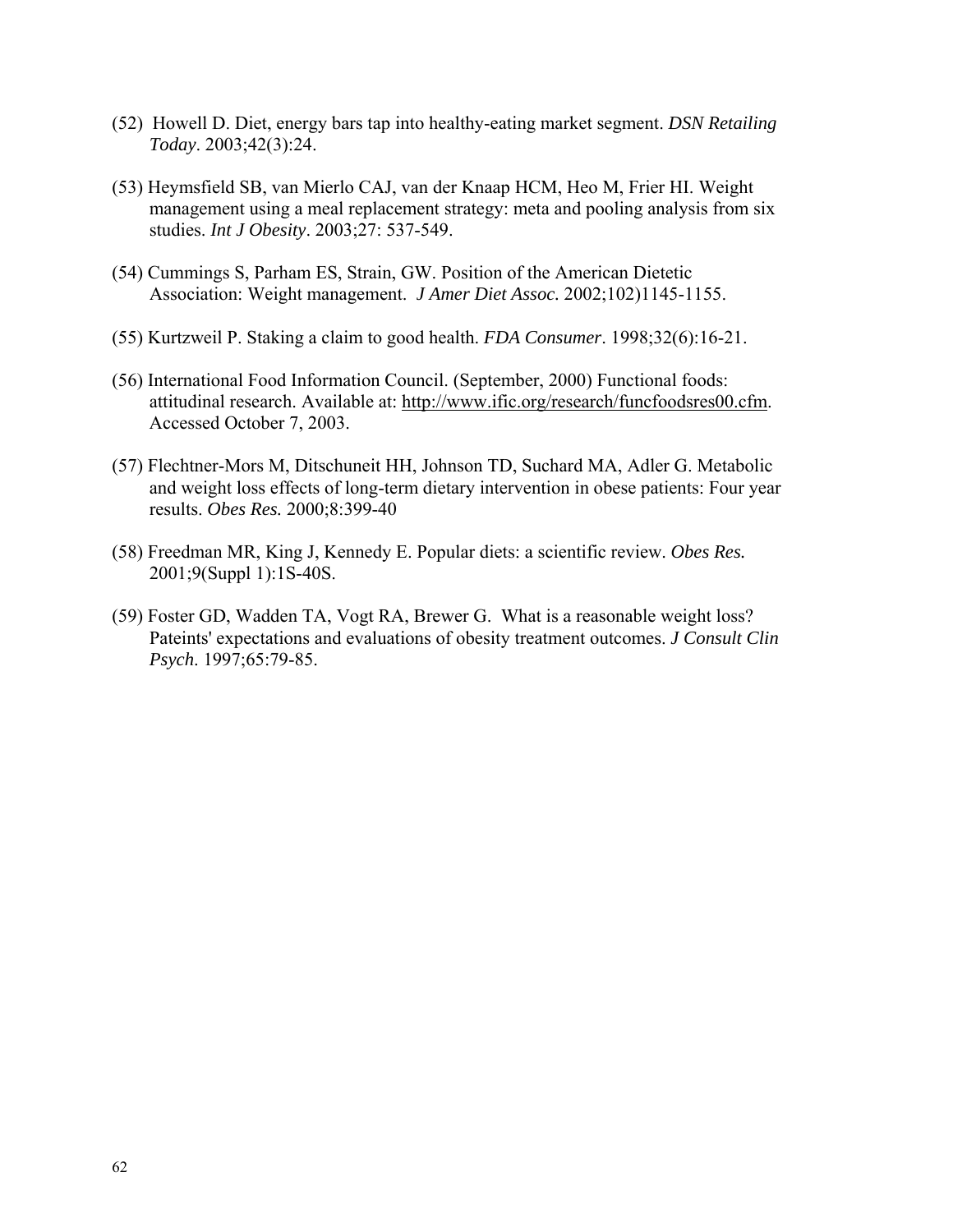# **APPENDIX A**

**Advertisement Product Categories**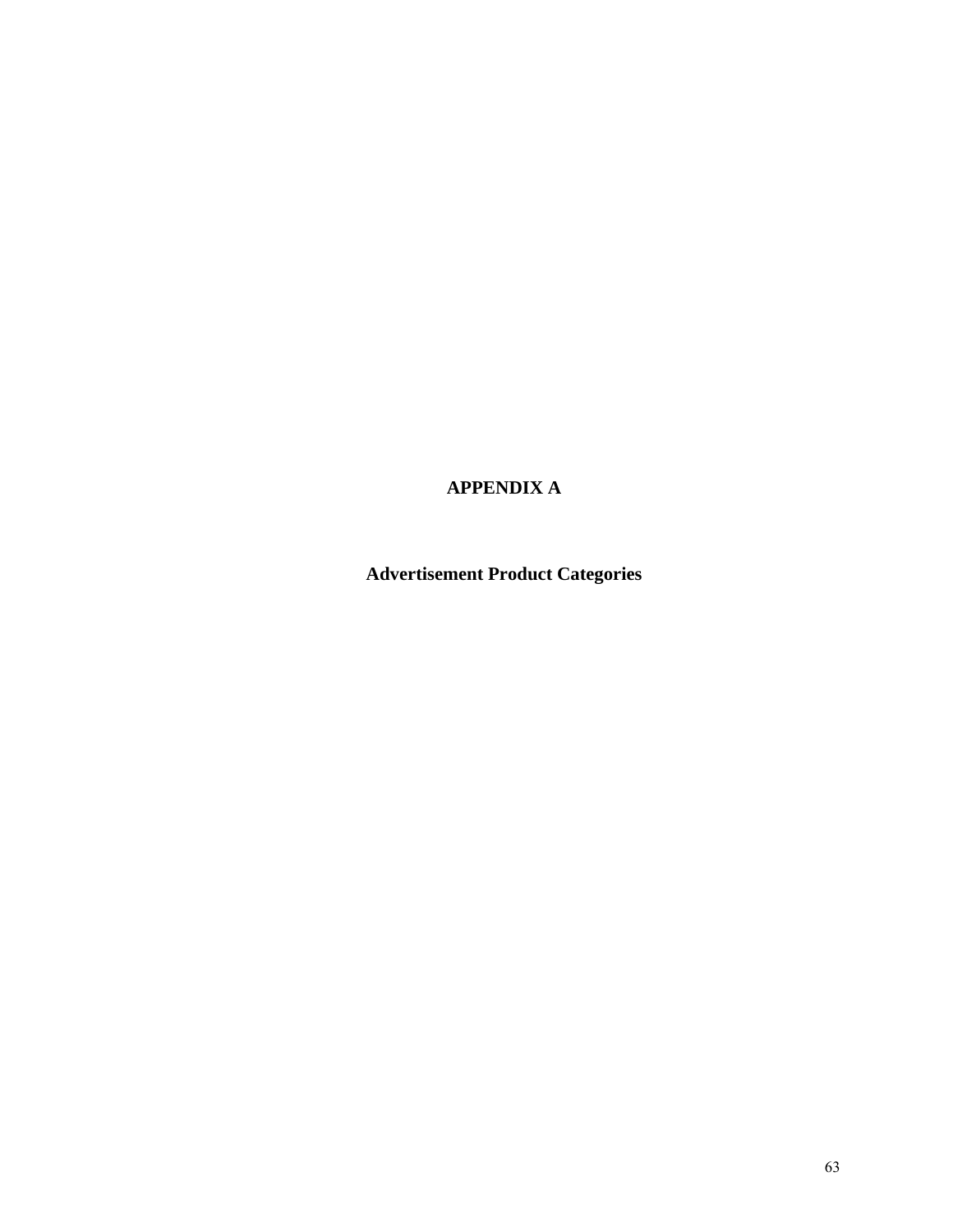# **Advertisement Food Categories**

# **Fruits and Vegetables**

- 1. Fresh
- 2. Dried fruit
- 3. Juices
- 4. Canned
- 5. Tomato sauce
- 6. Frozen
- 7. Other

### **Fats, oils, sweets**

- 8. Cookies
- 9. Dessert/cake mixes
- 10. Candy
- 11. Pudding
- 12. Margarine
- 13. Shortening
- 14. Butter
- 15. Baking chips
- 16. Cream cheese
- 17. Ice cream/Popsicles
- 18. Olives
- 19. Oil
- 20. Mayonnaise
- 21. Sugared drinks
- 22. Nuts
- 23. Other

## **Milk/Dairy**

- 24. Cottage cheese
- 25. Yogurt
- 26. Milk
- 27. Cheese
- 28. Other

## **Condiments**

- 29. Seasonings
- 30. Broth
- 31. Sauces
- 32. Salad Dressings
- 33 Other
- **Grains**
- 34. Baking mixes
- 35. Sugar-sweetened cereal
- 36. Whole grain cereal
- 37. White bread
- 38. Whole grain bread
- 39. Granola/snack bars
- 40. Crackers
- 41. Chips
- 42. Pasta/rice
- 43. Other

### **Protein**

- 44. Nuts
- 45. Meat
- 46. Poultry
- 47. Fish
- 48. Beans
- 49. Soy
- 490. Eggs/egg substitutes

# **Combinations**

- 50. Instant soups (canned, dehydrated)
- 51. Frozen meals
- 52. Packaged dinners (mac & cheese, etc.)

# **Health Foods**

- 53. Sugar substitutes
- 54. Meal replacements
- 55. Energy bars
- 56. Supplements

## **Miscellaneous**

57. Other

# **Beverages (other than milk, juice and sugared)**

- 58. Bottled water
- 59. Coffee and tea
- 60. Alcohol
- 61. Diet drinks
- 62. Other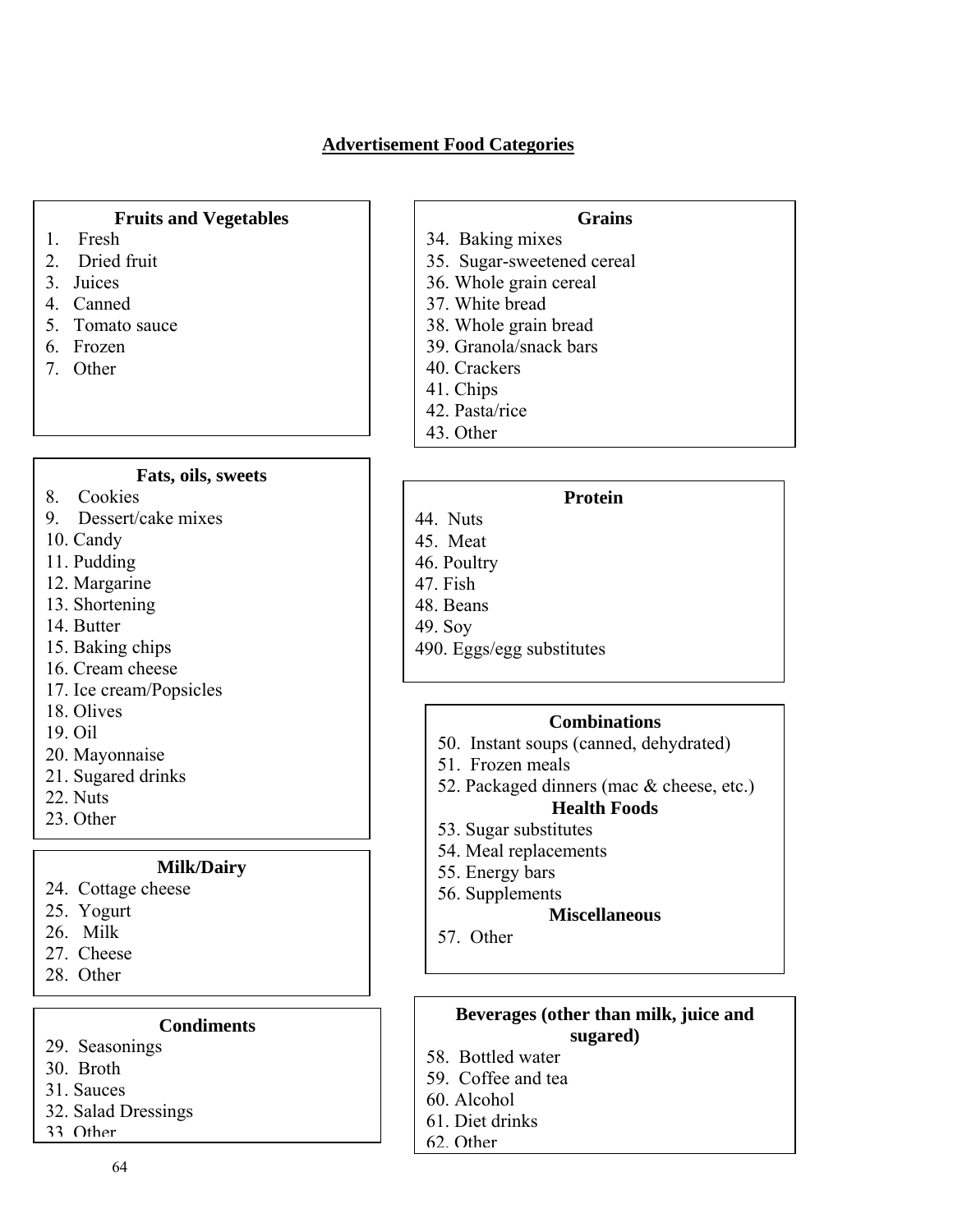# **APPENDIX B**

**Magazine Coding Key**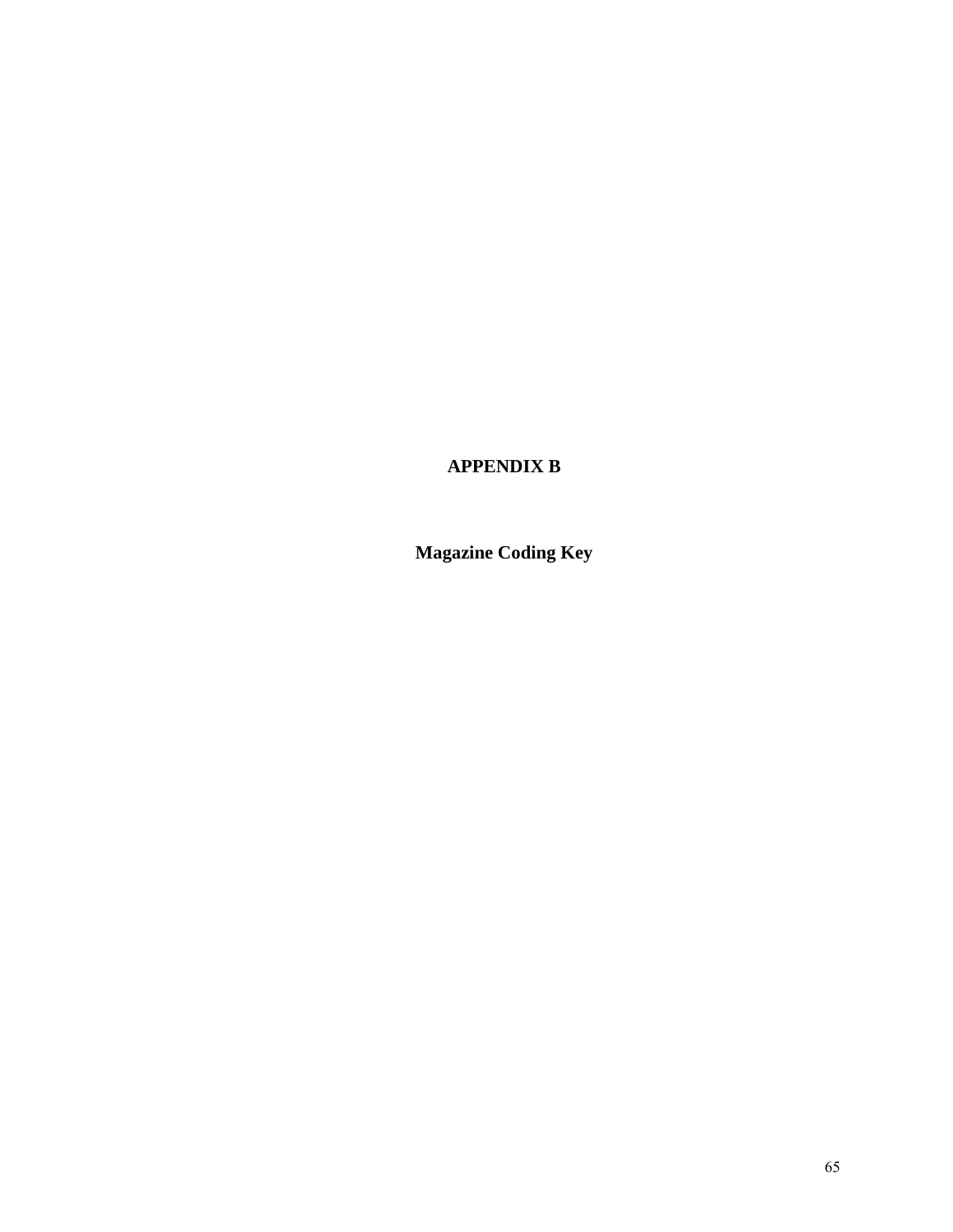### **Magazine Coding**

Articles: Type of nutrition content (check one)

- 1. Diet plan/menus
- 2. In-depth article
- 3. Personal experiences
- 4. Exercise
- 5. Letters/Q&A
- 6. News briefs
- 7. Other

## Topic

- 1. Does the article deal with weight control? Y or N
- 2. If yes, what is the nature of the content? (check all that apply)
- 1. Specific calorie recommendations
- 2. Goal-setting
- 3. Emotional eating
- 4. Keep food diary
- 5. Plan meals/shopping
- 6. Eating low-calorie foods
- 7. Structured plan/menus
- 8. Refers to research
- 9. Metabolism
- 10. Hunger/satiety
- 11. Eat regular meals
- 12. Alternative therapies/surgery
- 13. Portion control
- 14. Specific product/diet plan
- 15. Recipe modification
- 16. Eating out
- 17. Specific food/food group recommended
- 18. Avoid/reduce substance/food
- 19. Other

2a) If a specific food/food group is recommended, check all that apply:

- 1. Fruits
- 2. Vegetables
- 3. Fortified foods
- 4. Milk/dairy
- 5. Protein (meat, eggs, poultry)
- 6. Whole grains
- 7. Herbal supplements
- 8. Fish

2b) If a food/substance is suggested to be avoided or reduced, check all that apply:

- 1. Quick fix diet products
- 2. Herbal supplements
- 3. Sugar/sweets
- 4. Carbohydrates (specific)
- 5. Carbohydrates (non-specific)
- 6. Fats (specific)
- 7. Fats (non-specific)

16. Reduced fat/fat-free

- 8. Cholesterol
- 9. Fried foods
- 10. Caloric beverages
- 11. Other

11. Soy 12. Fats (specific) 13. Fats (non-specific)

> 14. Other 15. Water

9. Nuts 10. Legumes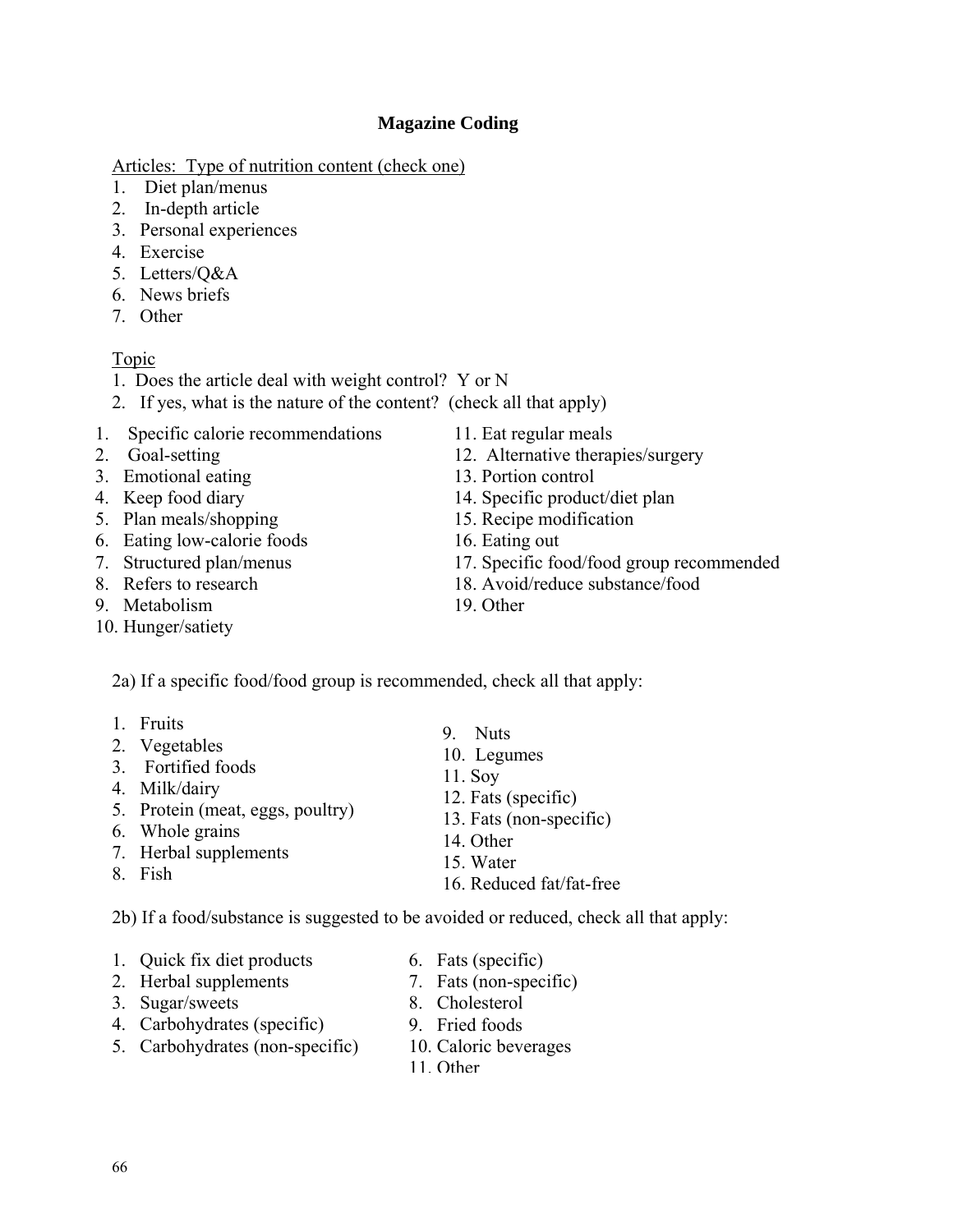## Concepts/themes--articles

Check all messages that apply (may be overt or implied)

- Eating specific food helps in weight control
- Weight control is difficult
- Weight control is easy
- Weight control requires giving up foods you love
- Weight control does not require giving up foods you love
- Being thin is important for health
- Being thin is important for appearance
- Being thin is important for happiness
- Food is associated with guilt
- Weight control is only a temporary effort
- Weight control is a chronic effort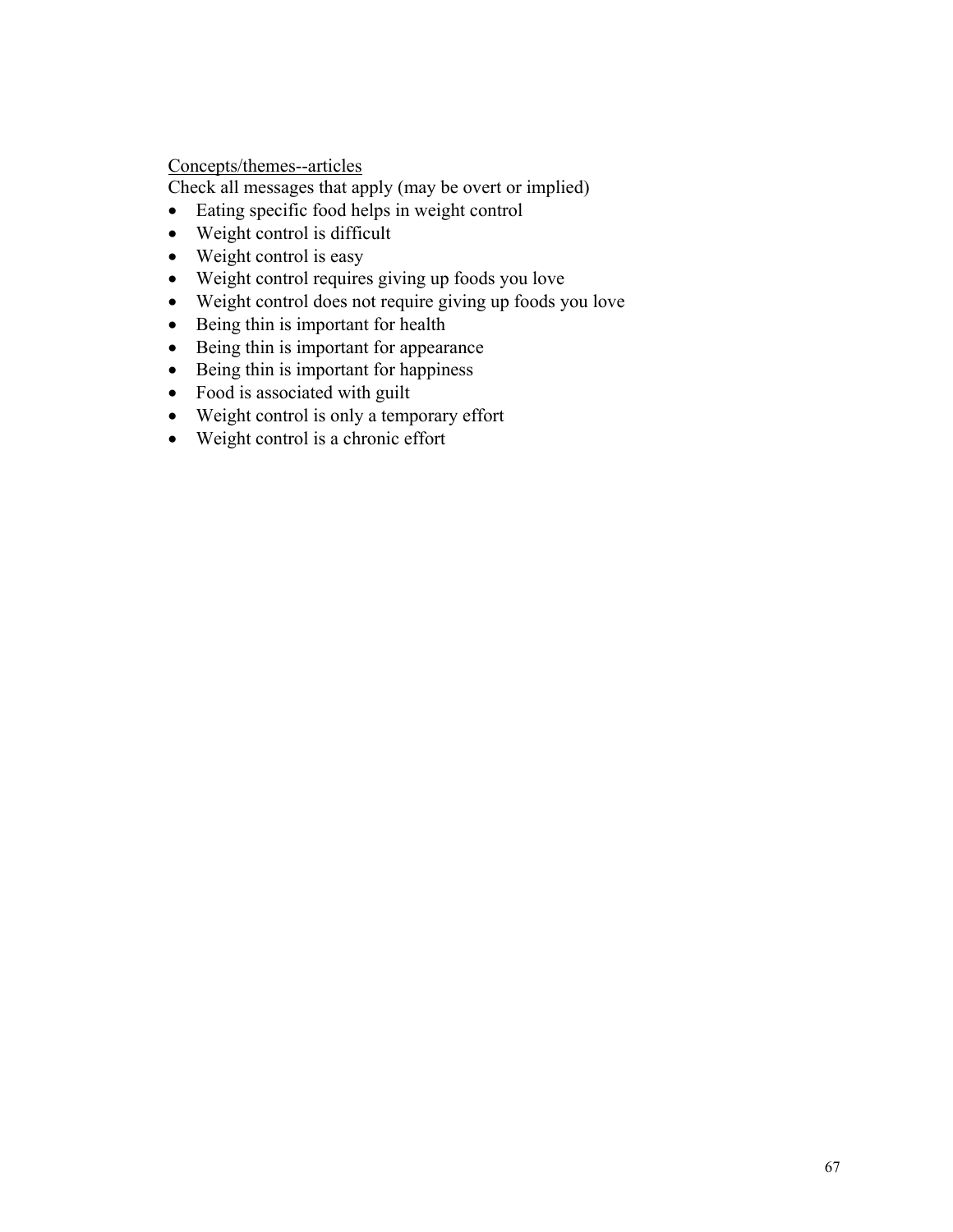Advertisements

- 1. Does the ad deal with weight control? Y or N
- 2. What food/product is the ad promoting? (see list)
- 3. What types of claims are used to promote the food/product? (Check all that apply)
- 1. General health/nutrition
- 2. Contains specific nutrients
- 3. Minimizes or eliminates specific substances
- 4. Helps to control weight
- 5. Taste
- 6. Convenience/easy
- 7. Pleases others
- 8. Other

#### Concepts/themes--articles

Check all messages that apply (may be overt or implied)

- 1. Eating specific food helps in weight control
- 2. Weight control is difficult
- 3. Weight control is easy
- 4. Weight control requires giving up foods you love
- 5. Weight control does not require giving up foods you love
- 6. Being thin is important for health
- 7. Being thin is important for appearance
- 8. Being thin is important for happiness
- 9. Food is associated with guilt
- 10. Weight control is only a temporary effort
- 11. Weight control is a chronic effort
- 12. Other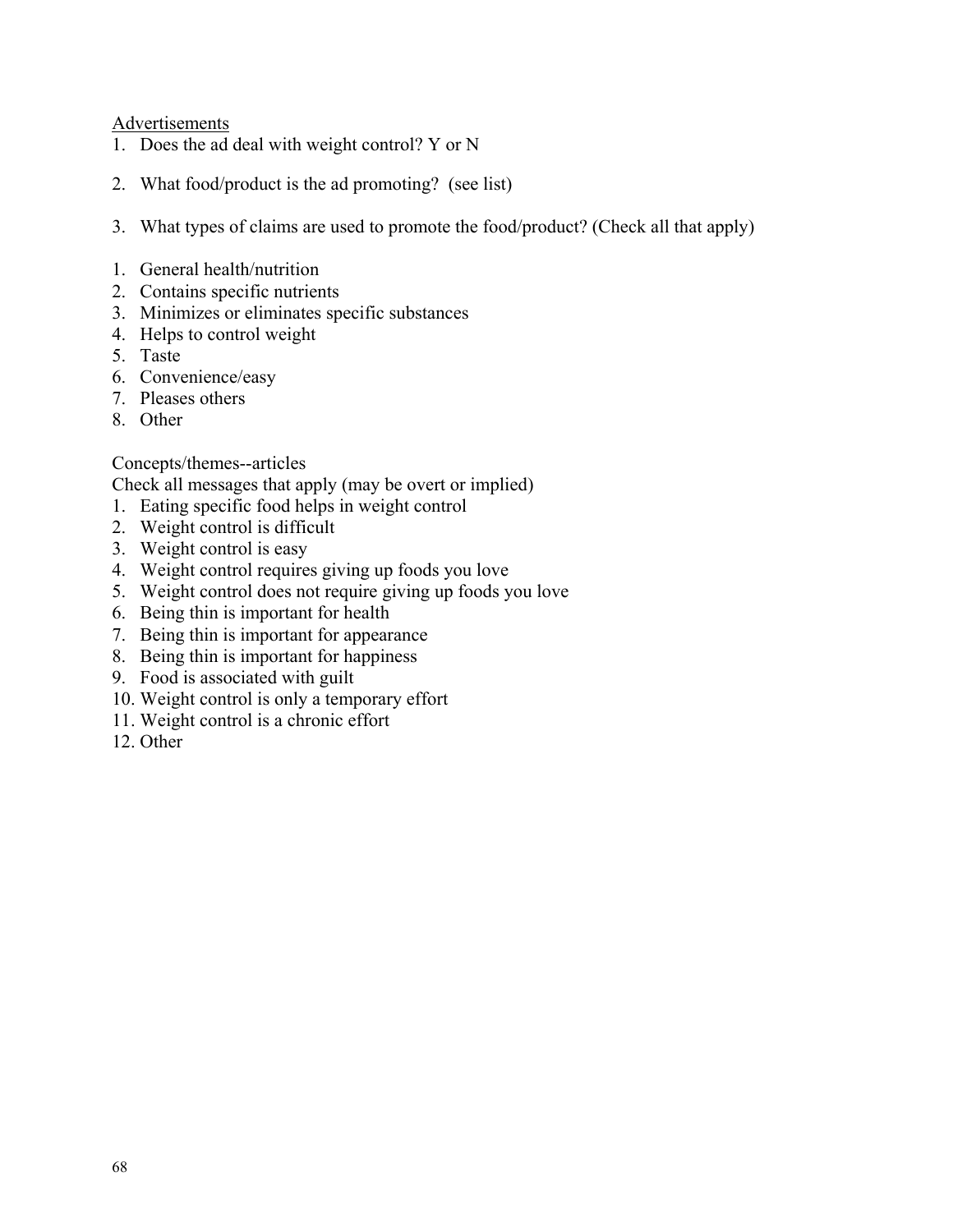# **APPENDIX C**

**Guidelines for Magazine Coding**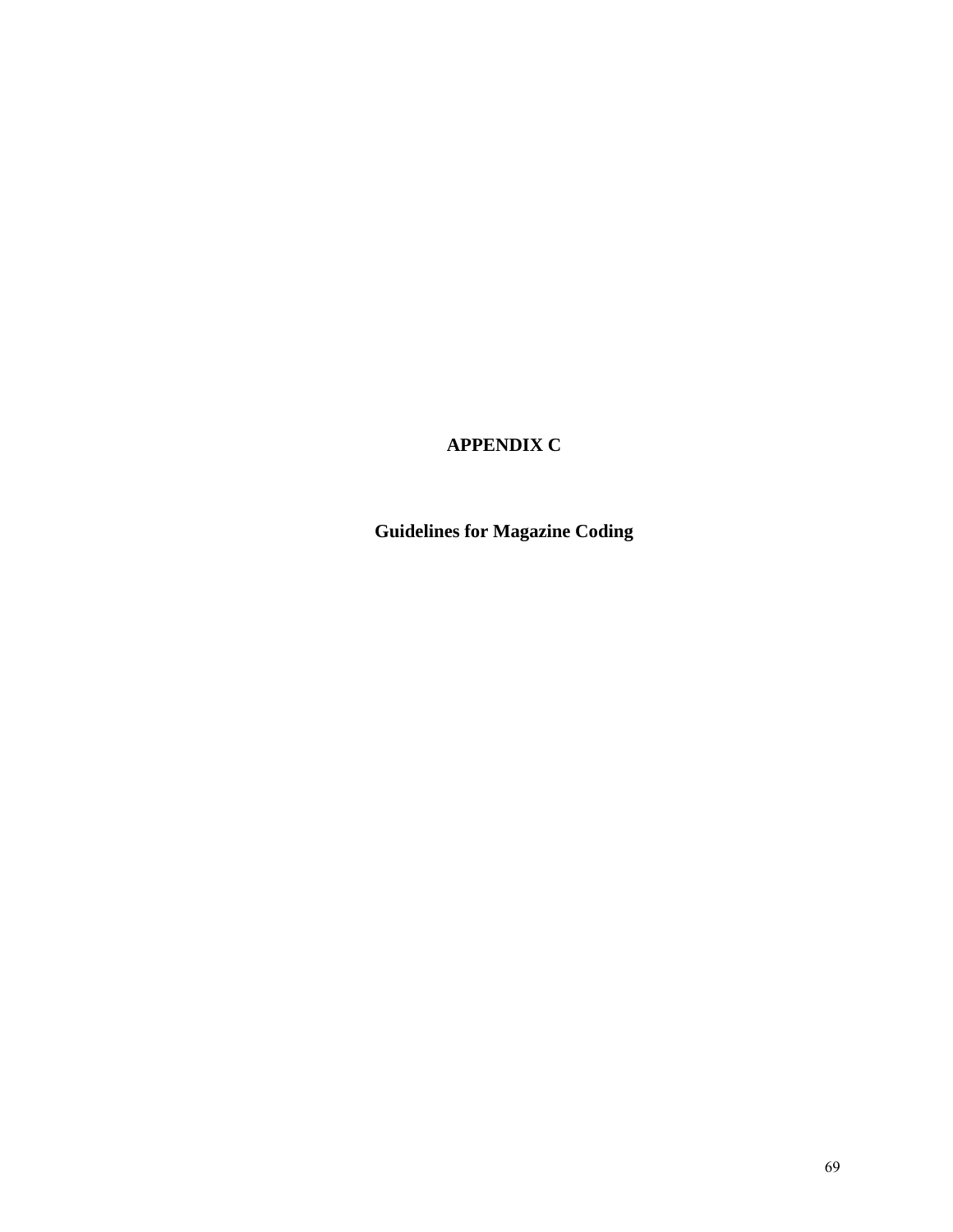### **GUIDELINES FOR ADVERTISEMENT CODING**

1. What is to be coded:

All advertisements at least one-quarter page in size or larger for:

- foods
- nutritional supplements (including vitamins, minerals, and herbal products)
- weight loss products (pills, powders, shakes, bars, etc. but not devices, such as vibrators)
- beverages (including coffee, tea, and alcoholic)

If more than one product is advertised in the same ad, (i.e. pudding and whipped topping), code the advertisement twice; once for each product. If the same ad is observed in multiple magazines, code it each time it appears.

2. Assign the ad a "1" if the ad includes references to weight control or weight loss, either in explicit text or implicit text or images, or on an image of the product itself. Otherwise, assign the ad a "0" for weight control.

3. Use the coding key to assign the proper number to the advertised food.

Definitions of foods:

- Fruits and vegetables: includes fresh, dried, juices, canned, frozen, tomato-based sauces, and any other. Categories are numbered for each form of fruit/veg.
- Fats, oils, sweets: categories are listed. "Dessert mixes" include mixes or doughs for desserts that require preparation and/or baking. " Ice cream/popsicles" includes all frozen novelty treats, including frozen yogurt, sorbets, sherbets, ice cream bars, etc. "Sugared drinks" includes all fruit drinks that are not 100% fruit or vegetable juice, flavored milks, and soft drinks.
- Milk/dairy: categories are listed. Milks other than dairy (i.e. soymilk) are included in the protein group. Other dairy products, including butter, sour cream, ice cream and cream cheese, would be listed in the "fats, oils, and sweets" group. Flavored milks should be categorized as "sugared drinks."
- Condiments: seasonings include herb and spice blends, and salt. Broth includes canned and concentrated bouillon. Sauces include all bottled or prepared sauces (except tomato-based sauces). Salad dressings includes all bottled dressings and dressing mixes.
- Grains: "baking mixes/refrigerated dough" refers to those that are not dessert or muffin type mixes (these would be coded as "dessert mixes"). Examples are pancake or biscuit mix or frozen bread dough. "Sugar-sweetened cereal" includes those readyto-eat or instant cereals that are flavored/sweetened and that are not whole grain. "Whole grain/unsweetened cereals" include those that are whole grain or not sweetened. In cases where the cereal is whole grain and sweetened, such as raisin bran, code the cereal as "whole grain." Snack foods that are not categories themselves may be coded as "other" (i.e. popcorn, Chex mix).
- Protein: categories are fairly clear; all soy foods will be categorized under "soy", including veggie burgers, soy milk, etc. "Meat" includes all products made with beef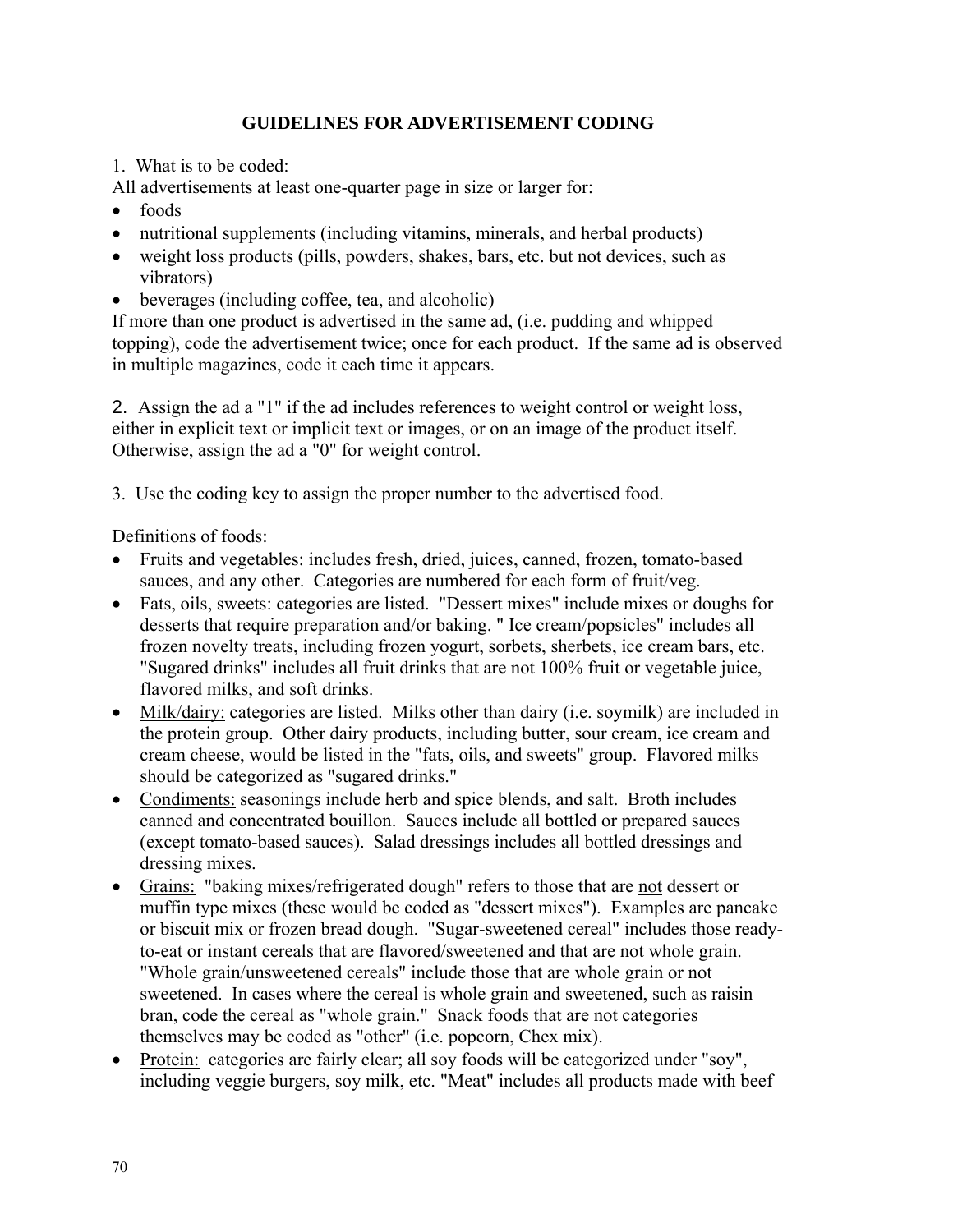or pork. "Poultry" includes those from chicken or turkey. "Fish" includes fresh fish as well as canned tuna and breaded fish products.

- Combinations: "instant soups" includes both dehydrated, frozen, and canned soups. "Frozen meals" include both meals that are to be reheated and meal-starter type products. "Packaged dinners" includes meal-type pasta or rice mixes (such as macaroni & cheese).
- Health foods: includes sugar substitutes, meal replacements (shakes, powders, bars, etc. to be used in place of a meal), energy bars (i.e. Powerbar) that suggest energy or to improve athletic performance, and supplements (vitamins, herbs, minerals).
- Beverages: includes all those that are not categorized in another group, including bottled water, coffee, tea, diet soft drinks (sweetened with artificial sweetener), and alcoholic beverages.
- Miscellaneous: Products that do not obviously fit in any other group, i.e. chewing gum.
- 4. Claims used to market the product are to be coded as follows:
- General health/nutrition: text or images (including product label) suggests the product is healthy or helps promote some aspect of health, reduce a particular ailment (such as joint pain) is nutritious or "good for you."
- Contains specific nutrients: text or product label lists specific nutrients contained in the product, either vitamins, minerals, herbs, protein, monounsaturated fat, etc.
- Minimizes or eliminates specific substances: text or product label states the product does not contain or has reduce amounts of substances such as sodium, sugar, fat, calories, or carbohydrate.
- Helps to control weight: explicit text or implicit text ("Now you can eat chocolate without guilt") or implicit image (i.e. woman admiring self in mirror) indicating that use of the product helps to control or lose weight
- Taste: Explicit or implicit text suggesting product is palatable and/or pleasurable to the taste.
- Convenience/easy: Text suggesting the product is convenient, easy to prepare, and/or easy to open.
- Pleases others: Text or implicit images (such as smiling children) suggesting the use of the product is pleasing to significant others.
- Other: claims other than those above, such as donation to charity, good for the environment, or specific packaging characterisits.

Code "1" if present and "0" if absent.

- 5. Weight loss concepts/themes: (only apply to those ads that are weight-loss related)
- Eating specific/promoted food or product helps in weight control: message may be explicitly stated or implicitly suggested.
- Weight control is difficult: Ad states or suggests that weight control is not easy.
- Weight control is easy: use of product makes weight loss easy, requires hardly any effort except product use.
- Weight control requires giving up foods you love: suggests certain desirable foods are "not allowed" if individual is trying to control weight.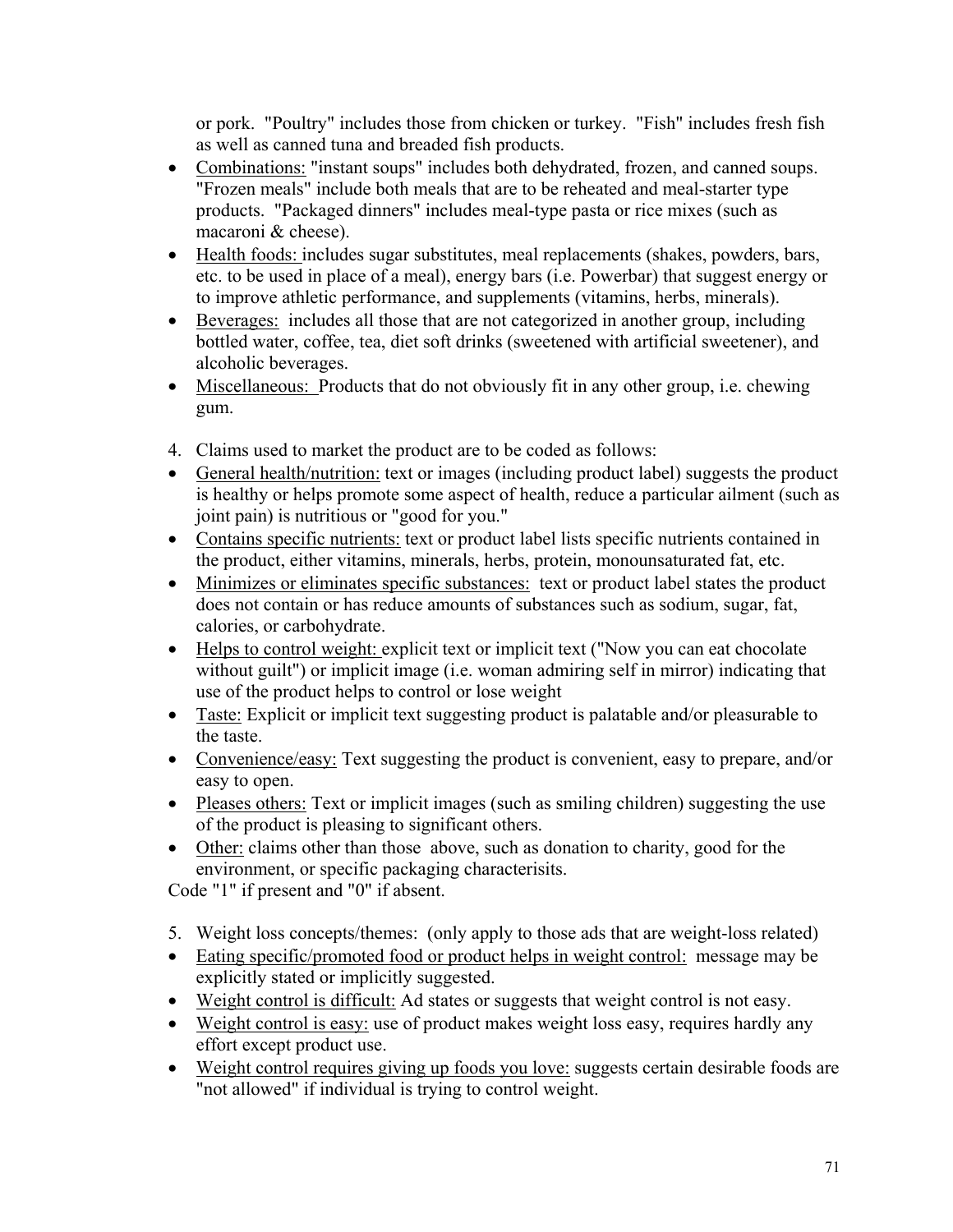- Weight control does not require giving up foods you love: suggests one is trying to control weight does not need to restrict pleasurable foods.
- Weight control is important for health: suggests achieving ideal weight is important for health reasons, such as reducing risk of chronic disease
- Weight control is important for appearance: suggests achieving ideal weight is important to improve one's appearance
- Weight control is important for happiness: suggests achieving ideal weight is important to quality of life
- Food is associated with guilt: suggests pleasurable foods may or may not be associated with feelings of guilt if ingested. Examples: "I could eat whatever I wanted without worrying about it" or "heart-attack on a plate." May also suggest that diet foods are "guilt-free"
- Weight control is only a temporary effort: suggests an individual need only use the product for a limited time to achieve and maintain desired results
- Weight control is a chronic effort: suggests an individual must always use the promoted product to achieve and maintain desired results
- Other: check if none of the above claims were present.

Mark a "1" for all themes that are present and a "0" for those that aren't.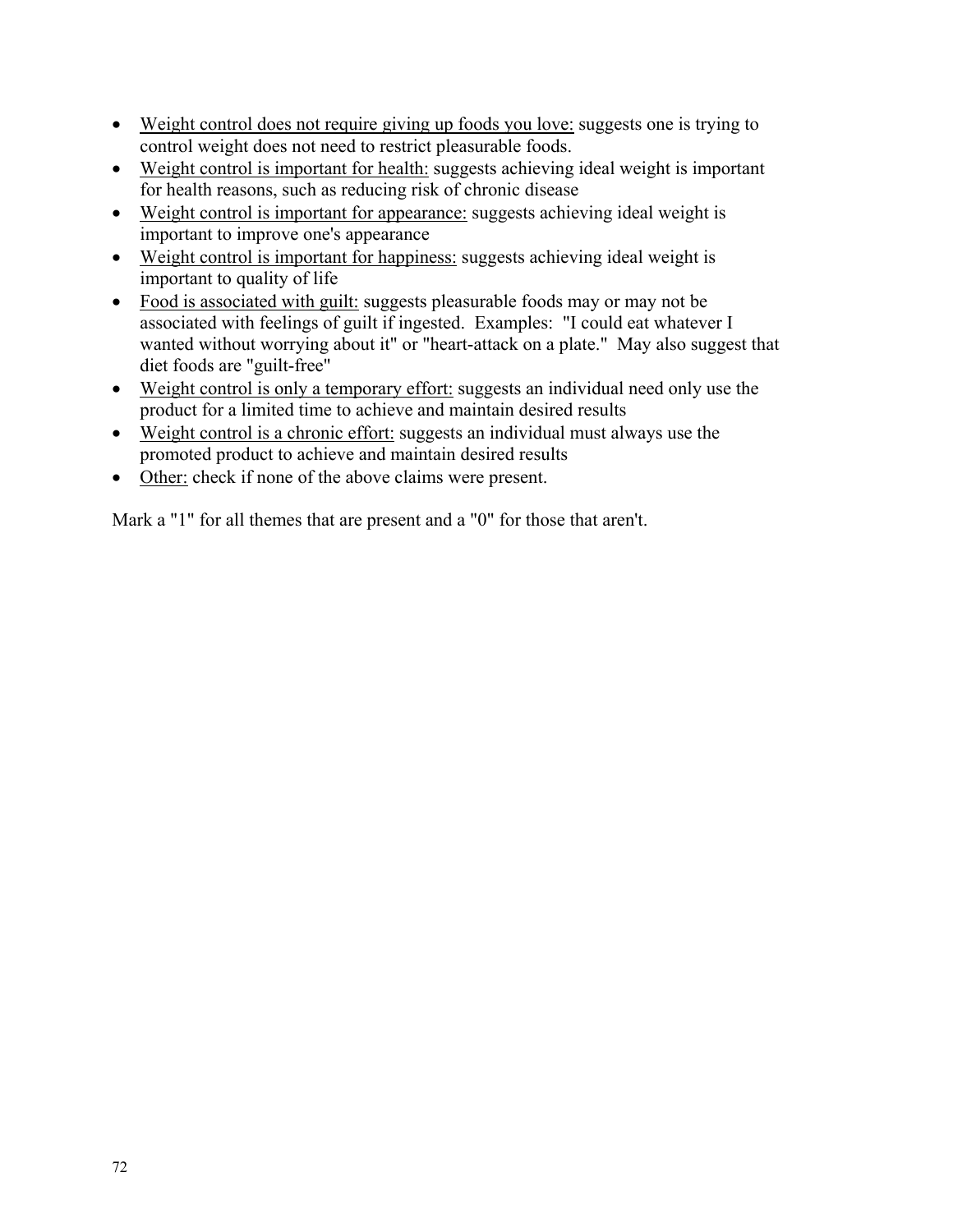#### **GUIDELINES FOR ARTICLE CODING**

#### 1. What is to be coded:

All nutrition-related content including weight-loss (as it relates to diet or food information but not exercise), nutrition-related diseases, nutrition content of foods, vitamins, minerals, herbs, supplements, and nutrition research updates at least one quarter page or larger. Do not code recipe content or culinary suggestions/instructions, unless there is nutrition-related text accompanying it (example—an article describing the cancer-preventing benefits of berries and a recipe for a berry dish). Type of nutrition content is to be coded as follows:

- Diet plan/menus: promotes and outlines a specific diet regimen to follow, and may or may not included menus, calorie recommendations, or recipes
- In-depth article: a feature greater than one page in length
- Personal experience: an article or brief in which the content is based on someone's personal experience with a nutrition-related topic
- O&A: a nutrition-related question and answer
- Brief: a feature one page or less in length
- Other: any other type of nutrition-related content
- 2. Assign the content a "1" if it includes references to weight control or weight loss. Otherwise, assign the ad a "0" for weight control.

3. If the article does deal with weight control, assign a "1" to all the topics that are mentioned from the following list (and a "0" to those that aren't):

- Recommends a specific number of calories per day to consume
- Recommends setting goals for weight loss or weight-control behaviors
- Emotional eating: addresses eating for reasons other than for physiological need
- Food diary: recommends keeping a record of all food ingested
- Plan meals/shopping: recommends planning healthy meals ahead of time and/or addresses grocery shopping
- Low-calorie foods: recommends eating low-calorie foods in place of high-calorie foods
- Structured plan/menus: if a specific daily diet guide or outline is included, with or without specific menus
- Refers to research: if a specific published study is mentioned
- Metabolism: if the content describes how weight-loss strategies affect metabolism of energy, calorie-burning, or storage
- Hunger/satiety: if the article addresses hunger and satiety, explains mechanisms, and/or describes strategies to control hunger or promote satiety
- Eat regular meals: recommends eating regular meals and/or snacks (including breakfast), and not skipping meals or fasting
- Alternative therapies: discusses non-traditional weight loss strategies, such as surgeries, fasting, restrictive diets, herbs, hypnosis, etc.
- Portion control: addresses/recommends serving sizes of foods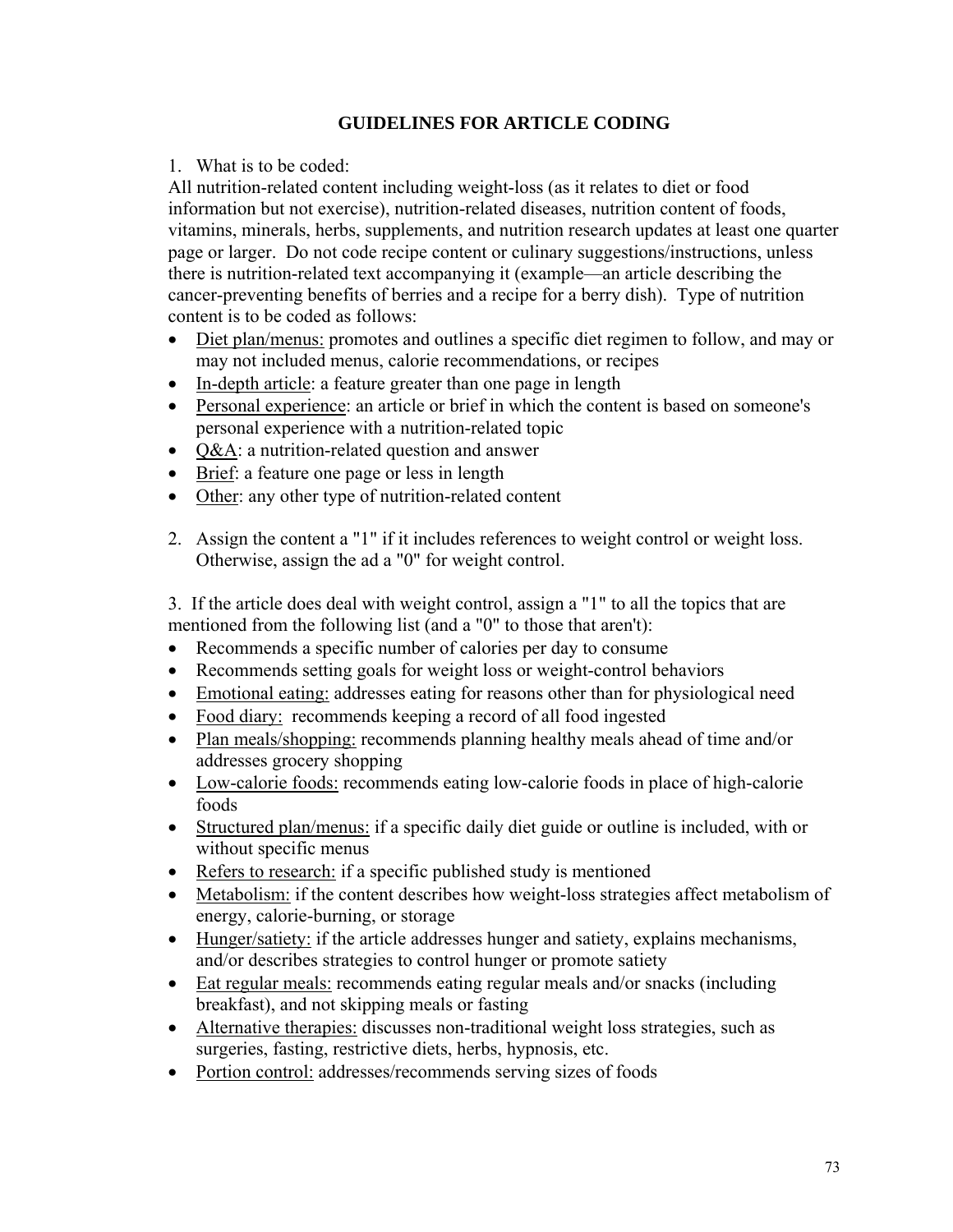- Specific product/diet plan: describes specific popular diet plans, i.e. Weight Watchers or the Atkins diet
- Recipe modification: recommends modifying recipes to reduce calories
- Eating out: provides recommendations for what to order when eating out
- Specific food/food group recommended: if a specific food or food group is recommended in the text, that food/group must be coded. If a food is included in a menu but not explicitly recommended in the text, do not code it.
- Avoid/reduce food: if the text recommends avoiding or reducing intake of particular foods or food groups, these must be coded.
- Other: any other content that doesn't fit in the above categories

3a). Foods recommended (mark a "1" for all that apply):

- Fruits
- Vegetables
- Fortified foods: foods that have been fortified with specific substances that do not occur in the food naturally
- Milk/dairy: includes the same dairy products listed in the category for the ads
- Protein: includes either meat, eggs, poultry or just the general nutrient of protein
- Whole grains (as opposed to "refined" or "simple carbohydrates)
- Herbal supplements (pills)
- Fish
- Nuts and nut butters
- Legumes
- Soy: includes all soy foods (milk, meat analogs, soybeans, etc.)
- Fats (specific): if the type of fat is specified—saturated, polyunsaturated, monounsaturated, omega-3, etc.
- Fats (non-specific): if the type of fat is not specified
- Other
- Water
- Reduced-fat or fat-free foods: foods that are not fat-free naturally

3b). Foods/substances to be avoided or reduced (mark a "1" for all the apply):

- "Quick fix" diet products/pills: those marketed as an easy, no-effort strategy for weight loss
- Herbal supplements (pills)
- Sugar/sweets: sugar and foods sweetened with sugar
- Carbohydrates (specific): if a specific type of carbohydrate should be avoided (usually "refined" or "white flour" or "sugar")
- Carbohydrates (non-specific): if the general macronutrient of carbohydrate should be reduced or avoided
- Fats (specific): if a specific type of fat should be reduced, such as trans-fatty acids
- Fats (non-specific): if the type of fat is not specified
- Cholesterol: foods high in cholesterol
- Fried foods